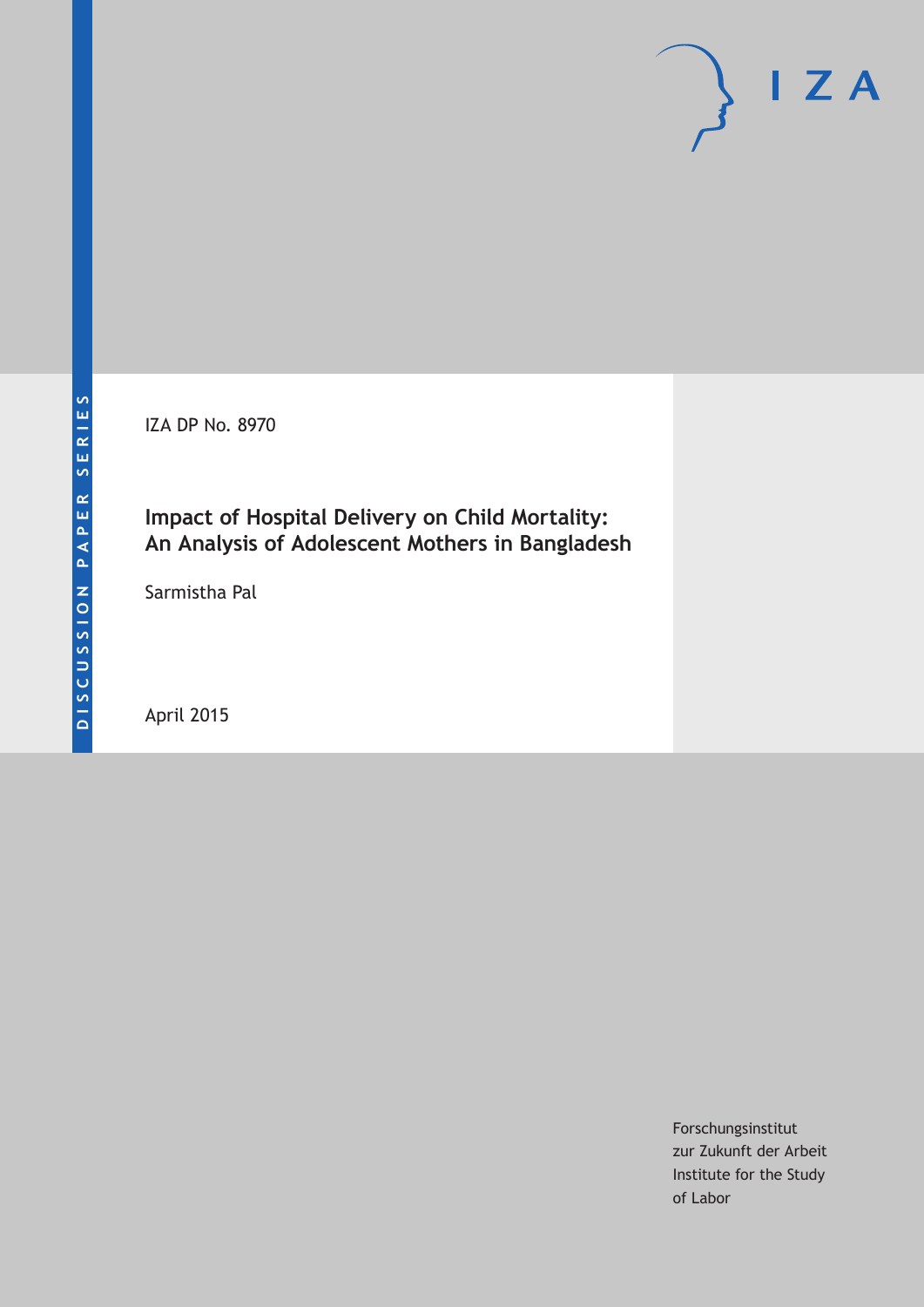# **Impact of Hospital Delivery on Child Mortality: An Analysis of Adolescent Mothers in Bangladesh**

### **Sarmistha Pal**

*University of Surrey and IZA*

### Discussion Paper No. 8970 April 2015

IZA

P.O. Box 7240 53072 Bonn **Germany** 

Phone: +49-228-3894-0 Fax: +49-228-3894-180 E-mail: iza@iza.org

Any opinions expressed here are those of the author(s) and not those of IZA. Research published in this series may include views on policy, but the institute itself takes no institutional policy positions. The IZA research network is committed to the IZA Guiding Principles of Research Integrity.

The Institute for the Study of Labor (IZA) in Bonn is a local and virtual international research center and a place of communication between science, politics and business. IZA is an independent nonprofit organization supported by Deutsche Post Foundation. The center is associated with the University of Bonn and offers a stimulating research environment through its international network, workshops and conferences, data service, project support, research visits and doctoral program. IZA engages in (i) original and internationally competitive research in all fields of labor economics, (ii) development of policy concepts, and (iii) dissemination of research results and concepts to the interested public.

IZA Discussion Papers often represent preliminary work and are circulated to encourage discussion. Citation of such a paper should account for its provisional character. A revised version may be available directly from the author.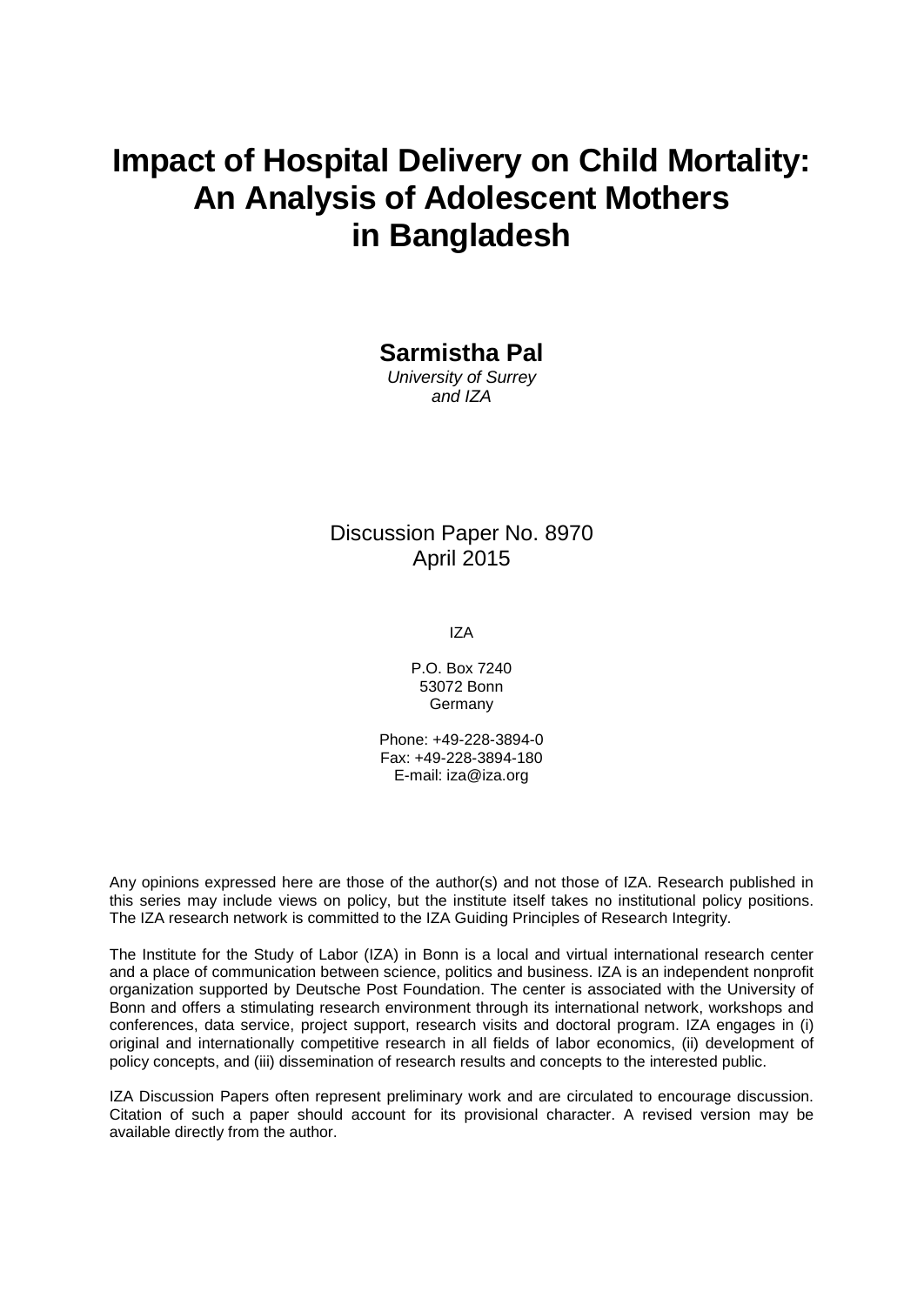IZA Discussion Paper No. 8970 April 2015

## **ABSTRACT**

## **Impact of Hospital Delivery on Child Mortality: An Analysis of Adolescent Mothers in Bangladesh[\\*](#page-2-0)**

The present paper provides new evidence that hospital delivery can significantly lower child mortality risks, especially among vulnerable young adolescent mothers in Bangladesh. We exploit the exogenous variation in community's access to local health facilities (both traditional and modern) before and after the completion of the 'Women's Health Project' in 2005 (that enhanced emergency obstetric care in women friendly environment) to identify the causal effect of hospital delivery on various mortality rates among children born during 2002- 2007. Our best estimates come from the parents fixed effects models that help limiting any parents-level omitted variable estimation bias. Ceteris paribus, access to family welfare clinic boosts hospital delivery likelihood, which in turn tends to lower neo-natal, early and infant mortality rates, especially among adolescent mothers after the completion of Women's Health Project.

JEL Classification: D13, I12, O15

Keywords: Women's Health Project, emergency and obstetric care, adolescent mothers, household fixed effects models, endogeneity and identification, access to health facilities, infant and child mortality indices

Corresponding author:

Sarmistha Pal Surrey Business School University of Surrey Guildford GU2 7XH United Kingdom E-mail: [s.pal@surrey.ac.uk](mailto:s.pal@surrey.ac.uk)

<span id="page-2-0"></span>This research has been conducted at the University of Surrey and I would like to thank the University for the research facilities over this time. I would like to thank Demographic Health Survey Organisation for help with the access to the data and also help with various data queries. I have benefitted from discussions with Gerald Makepeace, Pushkar Maitra, Stan Panis, and Zaki Wahhaj at various stages of the paper while I am solely responsible for any remaining errors.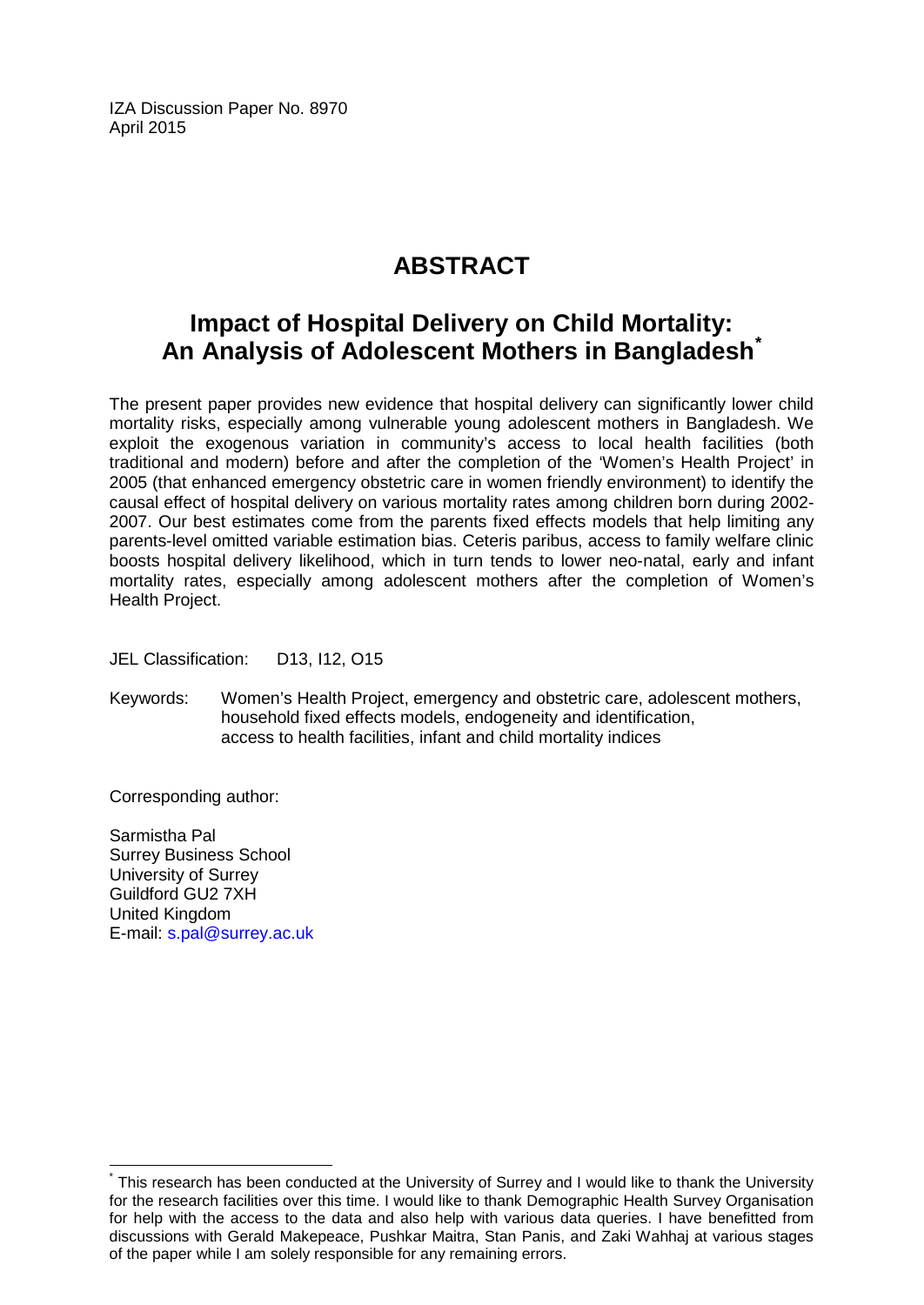## **Impact of Hospital Delivery on Child Mortality: An Analysis of Adolescent Mothers in Bangladesh**

#### **1. Introduction**

With scientific and technological advancements such as vaccines and diagnostic methods, the potential to save children's lives continues to expand. Emergence of effective interventions is, however, not enough by itself unless they reach the children and mothers who need them most (Bryce et al. 2003). In this paper we assess the causal impact of a direct public health intervention, namely, institutional/hospital (as opposed to home) delivery on mortality risks among children aged five or below. Mortality risks are concentrated around the time of birth: a quarter of all neonatal birth takes place within first twenty four hours of birth and three quarter within the first week (WHO 2006). The underlying rationale for encouraging births in health facilities as opposed to home delivery is that it gives mothers access to trained health professionals, who are better able to recognize and manage delivery complications and perform essential and timely interventions using modern diagnostic tests, medicines as well as new born resuscitation (Filippi et al., 2006). We are particularly interested to assess the effect on adolescent mothers, who bear additional risks: using demographic health survey data from fifteen developing countries Reynolds *et al.* (2006) found that compared to babies born to women aged 20–29 years, babies born to women younger than 20 have a 34 percent higher risk of death in the neonatal period, largely because of their increased risk of being low-birth-weight, and a 26 percent higher risk of death by age five.

Bangladesh is an important case in point. Despite its success in meeting the Millennium Development Goal (MDG) (48 per 1,000 live births in 2015) of reducing child mortality by  $2015<sup>1</sup>$ , and also some success of reducing the infant mortality rate, there remain important inequalities: its 120,000 annual newborn deaths account for more than half (55 percent) of Bangladesh's under-5 child deaths in

<sup>&</sup>lt;sup>1</sup> The successful programs for immunization, control of diarrhoeal diseases and Vitamin A supplementation are considered to be the most significant contributors to the decline in child and infant deaths along with potential effect of overall economic and social development.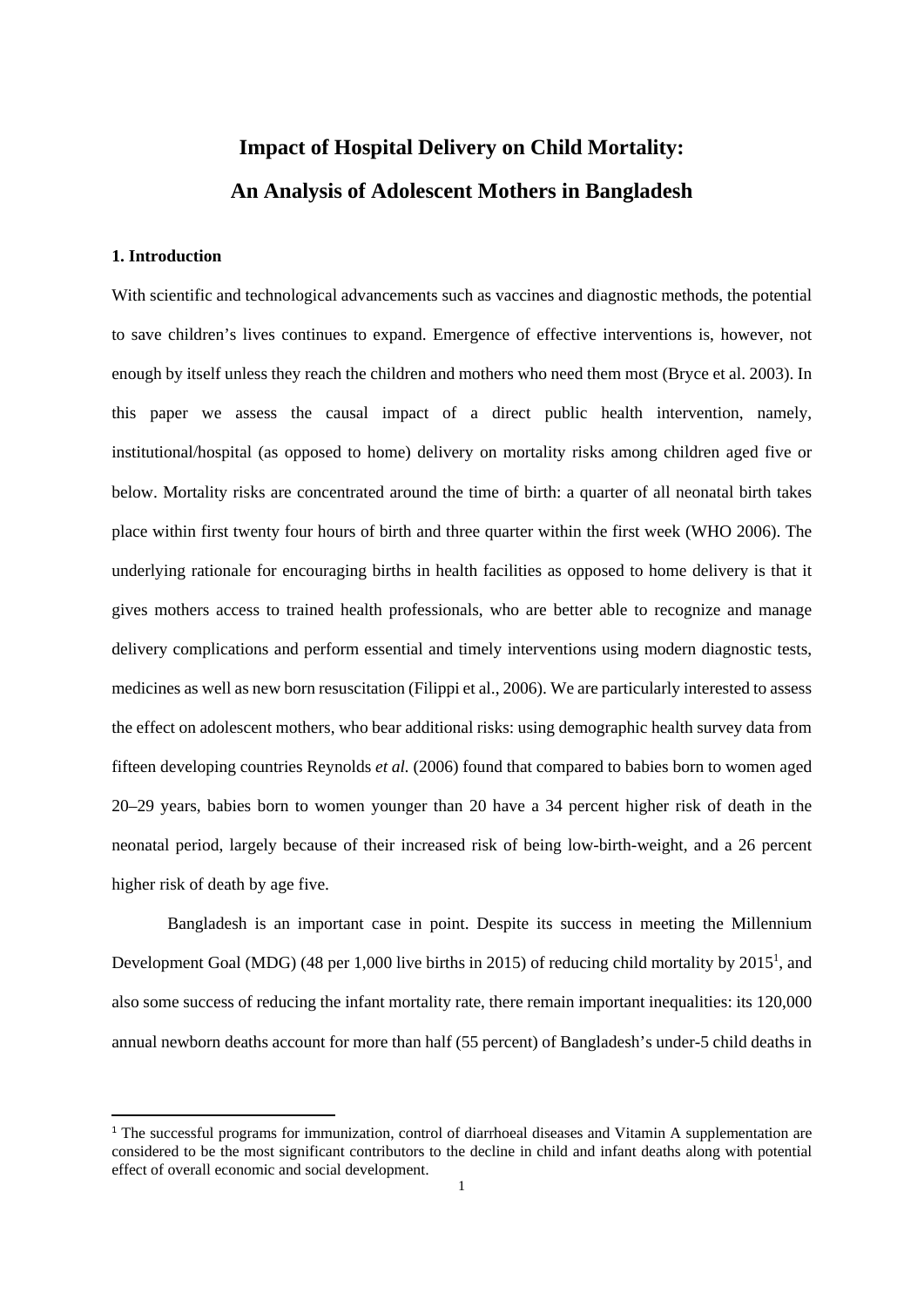2007 and impede the country's progress towards the MDG of reducing the infant mortality rate by 2015 (Planning Commission 2013).<sup>2</sup> Increasing child survival rates, especially in the neonatal period, is therefore an issue of significant concern. To a large extent, this high incidence of infant mortality in the country is related to early marriage and early childbirth (Akter *et al.,* 2007). In particular, our analysis considers the impact of hospital delivery before and after the completion of Women's health project in 2005 that strengthened the emergency obstetric care (EmOC) in a woman's friendly environment (see further details in section 2).<sup>3</sup>

A variety of policies have been adopted to protect the interests of young yet high risk mothers including girls' scholarship to ensure girls' school completion (which may in turn delay child birth), introduction of laws relating to the minimum age at marriage, incentives to increase contraceptive use (see Schuler et al. 2005) in Bangladesh. *Indirect* policies of this nature have had limited success for a number of reasons: (i) there are issues of sustaining the short run gains. (ii) There are social costs associated with some of these policies, which are not fully taken into account.<sup>4</sup> The present paper thus advocates for a more *direct* public health policy intervention, namely hospital/institutional (as opposed to home) delivery, which may yield immediate effect. The fact that most mothers (an overwhelming 85% in the 2007 demographic health survey; our calculation) deliver at home without a skilled attendant means that few resources are available for neonatal care in cases of complications. Often home deliveries take place in the presence of female family members (sometimes in the presence of traditional birth attendants (*dais*)), in unhygienic conditions, thus increasing the chance of infection in both the mother and the child. The situation is worse among young adolescent mothers: it is well documented (e.g., see Senderowitz and Paxman, 1985) that there are adverse physical/health consequence of early

<sup>&</sup>lt;sup>2</sup> The situation is particularly worse in Bangladesh as compared to her South Asian neighbours. For example, as of 2006, the infant mortality rate in Bangladesh was 52.5 per thousand live births, compared to 30.15 per thousand live births in India and 18.57 per thousand live births in Sri Lanka around the same time. http://en.wikipedia.org/wiki/List\_of\_countries\_by\_infant\_mortality\_rate

<sup>&</sup>lt;sup>3</sup> http://www.unicef.org/bangladesh/health\_nutrition\_407.htm.

<sup>4</sup> For example, while it is true that each additional year of delayed marriage in Bangladesh is associated with 0.30 additional years of schooling and 6.5% increase in the probability of being literate, it also comes at the cost of substantial increase in dowry (see for example Field and Ambrus, 2008). Similarly, introduction of family planning is found to be associated with 80% rise in dowry in Bangladesh (Arunachalam and Naidu, 2008).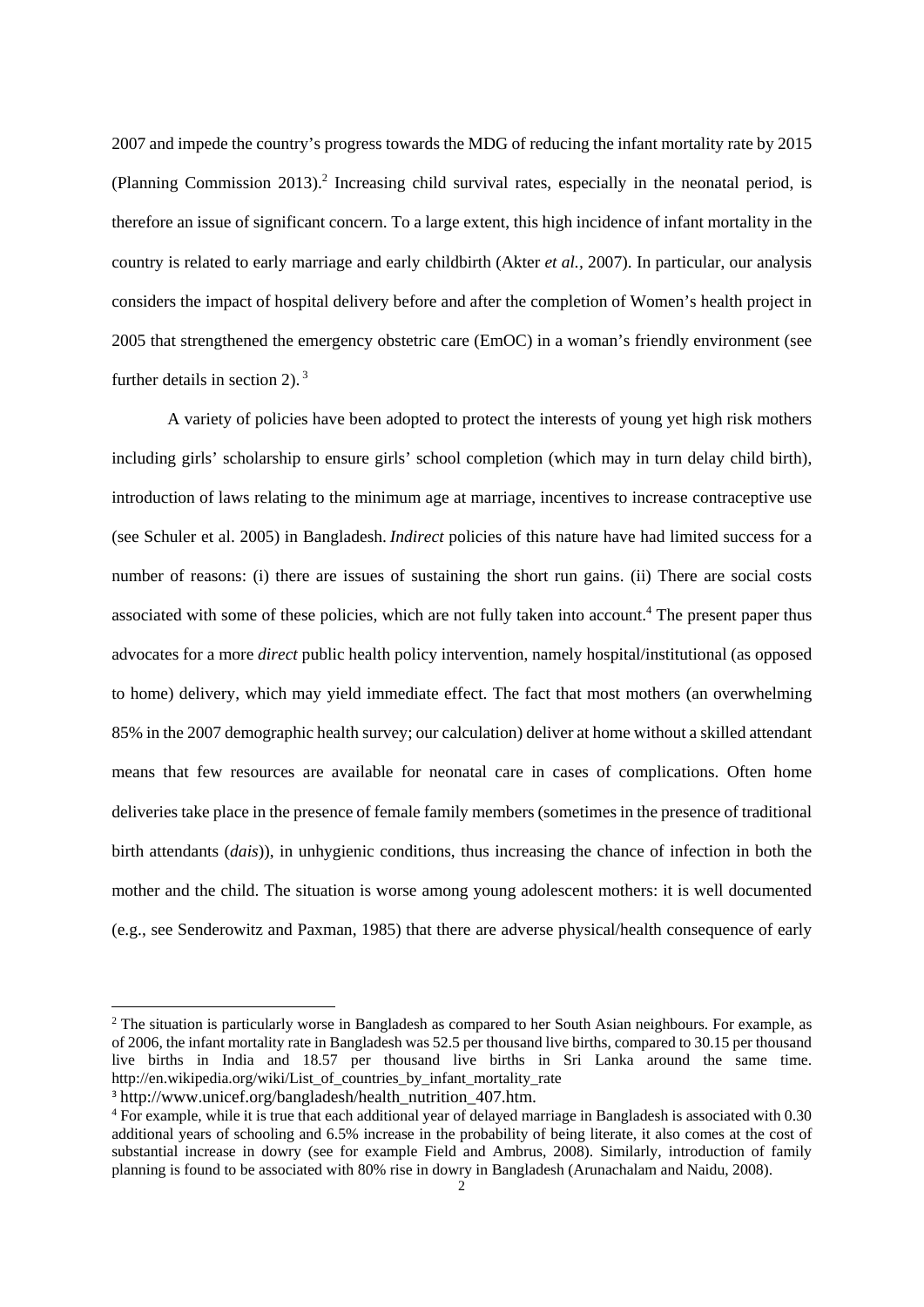child bearing for both the mother (for example anaemia, haemorrhage, sepsis, preeclampsia, obstructed labour) and the baby (e.g., low birth-weight, malnutrition, early death). Young mothers are also less likely to be knowledgeable enough to adequately care for her child.

Arguably, institutional delivery may help averting premature death of young children. There are however two important considerations here: (i) Supply: the market for health care in Bangladesh is characterised by coexistence of modern (provided in hospital and other health facilities, public or private) and traditional (faith-based or herbal based) health care (Haque et al. 2014). The likelihood of hospital delivery then depends not only on access to various modern health care facilities in the locality, but also access to traditional health care facilities which offers an additional health care choice to households. (ii) Demand: Choice of a specific type of health care not only depends on its access, but also on the demand forces,<sup>5</sup> which depend on the underlying costs and household budget constraints. Although 'free', use of public health facilities may entail costs on various accounts: there are high outof pocket expenses for modern health inputs (e.g., see Costello and Nahar, 1998) available in public health facilities (especially high and rising prices of modern medicine), poor access to quality public care (Chaudhary and Hammer, 2004), absence of women friendly environment in public facilities even when it is accessible. In contrast, traditional health care, e.g., faith based Unani facilities, is likely to be cheaper in terms of prices paid; it may also be more appealing to households with traditional religious values, e.g., people with Islamic faith. In reality, we observe the realized health care choice (as reflected in hospital or home delivery) of children as well as child health among other consumption goods, determined by both supply and demand considerations described above (see further discussion in section 3). This structure helps explaining a coexistence of traditional and modern health care facilities in a country like Bangladesh.

Our final aim is to assess the impact of hospital delivery on child health measured by various mortality risks. Identification of the effect of hospital or more generally institutional delivery on child mortality is thus likely to be econometrically challenging because of the inherent simultaneity: just as

<sup>&</sup>lt;sup>5</sup> In theory, household optimal health care choice is determined by maximizing utility derived from the choice of consumption and health goods, subject to the budget constraints, within a Beckerian framework.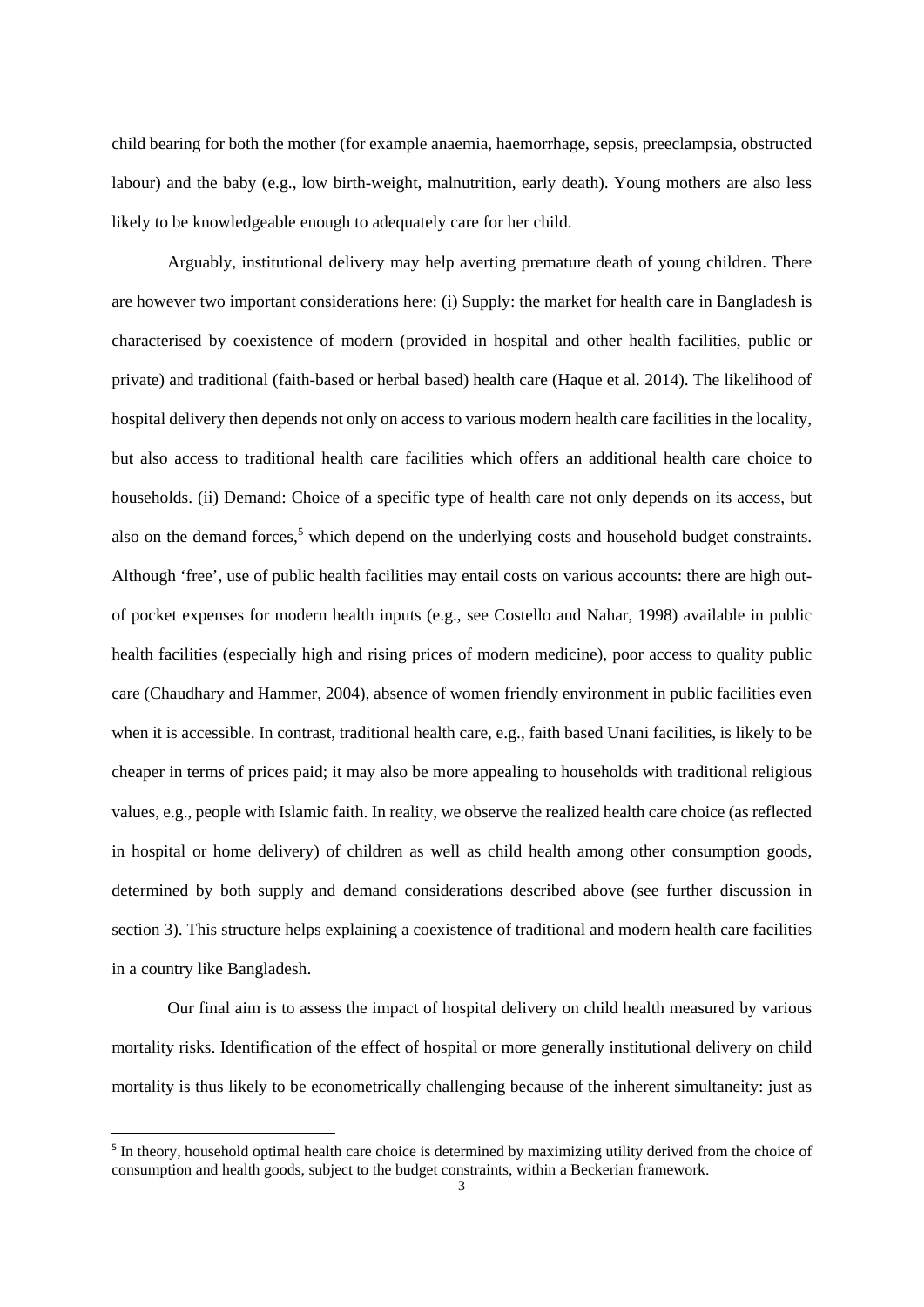choice of institutional/home delivery affects child mortality, likelihood of child mortality may also influence choice of institutional delivery. Many existing studies thus suffer from the underlying estimation bias while assessing the impact of institutional delivery (or related proxies) on health outcomes and find both positive and negative effects of choice of health inputs (see discussion below). We adopt a novel approach here and exploit the exogenous variation in access to local health facilities, both traditional and modern, to instrument hospital delivery. Our analysis is based on the 2007 Bangladesh Demographic Health Survey (BDHS), which was the first round that provided information on access to different types of health modern (including hospitals, maternal and child welfare centres (mcwc), thana health centre (thc) and family welfare centre (fwc)) and traditional (unani and/or ayurvedic) facilities. Since a woman's choice of institutional delivery is unlikely to be random in the determination of child mortality, we first determine hospital delivery in terms of exogenous variation in the access to these traditional and modern health facilities at the local level (defined by the primary sampling unit), which is beyond the control of the individual households and use the predicted value of the variable as a valid instrument to determine the causal effect of institutional delivery on early, neonatal, infant and child mortality indices among children born during 2002-07, paying specific attention to those born to young adolescent mothers. We also compare the effect of hospital delivery on child mortality before (2002-05) and after (2006-07) the completion of the Women's Health Project in 2005 (see further details in sections 2-4).

Our analysis contributes to a limited but growing literature on the use of health inputs on child health outcomes in developing countries. The literature is somewhat diverse in the choice of specific health inputs (pre-natal medical care, hospital delivery or presence of skilled birth attendant) as well as index of child health outcome (mortality risks, birth weight etc.). Panis and Lillard (1994) and Maitra (2004) both identified that prenatal medical care and institutional delivery have strong beneficial effects on child survival in Malaysia and India respectively, while using a meta-analysis Dharamstadt et al. (2011) find a negative effect of skilled birth attendant on child health outcome. None of these studies however redress the estimation bias arising from endogeneity of health input chosen by households. More recently, Randive et al. (2014) find that although inequality in access to institutional delivery care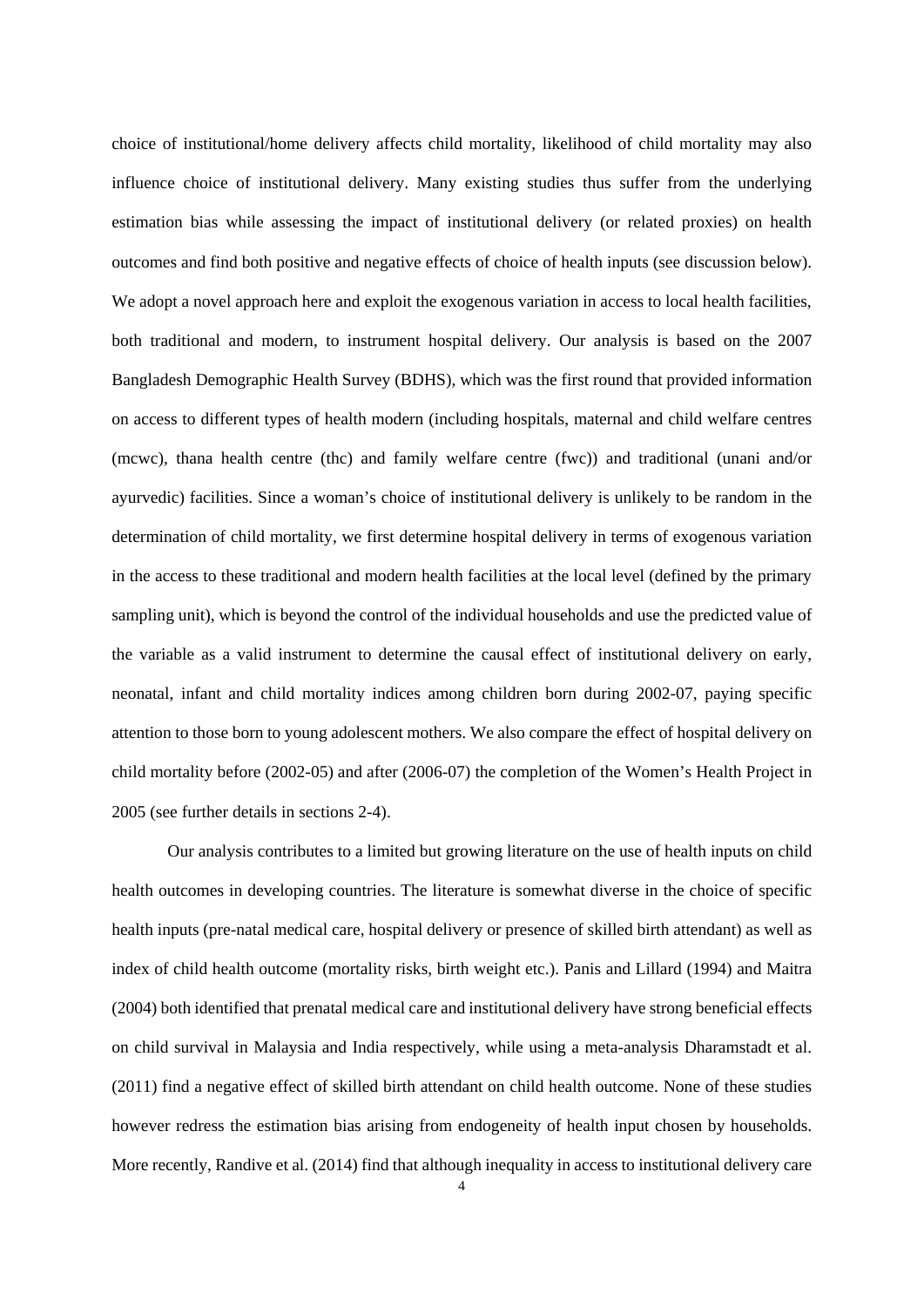persists in India, its extent has reduced since the introduction of Janani Swastha Yojana (JSY) in 2005 that promotes institutional delivery by offering a financial incentive of Rs. 500/- available uniformly throughout the country to poor pregnant women holding below poverty line (BPL) status. Mazumdar et al. (2011) exploit spatial and temporal variation in introduction of the Janani Suraksha Yojana program in India at the district level and find no effect of the program on either neonatal mortality (defined as deaths within 28 days), or early neonatal mortality (defined as deaths within the first 24 hours), despite a statistically significant increase in the rate of institutional deliveries.

Our best estimates come from the household fixed effects estimates that limits the potential estimation bias arising from household-level omitted factors. Among various health facilities, access to local family welfare clinic significantly enhances the likelihood of institutional delivery,<sup>6</sup> while age at birth increases with factors that boosts mother's bargaining power, e.g., mother's membership of various micro-finance/self-help groups, husband's age and also if she is the wife of the head of the household. Ceteris paribus, institutional delivery is associated with significantly lower incidence of early, neonatal and infant mortality rates, especially after the completion of the WHP. We argue that the particularly beneficial role of family welfare centres (relative to other possible health facilities) in this respect is likely to be related to their greater accessibility (see Appendix table 1) and women's friendly nature that offers more privacy (Cockcroft et al. 1999). Second, we show that institutional delivery is particularly beneficial for saving lives of newborn children (within the first year) born to adolescent mothers, as this ensures adequate and timely (relative to home delivery) medical attention.<sup>7</sup> Finally, compared to children born during 2002-05, those born during 2006-07, after the completion of the Women's Health Project that strengthened Emergency Obstetric Care and offered more

<sup>&</sup>lt;sup>6</sup> Access to other health facilities however does not seem to matter as they are much less accessible to most households (see further discussion in section 4).

<sup>&</sup>lt;sup>7</sup> Given the potential endogeneity of mother's age at birth, we use indices of women's bargaining power (e.g., membership of micro-finance or self-help groups, being the wife of the head of the household and also husband's age) and also her awareness of health issues (measured by her listening to tv/radio daily) to determine age at birth, another endogenous variable.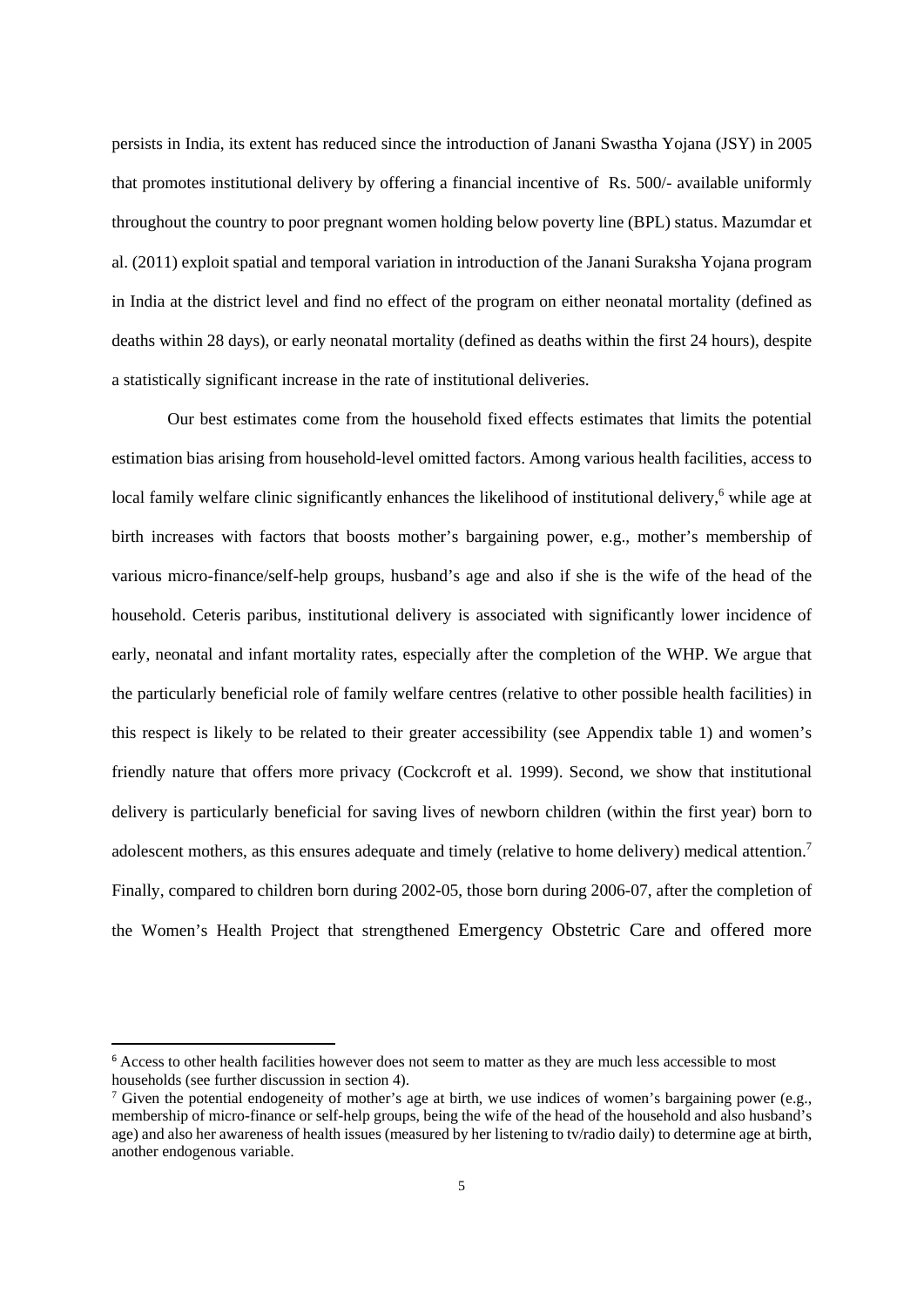women-friendly environment in the public health facilities, are less likely to die even if they are born to adolescent mothers, but only if these mothers choose to deliver in a health facility.

While Chaudhary and Hammer (2004) highlight the problems of unfilled positions, absenteeism especially among doctors (the problem is relatively less among nurses, paramedics and other lower ranking health professionals) in Bangladesh (also see Banerjee and Duflo, 2006 for the general problem absenteeism in developing countries), our results highlight the potential efficacy of institutional delivery as a direct public health intervention (relative to other medium and long-term interventions) that saves lives of newborn children,<sup>8</sup> especially among adolescent mothers in Bangladesh.. This can be possible in a number of ways: (a) many of these public services may not be running in full capacity, but it still may be able to provide some services, especially in the mornings when doctors are more likely to be present. (b) Women's Health Project particularly emphasized the training of local medical officers as well as other health professionals including skilled birth attendants to provide the essential medical support at birth, thus reducing the reliance on absentee doctors (WHO 2007). (c) Further, one cannot rule out the possibility that the absent public doctors/nurses may in fact be providing services in the private sector in the locality (Chaudhury and Hammer, 2004). This is an encouraging development though there is still work to be done to make these health facilities fully functional as well as provide help easing the out of pocket expenses of institutional delivery, especially for the poor.

#### **2. Background, Data and Descriptive Statistics**

#### **2.1. Background**

Since 1975, the government of Bangladesh has put consolidated efforts to develop its integrated health and family planning programme. The country is divided into six administrative divisions, 64 districts *(Zilas),* and 507 sub-districts *(Thanas* or *Upazilas).* About 80% of the country's population

<sup>&</sup>lt;sup>8</sup>In particular, we show that institutional delivery can help averting about 26% child deaths among adolescent mothers within the first month of child birth (see further discussion in section 4).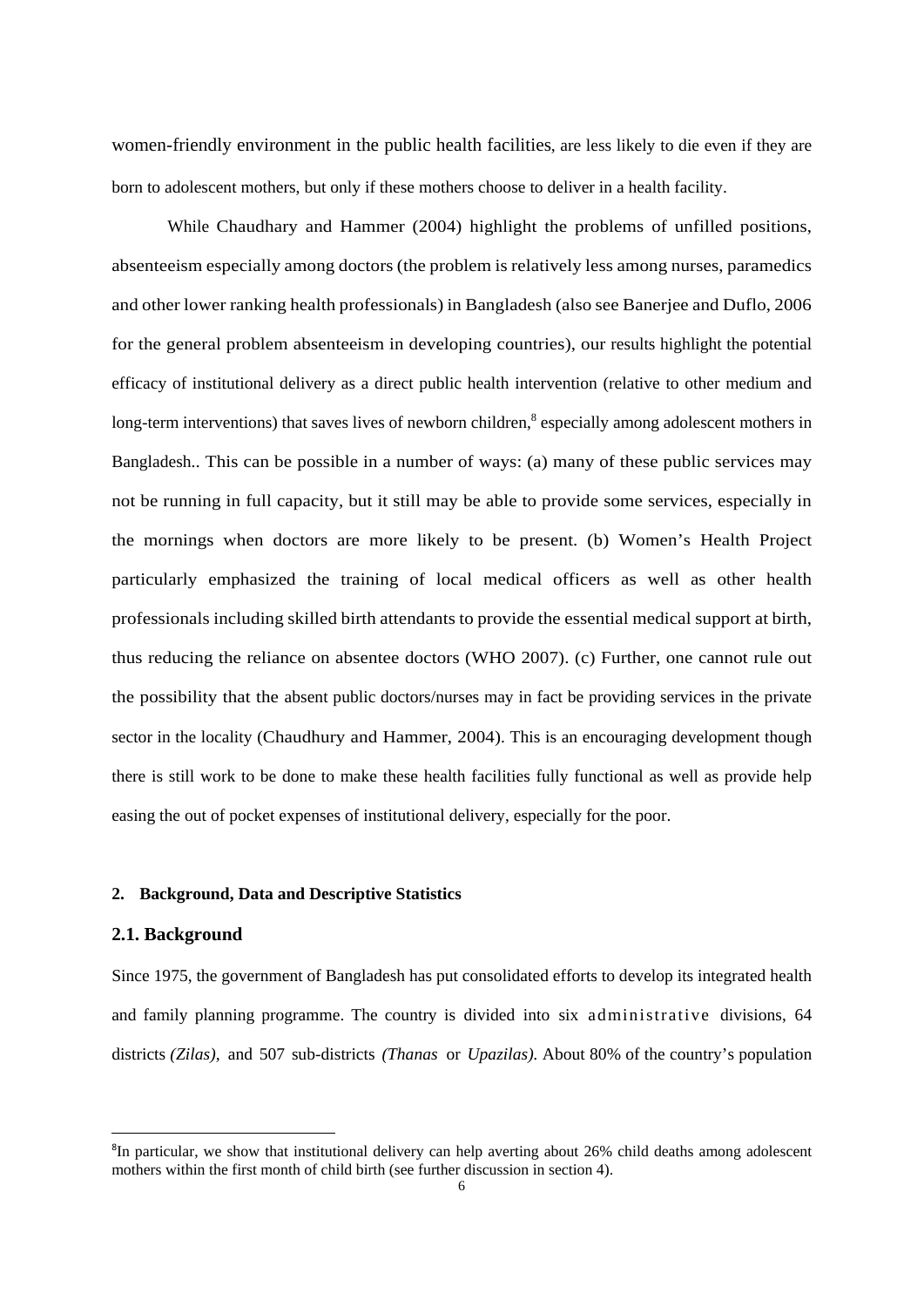lives in rural areas and are served by a combination of health facilities including district hospitals, maternal and child welfare centre (union, district and sub-district level), sub-district level health centres (thc) and also the union family welfare centres (fwc) as summarised in Appendix Table A1.

These health facilities are served by different types of health professionals with varying levels of training including doctors (medical school graduates), nurses (with 4 year training), medical Officers - paramedics (minimum 3 years training) , Family Welfare Visitors (FWVs) and Senior FWVs (minimum 18 month training), pharmacists and lab technicians. In some areas where government facilities are not functioning, services are provided by NGOs operating one or more static clinics. The government and NGOs also run satellite clinics that are regularly organized by field workers in communities to increase accessibility to health services. There is also a growing presence of private health care services which includes private-for-profit clinics (mainly operative in urban areas) and also private pharmacies; however, its high out of pocket expenditure (and also unpredictable quality of care) means the poor have limited access to these private facilities (Begum et al., 2000).

 Table 1 summarises the overall reproductive and child health statistics in Bangladesh around 2007; among other things, the table highlights that as high as 90% of child birth took place in home and in 77% case there was a traditional (and not modern medically trained) birth attendant. Overall child mortality risks vary between 4-7% though the corresponding risks are much higher among the first born children in our sample.

In an attempt to achieve the health related MDGs, Ministry of Health and Family Welfare Bangladesh launched the Women's Health Project in association with the United Nations International Children's Emergency Fund (UNICEF) in the new Millennium, aiming to be completed by 2005. The aim of the project was to ensure women's right to survival with respect, dignity and self-esteem. It had three sub-projects: strengthening Emergency Obstetric Care, Women-Friendly Hospital Initiative (WFHI) and Social Mobilisation and Communication with a view to attain the following objectives by 2005: (i) increase antenatal care coverage to 60 per cent and postnatal care coverage to 30 per cent; (ii) increase emergency obstetric care (EmOC) to 40 per cent; (iii) increase proportion of deliveries assisted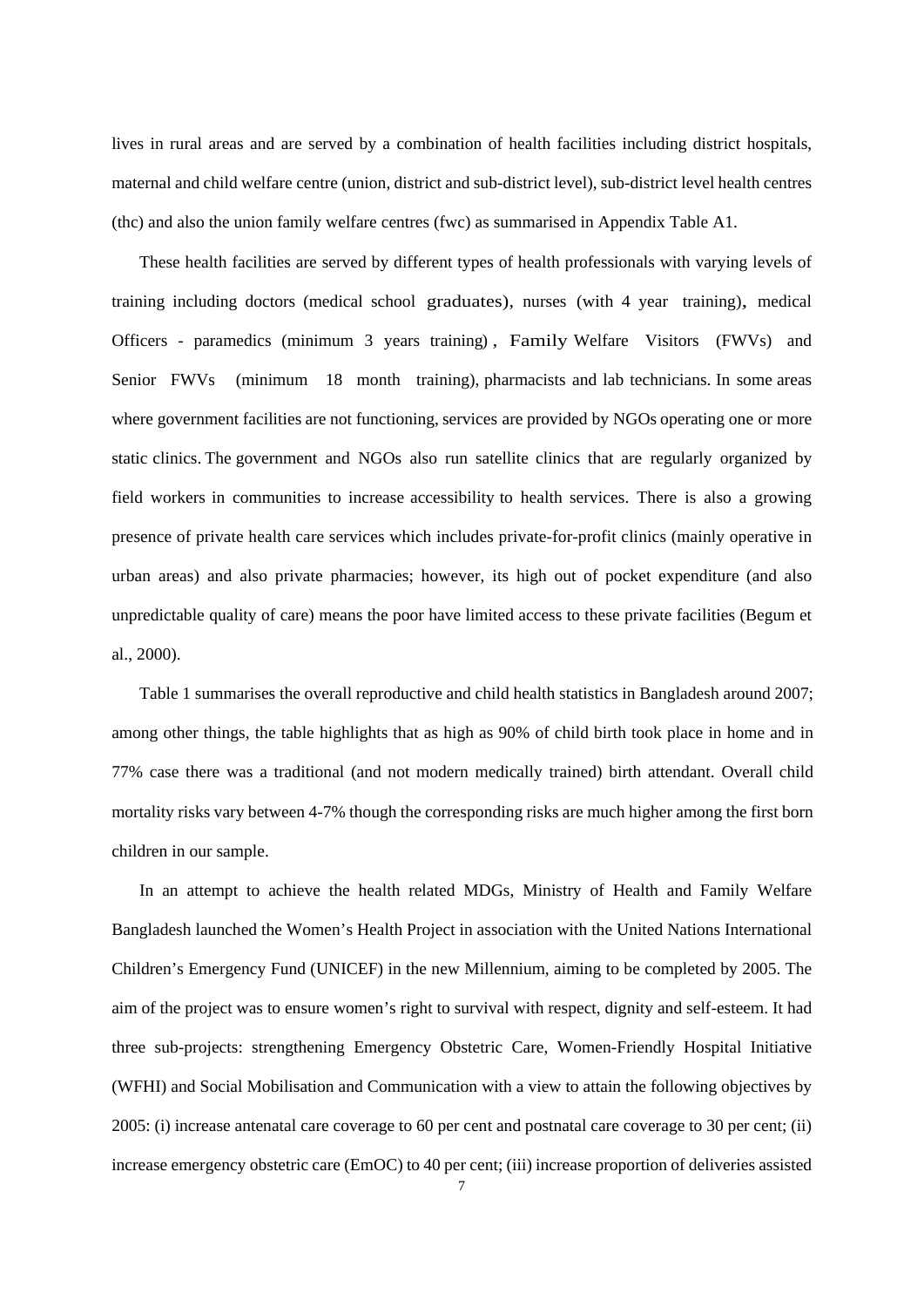by skilled personnel to 25 per cent; (iv) Establish comprehensive EmOC at all district hospitals and at 30 per cent of sub-district hospitals; (v) improve social behaviour of health service staff in their interactions with women and thus make hospitals women friendly. This initiative has developed an environment, which enables women to receive treatment in privacy and with dignity and respect.

An integral part of the project has been to provide twenty four hour comprehensive EmOC services. Life saving services (signal functions) for direct obstetric complications include: administration of parenteral 1) antibiotics, 2) oxytocics and 3) anticonvulsants; 4) manual removal of placenta; 5) removal of retained products; 6) assisted vaginal delivery; 7) cesarean section (CS); and 8) blood transfusion. A Basic EmOC facility is one that provides signal functions 1—6 while a Comprehensive EmOC (CEmOC) facility is one that provides all 8 signal functions. If accessible, these services can save lives of both the mother and the child.

The empirical analysis in the present paper is based on the 2007 round Bangladesh Demographic and Health Survey (BDHS) which allows us to observe children born in the last five years 2002-07 of the survey. Accordingly, we consider the effect of the completion of the Women's Health Project by comparing child health outcomes before (2002-2005) and after (2006-07) 2005. A simple analysis of the data highlights the effectiveness of the programme in that hospital delivery rate increased from about 13.6% during 2002-05 to 20.5% after the completion of the WHP (the difference is statistically significant with a p-value=0.000). The government was totally committed and had ensured synchronization of the various inputs required for establishing functioning centres. This is corroborated by UNICEF Bangladesh<sup>9</sup> who reports an improving coverage in emergency obstetric care (EmOC) services, in all districts in Bangladesh during this period which in turn triggered births in EmOC facilities as well as the number of complications treated (including caesarean section) in these facilities. Lifesaving technology for women with obstetric complications has been established in rural health centres through extensive training of a wide ranging health professionals without relying on specialist doctors.

<sup>9</sup> http://www.unicef.org/bangladesh/health\_nutrition\_407.htm.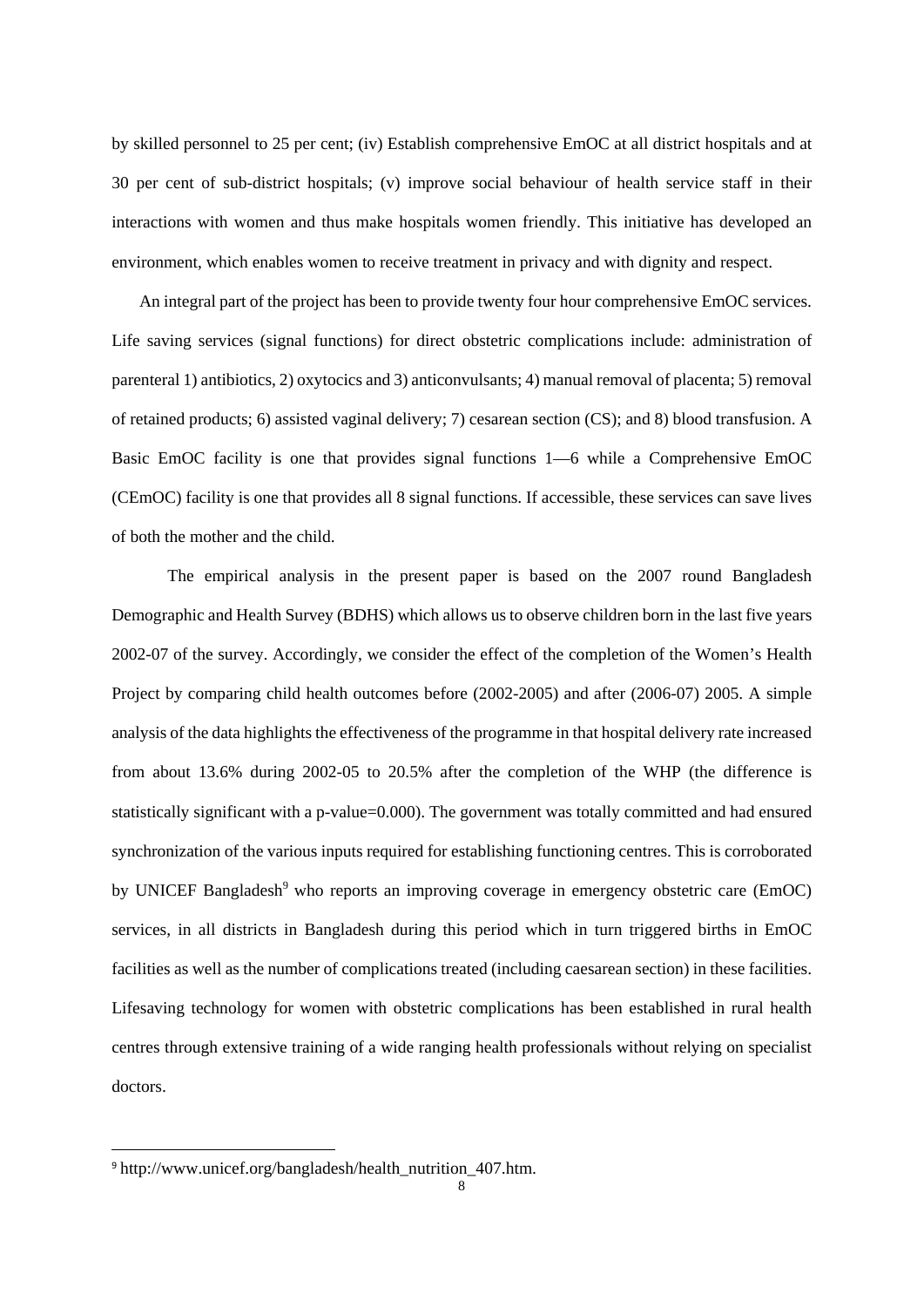#### **2.2. Data description**

Our *primary estimation sample* consists of about 6141 children born to 4919 mothers born between 2002 and 2007. In order to check the robustness of our estimates, we also consider the subsample women with at least two children born in the 5 years immediately preceding the survey. In this case we have data on 2333 children born to 1111 mothers born between 2002 and 2007. This is our *secondary estimation sample*, which helps us to minimise the potential estimation bias, if any, arising from parentslevel omitted factors.

We consider four different measures of child mortality: early mortality (child dies within a week of birth, neonatal mortality (child dies within 30 days of birth), infant mortality (child dies within a year of birth) and finally child mortality (child dies within 5 years of birth). Overall 6 percent of children die before their 5<sup>th</sup> birthday but this is as high as 7.6 percent for children born to adolescent mothers. Early, neonatal and infant mortality rates are all significantly higher for children born to adolescent mothers.

Early childbearing is widely prevalent in our sample. Overall 38 percent of children are born to women less than 20 years old at the time of the childbirth. This percentage is as high 76 percent for the first-born and falls steadily thereafter. Early childbirth has a significant effect on child mortality – nearly 15 percent of children born to adolescent mothers die before the fifth birthday. The corresponding figure is 9.5 percent for children born to non-adolescent mothers. Just about 13 percent of children born to adolescent mothers are born in a hospital, compared to 18 percent of children born to non-adolescent mothers (the difference is statistically significant with a p-value = 0.02). Overall less than 17 percent of all births takes place at a hospital. Figure 1 presents the non-parametric lowess plots of the relationship between age of the mother at birth and the four different measures of child mortality. There is a systematic negative relationship evident for all four measures so that child mortality risks decline as age at birth increases. There is a considerable regional variation in the extent of early births, choice of health inputs and child mortality rates (see Table 2). The proportion of adolescent births varies from 0.38 in Rajshahi to 0.24 in Sylhet while the rate of hospital delivery ranges between 25.5 percent in Khulna to 10.7 percent in Sylhet. In terms of child mortality rates, Sylhet appears to be the worst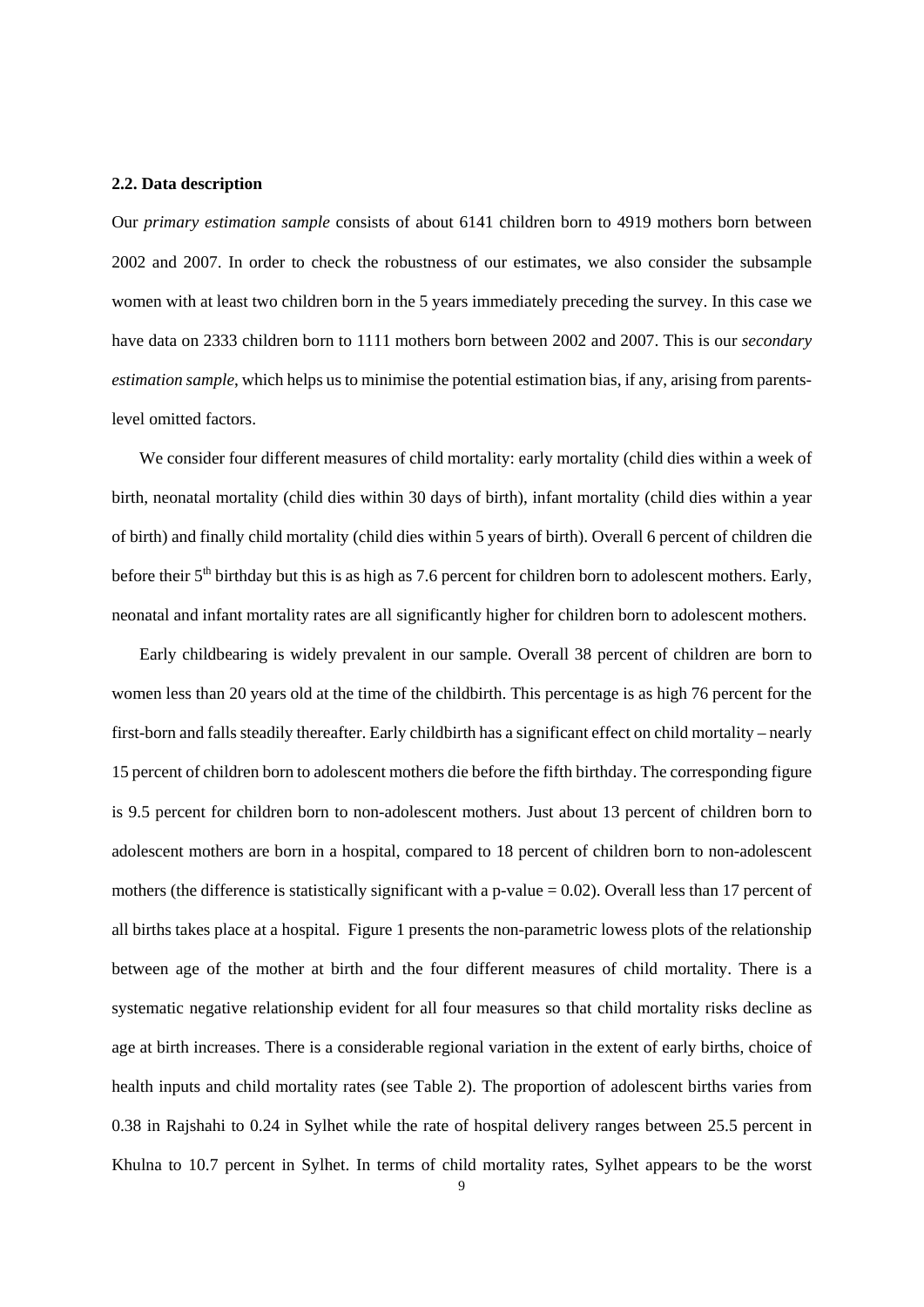performing division, with early, neonatal, infant and child mortality rates all being higher than the national average. In our econometric analysis we include a set of regional dummies to account for the unobserved inter-regional variation in health infrastructure availability as well as their usage. Table 3 summarises the selected descriptive statistics for the two samples used here for the purpose of the analysis.

#### **3. Estimation strategy**

This section explains the estimation issues and identification strategy. In this section we explain the econometric issues involved in determining child health, after resolving the simultaneity between hospital delivery and child health and also controlling for all other exogenous factors that may also influence child health.

#### **3.1 Determination of child mortality**

The primary variable of interest in our analysis is child mortality and we use four different measures of child mortality in this respect including early mortality, neonatal mortality, infant mortality and also child mortality. The unit of analysis is a child  $i$  born to a particular woman  $j$ . There might be multiple children born to the same mother during the period under consideration, which enables us to identify mother/household specific unobserved effects. The estimating equation for infant mortality is specified as:

$$
CHDEAD_{ij}^* = \beta X_{ij} + u_{ij}
$$
 (1)

where  $\textit{CHDEAD}_{ij}^*$  is the propensity that a child dies within a week of birth/within 30 days of birth/within a year of birth/within 5 years of birth;  $CHDEAD_{ij}^*$  is not observed: what we observe instead is Early mortality/Neonatal mortality/Infant mortality/Child mortality each of which is categorised as indicator variable. Here  $X_{ij} \equiv (Z_{ij}, \xi_{ij})$  is a vector of individual  $(Z_{ij})$  and parental/household and other (e.g., community) characteristics  $(\xi_{ij})$  that can potentially affect child mortality. Given the binary nature of the measure of the dependent variable in equation (1), it is estimated using maximum likelihood probit.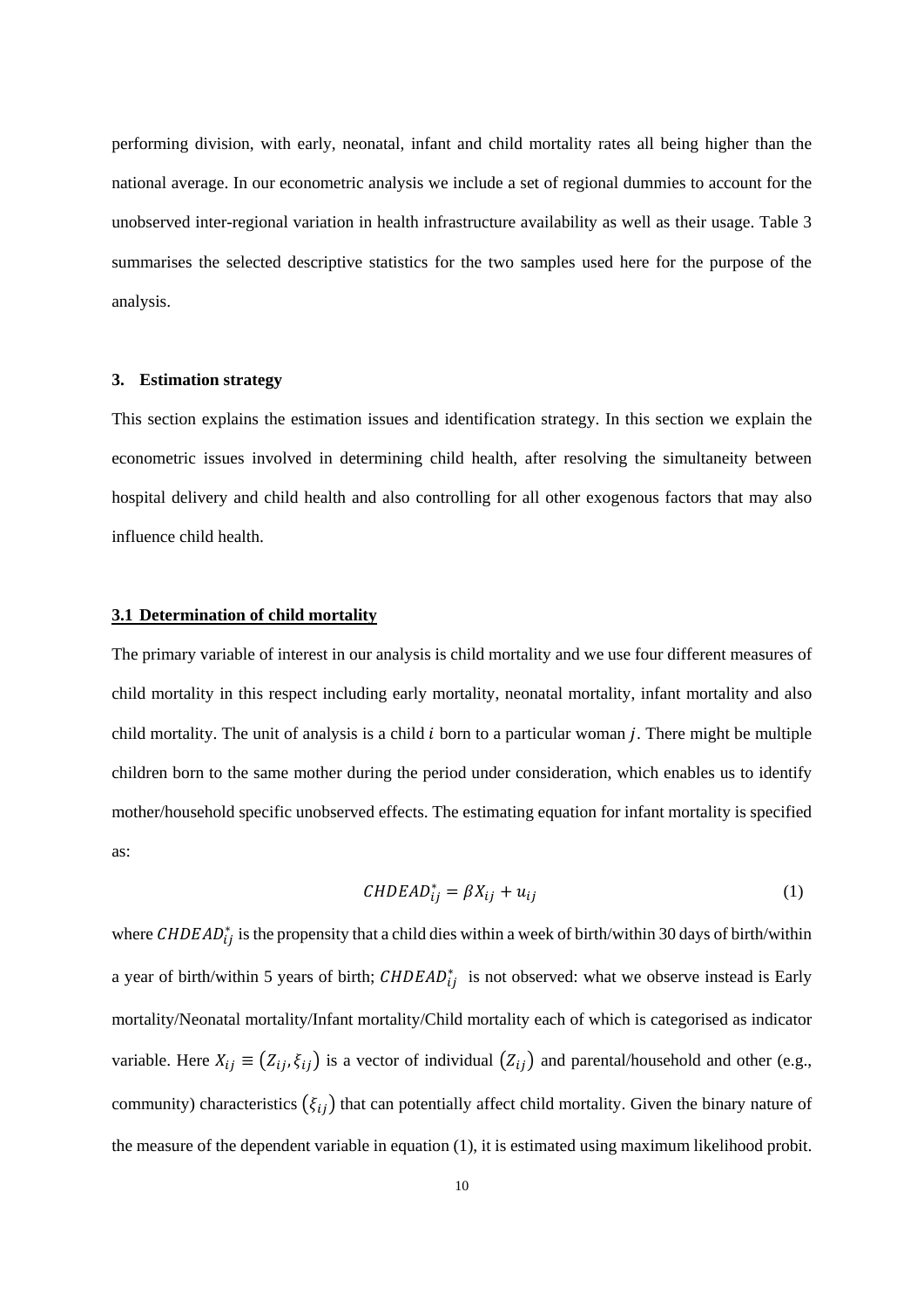Our central hypothesis is that child health outcomes would depend on parental health care choice, namely, hospital or home delivery as measured by the variable HOSPDEL that takes a value 1 if the child is delivered in a health facility as opposed to home. Among other child specific characteristics  $(Z_{ij})$  in equation (1), we include a dummy for male child, if the child is one of the twins, his/her birth order (we include birth order 1,2,3,4 to test if there is any non-linearity in the birth order effect), the age of the mother at the time of the birth of the child.<sup>10</sup> While gender, twins variable and birth order variables account for parental preferences for human capital investment for some children against others, mother's age at the birth of the child will account for the age-related biological factors that may influence child health. The parental/household level variables  $(\xi_{ij})$  include the highest education attained by each parent (primary, middle and high schooling), wealth quantiles (the reference category being quantile 5), household religion (Muslim dummy) and rural residence (dummy), all of which would account for the effective demand for health care choice for the child. In particular, more educated and also more wealthy parents are more likely to invest more in child health while child health are likely to be worse in rural households and this can be driven by both demand (there are poorer and less wealthy households) and supply (there are scarcity of health infrastructure) factors. We also include a set of regional dummies representing each division, namely, Barisal, Chittagang, Dhaka, Khulna, Rajsahi and Sylhet, with a view to account for the unobserved division-level variation in health infrastructure as well health demand. These regional factors may also account for the unobserved variation in prices of health care goods that we cannot directly account for because of the inherent endogeneity issue. We further include dummies for birth-year to account for birth-year specific demand (at the family-level) and/or supply (e.g., introduction of new health facilities, technological innovation including new diagnostics/medicine) and also interactions between (region\*birthyear) region specific birth-year level shocks that may also influence child health.

 $10$  In alternative specifications we included a dummy variable for early birth (age of the mother at the time of the birth of the child was less than 20) to categorize adolescent mothers. These results are available on request.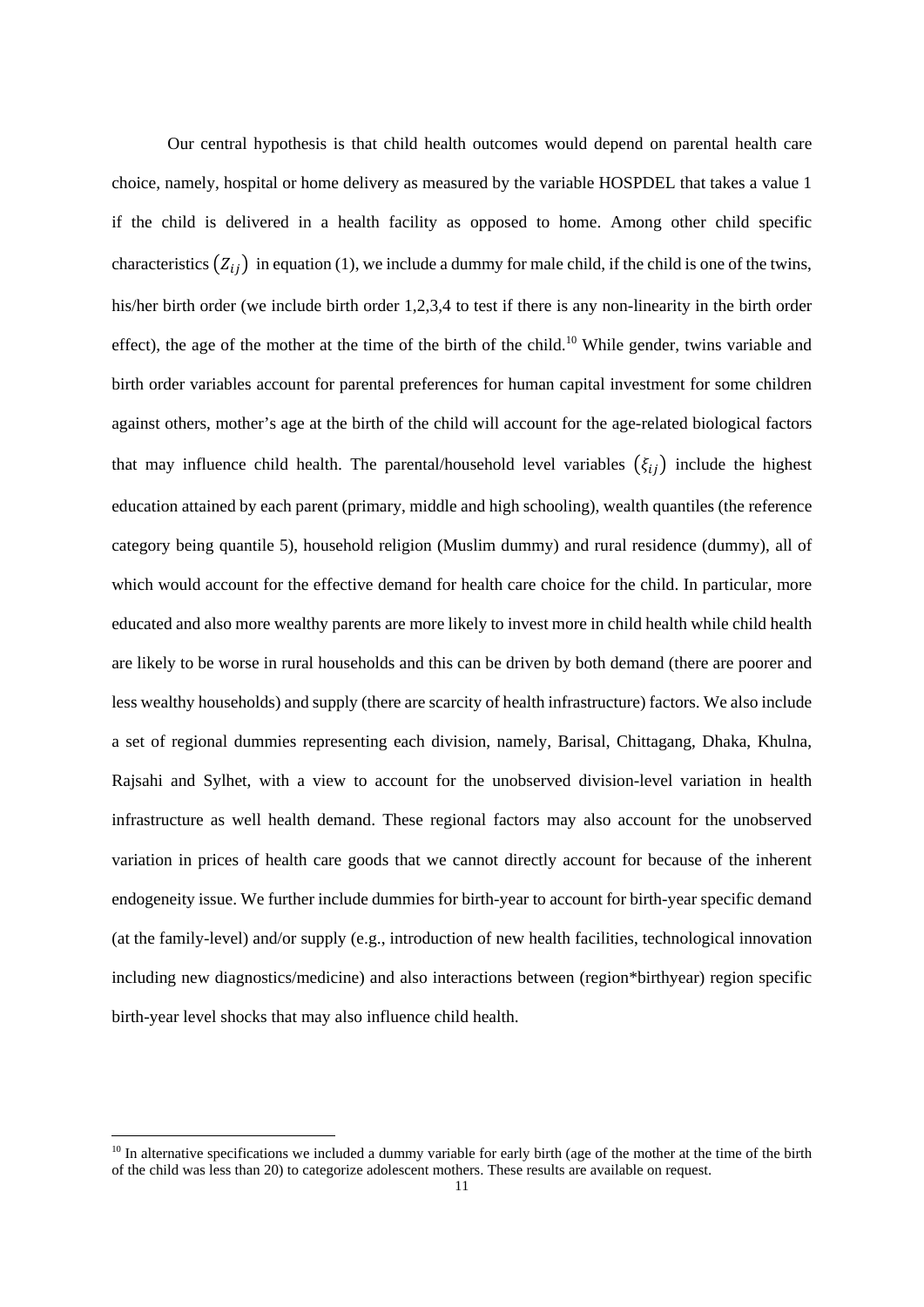The unmeasured determinants of child mortality  $(u_{ij})$  can be divided into two parts so that  $u_{ij} = \eta_j + \varepsilon_{ij}$ . The first part  $(\eta_j)$  is common to all children born to a particular woman j and captures mother level unobserved heterogeneity that affects the health of all children born to the same mother. This could include biological/genetic factors that are unobserved to the researcher: for example a mother might have some biological problem that is transmitted genetically to her children and results in poor health outcomes to all her children, thereby increasing the probability of the child dying. We refer to this part of the error term as the fixed mother specific effect (this is especially taken account of when we consider women with at least two children). Note that equation (1) is estimated as a random effects probit regression.  $\eta_j \sim N(0, \sigma_c^2)$  and is assumed to be uncorrelated with other covariates. All other residual variation is captured by the child-specific error term  $\varepsilon_{ij}$ , with  $\varepsilon_{ij} \sim N(0,1)$ ; unlike  $\eta_i$ ,  $\varepsilon_{ij}$  could however be correlated with other co-variates.

#### **3.2 Endogeneity Issues and Identification**

Arguably, the child specific explanatory variables  $(Z_{ij})$  include two potentially endogenous variables, namely, mother's age at birth and hospital delivery, that could be correlated with  $\varepsilon_{ij}$ , leading to standard endogeneity problems. Mother's age at childbirth is potentially endogenous in determining child mortality in that it is related to parental choices regarding the timing and spacing between successive births. A second potentially endogenous variable relates to hospital delivery.<sup>11</sup> Women who choose to have children in a hospital is not necessarily a random subset of the population. Indeed we might have the possibility of negative and positive self-selection: first women who choose hospital delivery may have private information on certain aspects of her health (unobserved to the researcher), which might result in increased risk of child mortality (adverse self-selection). Alternatively, women who choose

<sup>&</sup>lt;sup>11</sup> One can consider other possible health inputs affecting child mortality: for example tetanus vaccination during pregnancy or prenatal check up by a qualified health professional. However in neither of these cases did we have the relevant data for all children born in the 5 years preceding the survey: this information was only available for the last child born. Finally we do not include child vaccination in our set of explanatory variables, since we are restricting our analysis to children dying before the first birthday for most of our empirical analysis, because in this case vaccination would be incomplete for a number of children in the sample.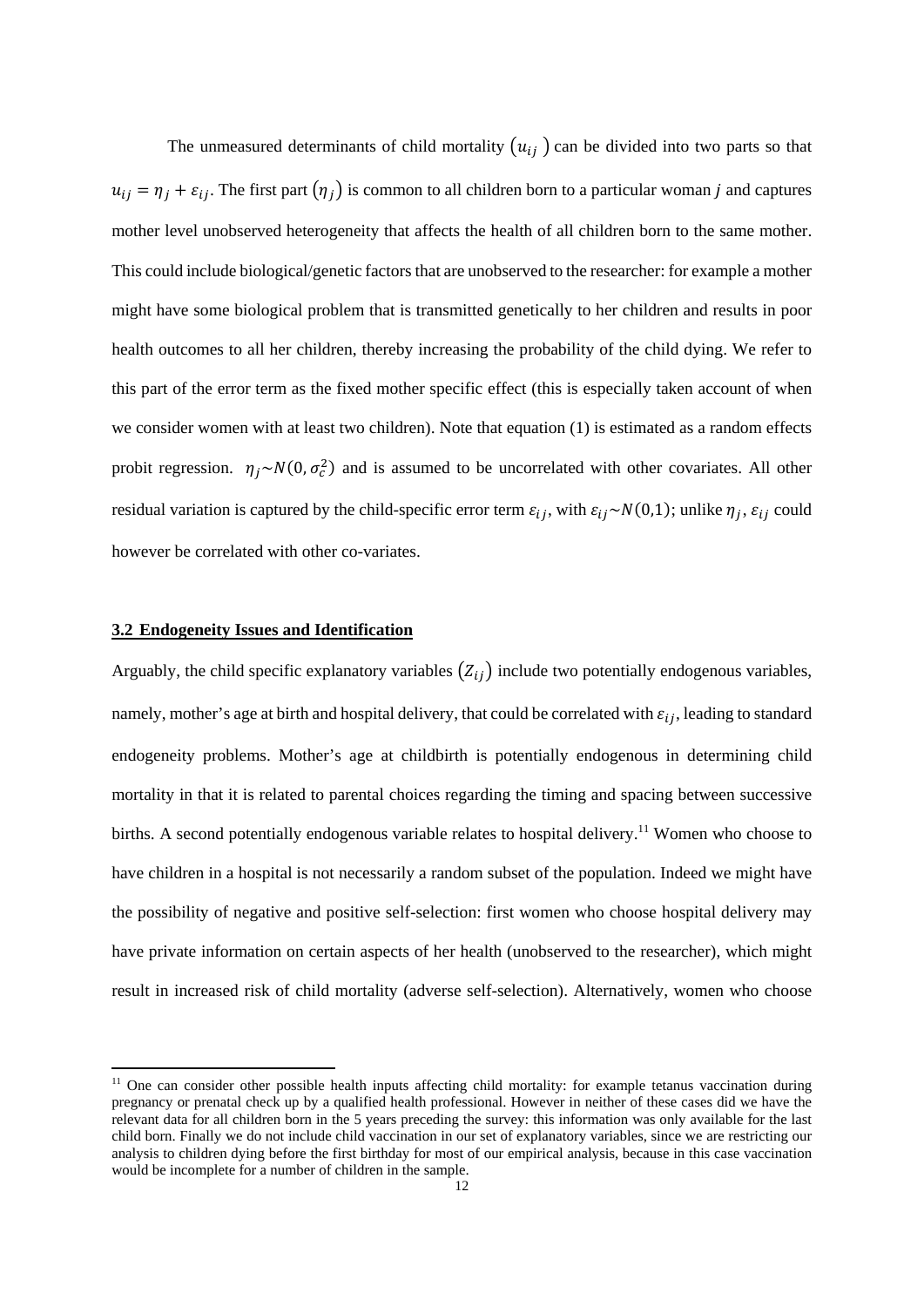hospital delivery could be low risk women, but with a strong preference for healthy children (favourable self-selection).

 To account for the potential endogeneity of both age of the mother at the time of birth of the child and hospital delivery we use an instrumental variable approach. This requires us to find at least one variable that directly affects the age at birth but not child mortality (instrument relevance). We also need some other identifying variables that directly affects 2<sup>nd</sup> potentially endogenous variable hospital delivery but not child mortality. A second condition is that these instrumental variables are uncorrelated with the error term of child mortality equation 1 (instrument validity). Further a test for overidentification is required only when we have more instruments than endogenous variable; clearly, this is a pertinent issue for this analysis, as we have two instruments respectively for hospital delivery and mother's age at birth to determine on endogenous variable child mortality. We test for instrument relevance, validity and also the validity of over-identification restriction (see further discussion in section 4).

We argue that a woman's awareness of female/child health issues and also her bargaining power in the household would influence her age at birth, especially the first birth. As such, we proxy her awareness of female/child health issues by her listening to radio/tv daily, as these child/reproductive health issues are likely to be discussed on the media regularly; also there may be advertisements for government's new initiatives, if any, on radio/tv and advice for mothers/households. Second, we use a woman's membership in any micro-finance organisation or self-help group as the relevant measure for her bargaining power which could also influence her age at the time of birth. The underlying idea is as follows. Associations may become a medium of coordination, information transfer, and representation, which may in turn create safeguards for members against socio-economic extortion. In this respect, we use factor analysis to generate a composite index called social capital that takes a value 1 if the woman in question is a member of any micro-finance (Grameen Bank) or other human development network operating in Bangladesh to empower the poor, especially women (e.g., BRAC, BRDB, Asha, Proshika). We argue that membership of any of these organizations would enhance women's empowerment and may help women having a greater say in family decision making especially relating to mother/child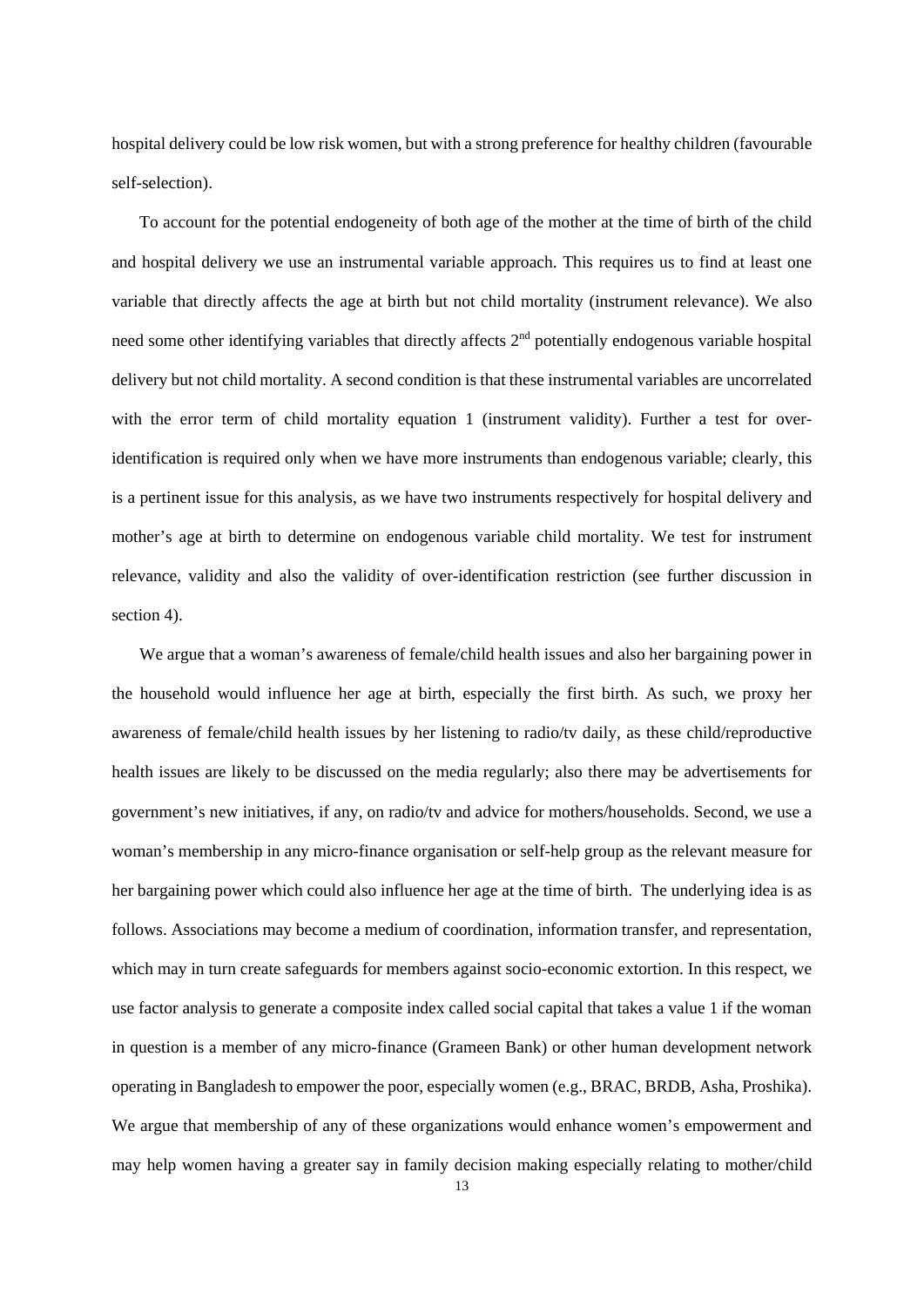health issues. Finally, we include her husband's age and also a binary variable indicating whether the woman is the wife of the head of the household; older husbands are more likely to have a greater say in family decision making which can be further strengthened if he is also the head of the household.<sup>12</sup>

 Second, as indicated earlier, we use the exogenous variation in household's access to various modern and traditional health facilities in the neighbourhood as the relevant instrument for hospital delivery. Using 2007 BDHS data, we generate various binary variables to indicate access to modern health facilities, namely, district hospital, maternal care and welfare centre (mcwc), thana health centre (thc) and family welfare centre (fwc) provided by the government for determination of hospital delivery. We include a further binary variable to indicate if there are access to traditional ayurvedic/unani health centres in the primary sampling unit the household is residing. The underlying idea is that given the supply of traditional and modern health care facilities, households, within a Beckerian framework, would choose the optimal health care subject to the cost considerations and the associated budget constraint.

 While it is true that a lower age of the mother at the time of the birth of the child has adverse consequences on the health of the child (contributes to an increase in child mortality), we argue that hospital delivery is an essential intervention that may help to reduce these adverse effects net of possible costs. To examine this hypothesis we include an interaction term (Age at birth  $\times$  Hospital delivery) as an additional explanatory variable in the estimation of child mortality equation (1). The underlying ideas is that the estimated coefficient of the interaction term would capture the differential effect of hospital delivery for a given age at birth of the mother. This interaction coefficient therefore allows us to identify the effect of hospital delivery on adolescent mothers when age at birth<=19.

Thus the final mortality equation that we estimate is given by:

<sup>&</sup>lt;sup>12</sup> One may however argue that women with greater bargaining power on this account may also have time constraint to look after their children thus adversely affecting child health as well, which may invalidate this instrument. Note however that women who are members of micro-finance or self-help group are primarily selfemployed rather than working for others. As such they are likely to have flexibility of hours, thus minimising any impact on child health. The latter does not necessarily make our instrument invalid. In fact, our instrument would still be valid so long as the link between women's empowerment and child health is indirect. Indeed all our tests support the relevance and validity of this instrument (see further discussion in section 4).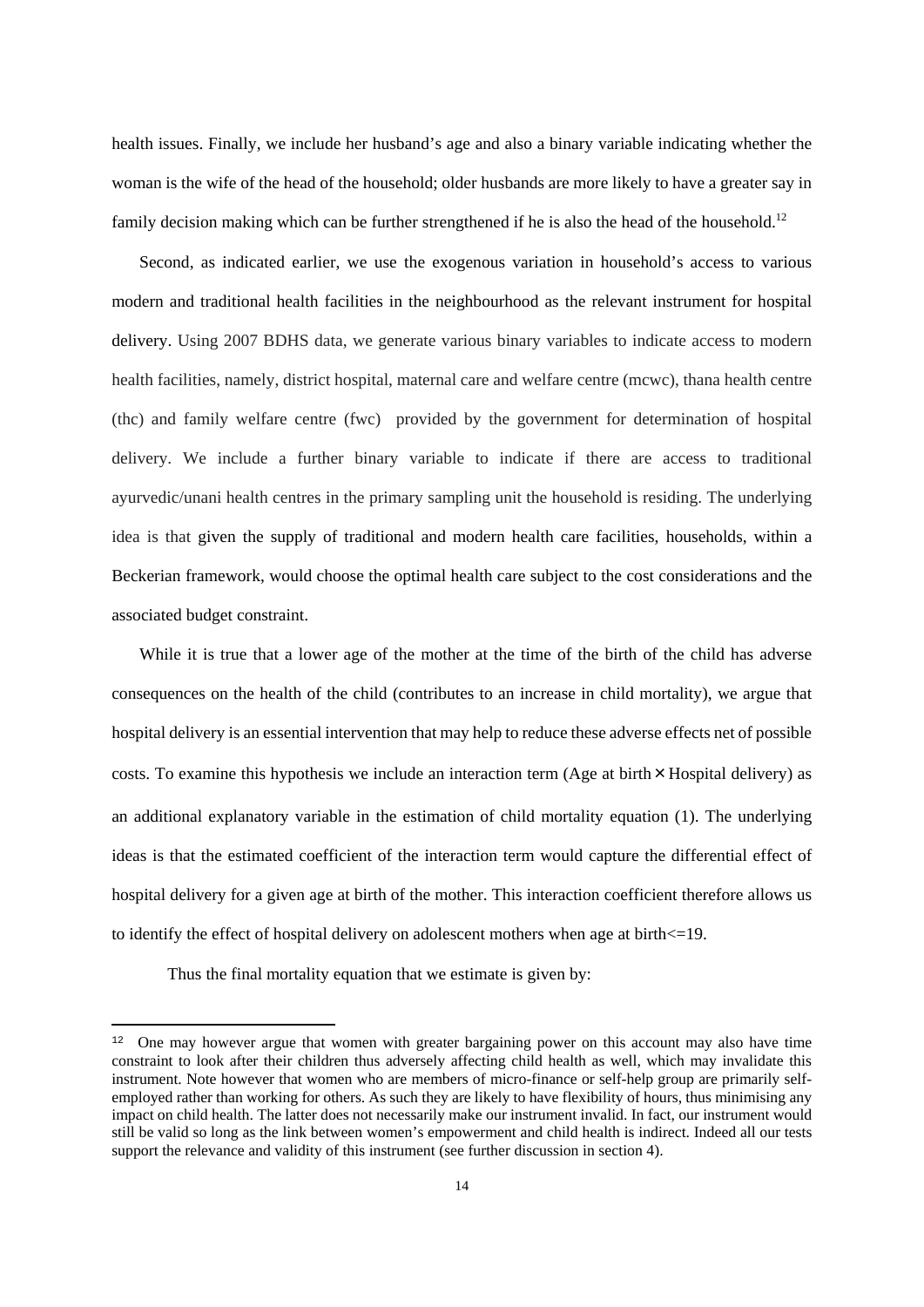$$
CHDEAD_{ij}^* = \beta_0 + \beta_1 H \text{ospdel}_{ij}^* + \beta_2 A \text{geatBirth}_{ij}^* + \beta_3 \left( H \text{ospdel}_{ij}^* * A \text{geatBirth}_{ij}^* \right) + \beta_x X_{ij} + u_{ij}
$$
\n
$$
\tag{2}
$$

In equation (2)  $Hospdel^{\wedge}$  and  $AgeatBirth^{\wedge}$  are the two instrumental variables obtained from the first stage estimates of these variables (see Appendix Tables A3 and A4 and also discussion in section 4). After controlling for all other factors X that may influence various measures of child mortality, we are particularly, interested in the estimated coefficient of the interaction term since it provides the differential effect of hospital delivery for a given age at birth of the mother. For hospital delivery to be beneficial for mothers of a given age, we expect this interaction coefficient to be negative and statistically significant.

In order to ascertain the effect of hospital delivery on child health specifically among adolescent mums aged 13-19 years, we further estimate an alternative model using mother's age at birth group k=0,1,2,3 respectively for 13-19, 20-24, 25-29 and 30-34 (reference category being women aged 35 years and above) and specifically focus on the interaction of  $(Hospdel^**agep0)$  where agep0 is the predicted probability of child birth for mother's aged 13-19 years derived from the first stage estimates (see Table A5 and also discussion in section 4.4). The advantage of this methodology is that we continue to use the full sample rather than truncating hospital delivery by mother's age at birth category at birth.

#### **4. Results**

We start with the full sample estimates of various mortality rates under consideration. Despite having a very rich set of data, no one can deny the influence of omitted variables. Hence we next move on to consider the household fixed effects estimates of these mortality rates, which allows us to minimise the household-level omitted variable bias, as we exploit the within household variation in mortality rates among children born to same parents.

#### **4.1. First stage estimates of Mother's age at birth and hospital delivery**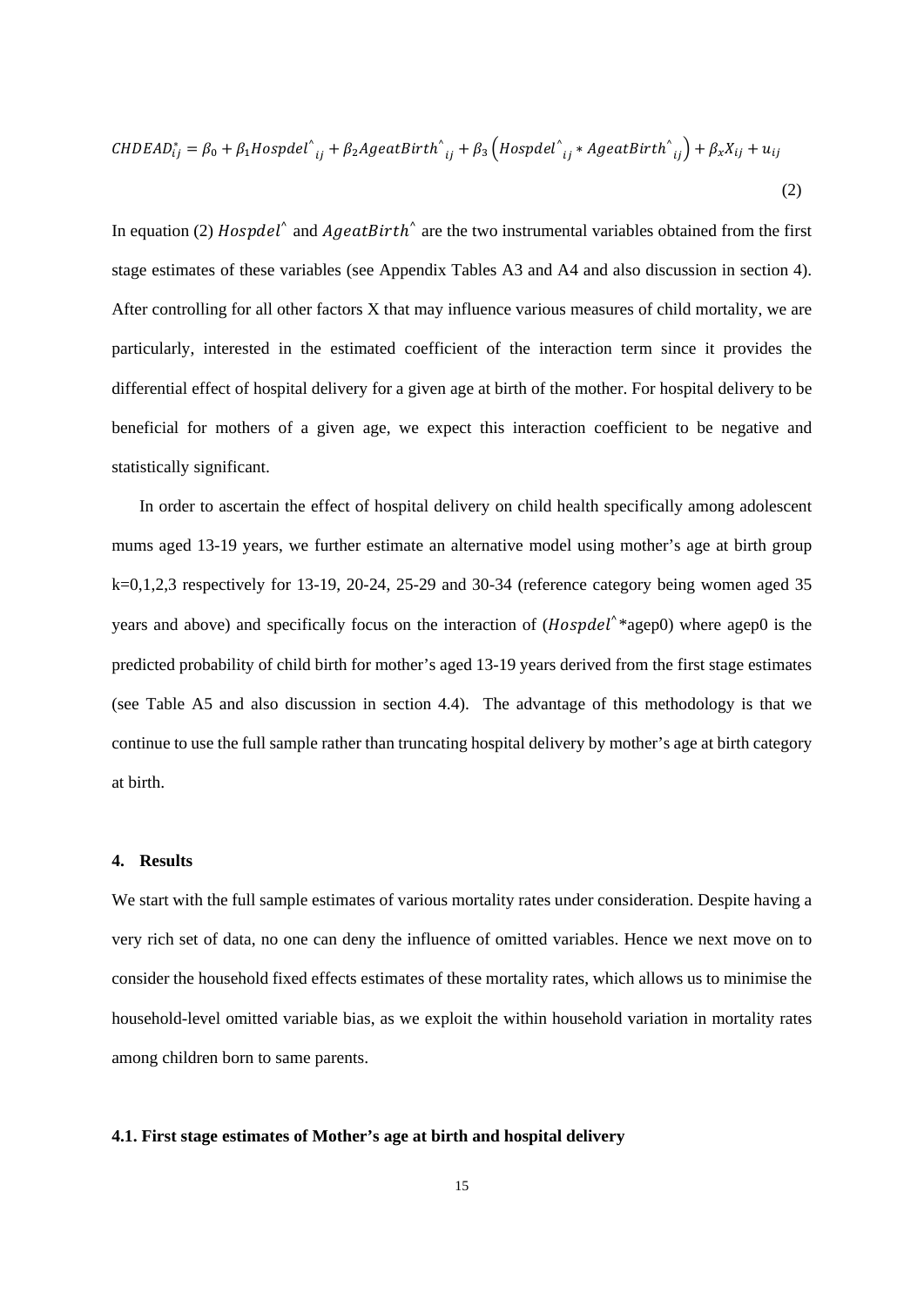Table A4 summarises the probit marginal effects estimates of hospital delivery. We show estimates for the full sample (column 1) and also for the subsample of mothers with at least two children (column 2). Ceteris paribus, we find that households from neighbourhoods with family welfare clinics are significantly more likely to have hospital delivery while those from neighbourhoods with alternative medicine are less likely to do so. Note however that access to other modern health facilities do not significantly increase hospital delivery, highlighting that access may not necessarily boost usage because of supply constraints discussed in the introduction. Among other results, women with more schooling and also husbands with more schooling are more likely to have hospital delivery while those from Muslim households are less likely to do so.

Second, we obtain the ols estimates of mother's age at birth of the child as summarised in Appendix Table A5. We show the estimates for the full sample (column 1) and also those for the subsample (column 2). Ceteris paribus, we find that measures of woman's bargaining including index of social capital, being the wife of the head of the household and also husband's age significantly increase the woman's age at birth while listening to tv/radio does not matter in this respect.

We use these first stage estimates hospital delivery and mother's age at birth to generate their predicted values which are then used as IVs for hospital delivery and age at birth to estimate various child mortality indices shown in Table 4 (full sample) and also Tables 6 and 8 (subsample of women with at least two children).

#### **4.2. Full sample estimates of child mortality**

The primary variables of interest for the analysis in this paper relate to the four mortality indices including early mortality, neo-natal mortality, infant mortality and child mortality. Given each of these mortality indices is binary in nature, we estimate four different probit models. We start with the noninstrumented (non-iv) probit maximum likelihood non-iv estimates for the full sample as summarised in Appendix Table A2. However these non-iv results are likely to be biased as there are two potentially endogenous explanatory variables, namely, mother's age at birth, and hospital delivery.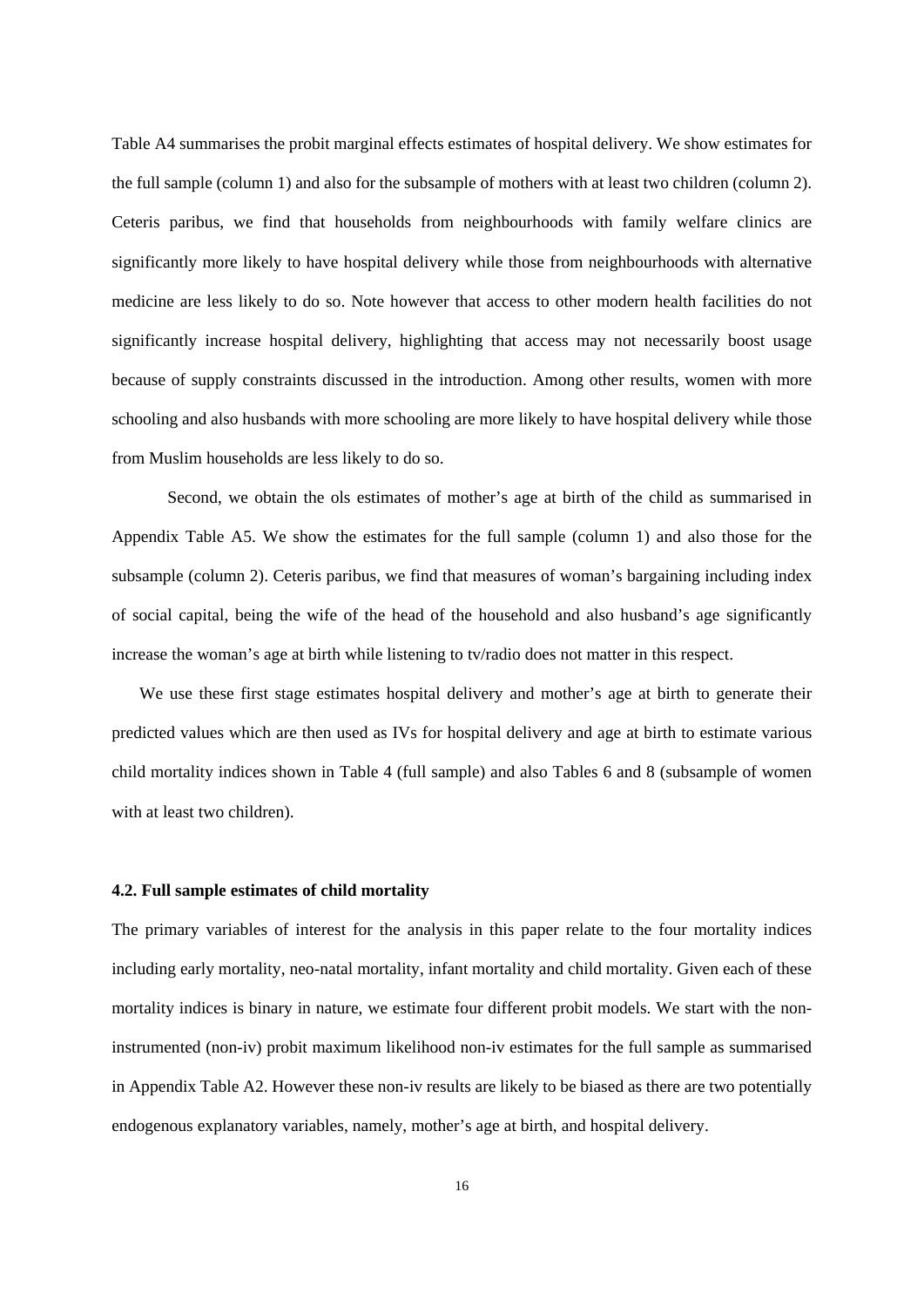So we move on to Table 4 that summarises the full sample estimates of mortality rates; here we instrument these two potentially endogeneous explanatory variables using estimates shown in Appendix Tables A3 (for hospital delivery) and Table A4 (for mother's age at birth). Before analysing these results, let us consider the exogeneity tests for instrument relevance, validity and over-identification as summarised in Table 4. First, instrument relevance test (chi-square) statistics are statistically significant for both hospital delivery and mother's age at birth equations, suggesting that these instruments together explain a significant variation in hospital delivery and mother's age at birth respectively. Second, we test if the instruments are uncorrelated with the residuals of the mortality equations as captured by the instrument validity test chi-square statistics. Since none of the test statistics are statistically significant, we accept the null hypothesis of exogeneity. Finally, we test for over-identification as we have 2 instruments (one for hospital delivery and a second one for mother's age at birth) and one endogenous variable for each selected mortality index. Again, chi-square test statistics suggest that all the p-values are large so that we accept the null hypothesis that the over-identification restrictions are valid.

After controlling for all other factors that may influence selected mortality rates, we find that the estimated coefficients of the interaction term (hospdel\*age) at birth turn out to be negative and statistically significant in columns 1-4 of Table 4. In other words, institutional (as opposed to home) delivery is likely to be associated with significantly lower early, neonatal, infant and child mortality rates for a given age at birth of the mother in our sample. We take this as evidence that this direct public health intervention (as opposed to imposing minimum age at marriages or schooling to delay marriage) is likely to be effective in reducing child mortality rates even when a child is born to a teenage mother.

Table 5 shows the predicted probability estimates of early, neo-natal, infant and child mortality rates for different values of mother's age at birth and hospital delivery obtained by using Table 4 estimates. The average mortality rates for all births turn out to be about 5% for child mortality between 1-5 years of age of a child. Note that the corresponding mortality rate is about 4% among mothers who are >=20 years old while it increases to about 6.4% for younger teen mothers. Hospital delivery among teen mothers can, however, lower child death from 6.4% to 4.6%, which is a significant benefit relative to the teen mothers with home delivery. This can be contrasted with the variations in the child mortality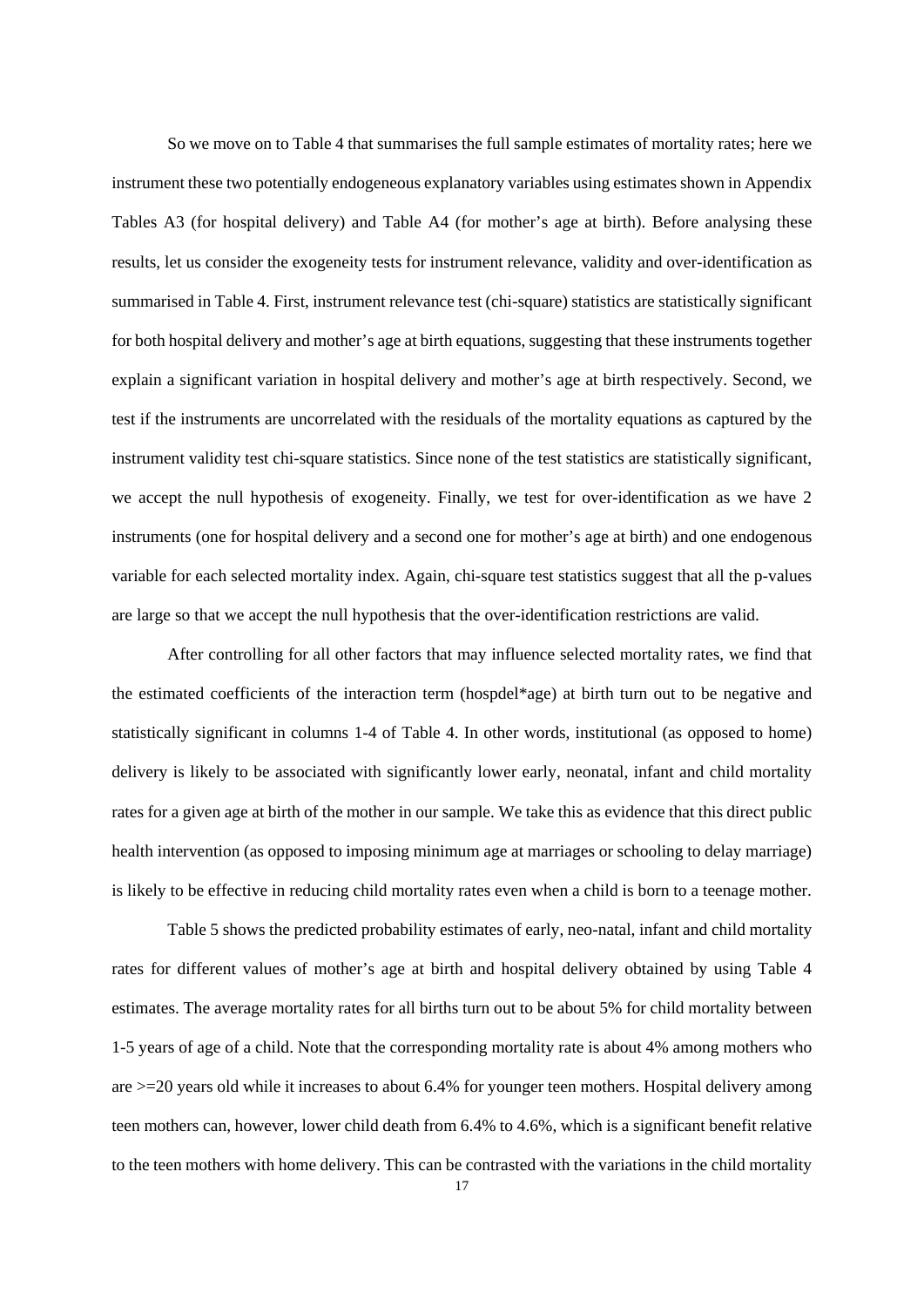by access to various health facilities in the neighbourhood. Medically, risks of child mortality is high during the neo-natal period (WHO 2006). We find that the risk of neonatal mortality among adolescent mothers decreases by about 1.3 percentage points if the child birth takes place at a hospital rather than at home. The average neonatal mortality is 0.05 among adolescent mums so that the hospital delivery can help averting about 26% death among adolescent mothers within the first month of child birth. It is because having a birth at the hospital as opposed to home ensures the access to the medical experts who can employ all the modern diagnostic tests and medications which may help a newborn to survive.

#### **4.3. Household fixed effects estimates of child mortality indices**

We next consider the household fixed effects estimates of selected mortality indices for children aged 5 or under in our sample for households with two or more children (see Table 6); this allows us to exploit the variation in mortality outcomes of children born to same mother, thus helping us to net out the unobserved mother/family-level factors. As in Table 4, we use the instruments for the two potentially endogenous variables, namely, hospital delivery and mother's age at birth, using first stage estimates of these variables as summarised in column (2) of Appendix Tables A3 and A4 respectively.

Finally, we include these IVs for age at birth and hospital delivery to obtain the household FE-IV estimates of selected mortality rates as summarised in Table 6. As in Table 4, we find from Table 6 that these instruments satisfy instrument relevance, validity and over-identification restrictions so that we can proceed to analyse these results. Controlling for all other factors, there is evidence of a negative and statistically significant estimate of (hospdel\*ageatbirth) in each column of the Table. As before, hospital delivery lowers early, neo-natal, infant and child mortality for a given age at birth and the marginal effect of the interaction coefficient increases as we move from early mortality to child mortality. We then turn to Table 7 that shows the predicted estimates of child mortality rates. Compared to Table 5, predicted probability estimates of neonatal mortality rates seem to be higher when we consider within household variation in neonatal mortality (using the household fixed effects estimates). While the rate is about 8% for all births, it is about 11% among adolescent mothers aged below 20 years. The neo-natal mortality rate, however, declines to about 9.5% among adolescent mothers if the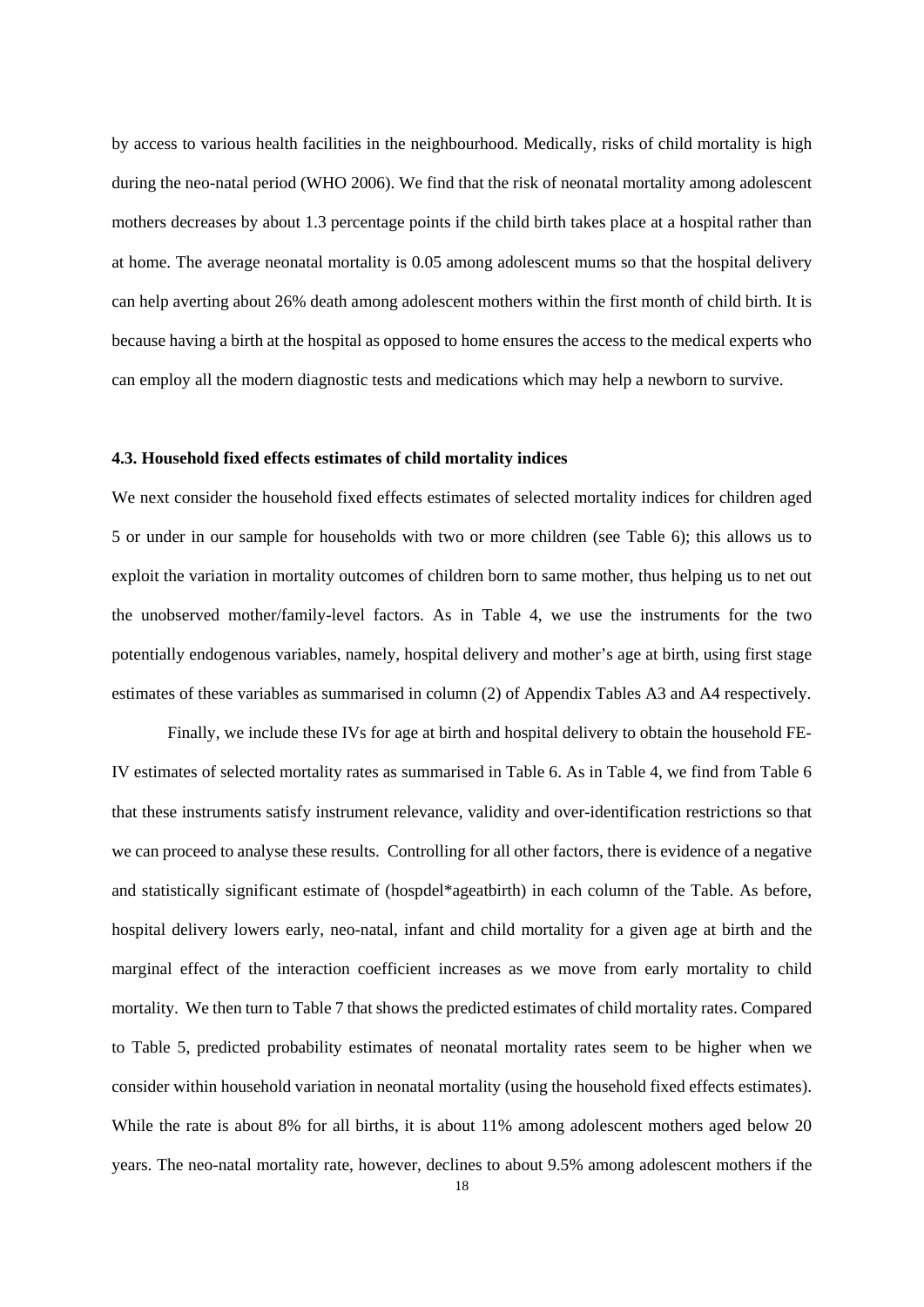child is delivered in the hospital, thus highlighting the extent of additional lives saved due to hospital delivery, after controlling for all other factors. We prefer the household fixed effects estimates for mothers with at least 2 children as it minimises the bias arising from the omitted household-level variables as we consider the children born to the same mother though it remains much unexplored in the literature. Evidently, relative to the pooled sample, the extent of mortality risks are higher when we consider the household fixed effects estimates though as before these estimates highlight the significant impact of institutional delivery for saving lives of newborn child in our sample.

#### **4.4. Household fixed-effects estimates with categorical age at birth variable**

So far we have used the continuous age at birth variable that allows us to find the effect of hospital delivery for a given age at birth. We are however particularly interested to find the effect of hospital delivery on adolescent mothers aged 13-19 years. In doing so, we shall, in this section, split the continuous mother's age at birth into various groups to generate the following categorical variable.

Age\_at\_birth\_gr = 0 if 13<age at birth $\leq$ =19

- $= 1$  if 19<age at birth $\leq 24$
- $= 2$  if 24<age at birth $\leq 29$
- $= 3$  if 29<age at birth $\leq 34$
- $= 4$  if age at birth $>= 35$

A simple frequency distribution of this categorical variable suggests that about 32% of sample women at child birth before reaching their 20th birthday, another 32% had birth between 20-24 years of age while only 5.5% sample women had births when they were 35 years or above. Given the categorical nature of the age variable we use a multinomial logit model to determine the new age at birth for mothers with at least two children, with a view to explore if the same set of factors may determine the likelihood of child birth at different age groups differently (see Appendix Table A5). As before, greater social capital, husband's age and being head's wife are found to significantly lower the likelihood of being mothers during teen years (age group 0) and also between 20-24 years of age (age group 1) relative to the reference category of mothers aged 35 years and above. We use these first stage estimates to predict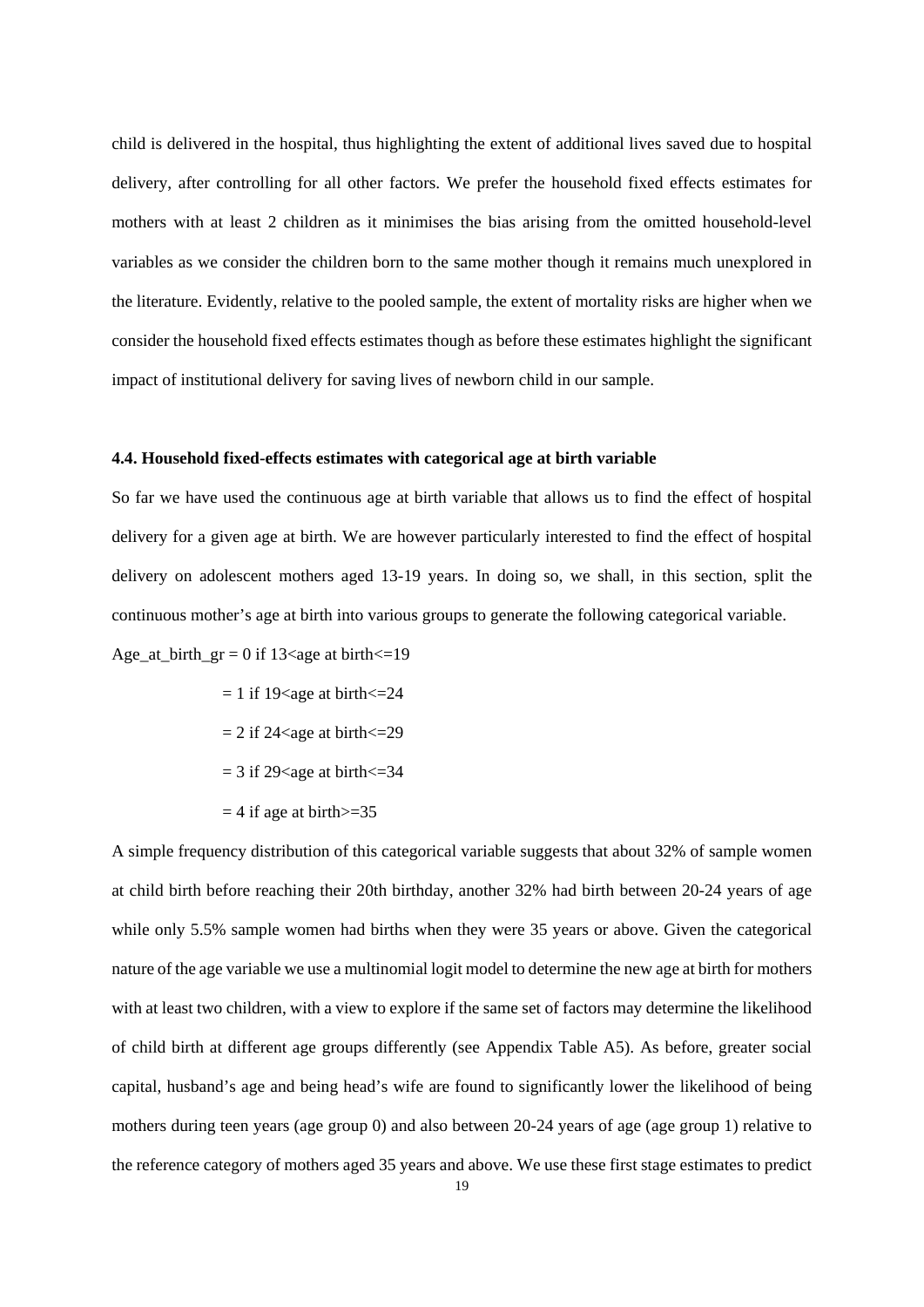the probability of being mum at different age groups, namely, agep0, agep1, agep2, agep3 respectively for 13-19, 20-24, 25-29 and 30-34 years age groups (reference category being women aged 35 years and above), which are then used to determine the selected child mortality indices in our sample.

The resultant child mortality estimates are summarised in Table 8 for households with at least two children. While (agep0\*hospdel\_iv) shows the marginal effect of hospital delivery among teen mums in pre-2005 years, (post\* agep0\*hospdel iv) shows the corresponding marginal effect of hospital delivery among adolescent mothers in the post-2005 years. Note that the latter is negative and statistically significant (though the corresponding effect is not significant for the pre-2005 years) in columns (1)-(3) of the Table, suggesting that hospital delivery significantly lowers early, neonatal and infant mortality rates among young teen mums only in the post-2005 year; clearly the effect is not significant in column (4) showing child mortality estimates. Table 9 shows the corresponding predicted probability estimates obtained by using the Table 8 estimates. Note that the predicted probability of neonatal mortality is about 0.14 among adolescent mothers in the pre-2005 years even when a birth takes place in a hospital. But it comes to about 6.6% in the post 2005 years among adolescent mothers with hospital delivery. This highlights a significant benefit of the completion of the WHP which boosted EmOC and also ensured a women-friendly environment in the hospitals, thus encouraging households to make use of these facilities.

#### **5. Conclusion**

Each year, nearly 4 million newborns in the developing world die, primarily due to treatable and preventable causes. Most of these deaths could be avoided through direct and affordable public health interventions like hospital as opposed to home delivery. We consider the case of Bangladesh where high incidence of infant mortality is related to early marriage and early childbirth. While there is a sizeable literature (e.g., see Geronimus and Korenman, 1992) on teen pregnancy in developed countries, little is known about adolescent child birth in low-income countries like Bangladesh.

Using 2007 BDHS data, we find that the incidence of hospital delivery is particularly low (only about 13%) among young adolescent mothers who experience higher than average child mortality risks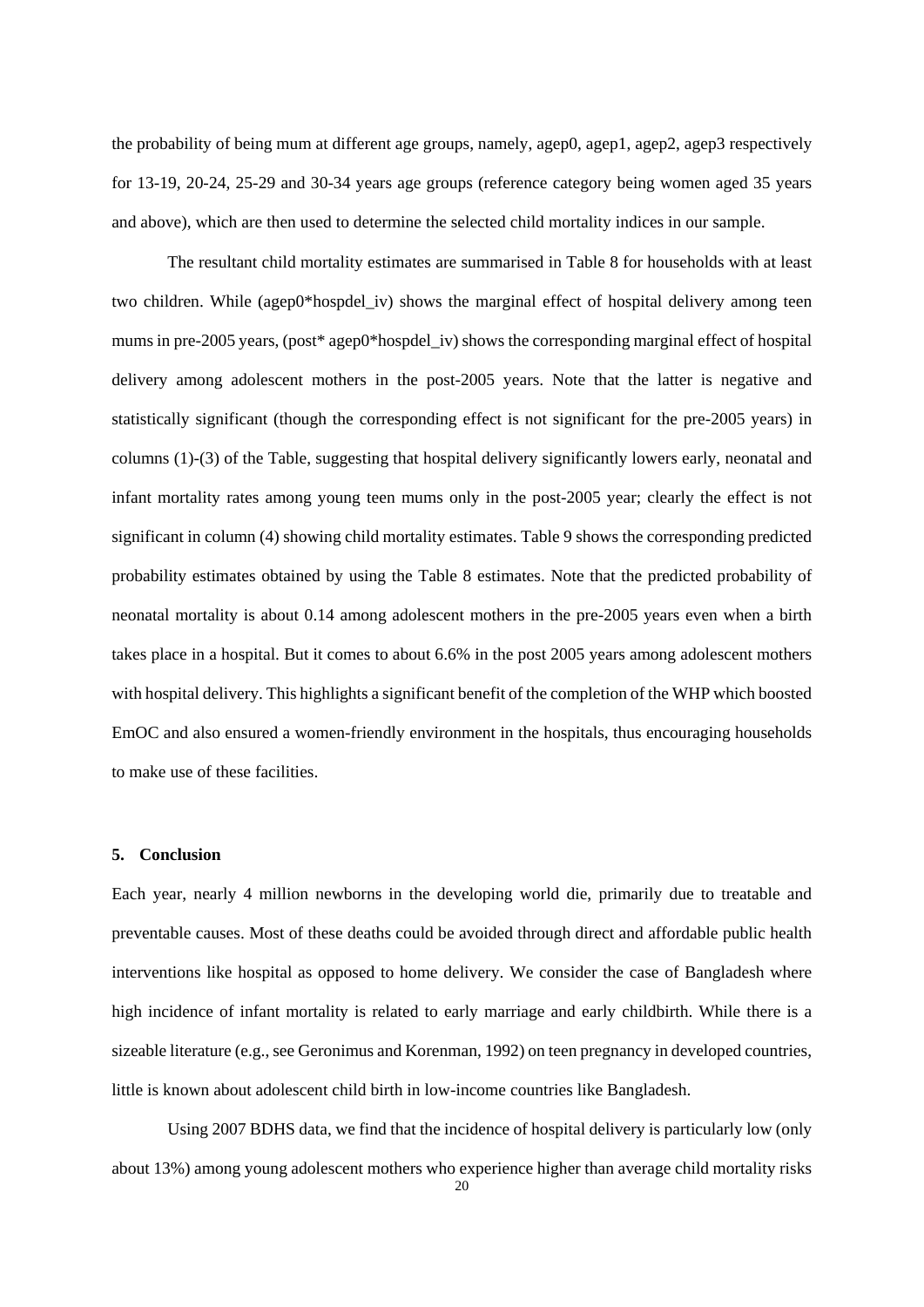especially during the neo-natal period. Accordingly, the present paper examines the effect of hospital delivery, a direct public health intervention, on selected indices of mortality indices among young children aged 5 years and under. This is because hospital delivery, as opposed to home delivery, ensures that the young mother and the child receive the benefit of timely medical care, modern diagnostics and modern medicine too while the vast majority of women having child birth at home are deprived of these facilities. Our preferred estimates come from household fixed effects estimates with IV for two potentially endogenous variables, namely, hospital delivery and mother's age at birth, for households with at least two children. Thus exploiting the within household variation in selected child mortality indices, we find a significant beneficial effect of hospital delivery on these child mortality indices even among adolescent mothers, after controlling for various observable/unobservable individual, household and location specific characteristics. In addition to socio-cultural prejudice, one of the primary reasons for high incidence of home delivery is the limited access to primary health care, especially in the remote areas of the country. Our results suggest that the beneficial effect of hospital delivery has been greater in the post-2005 years after the Women's Health Project was over, which boosted access to EmOC and also popularised the use of women friendly hospitals in the neighbourhood. The finding that hospital delivery can redress the adverse effects of adolescent childbirth on child survival implies that one has in principle identified a convenient policy instrument of encouraging use of hospital delivery in the short run provided the underlying costs are not exorbitant.

#### **References**

Akhter, H. (2001) 'Expanding Access: Country Report Bangladesh', BIRPERHT, Bangladesh. http://www.tingsene.se/expacc/reports/BanglCR.html[10/03/2015 22:34:48]

Akter, R., N. Akter, S. Shafique, F. Bhuyan, C. Witten and S. d. Pee. (2007). Early Marriage and Early ChildBearing among Women in Rural Bangladesh, ICDDRB. http://www.icddrb.org/images/11thAscon\_Orals\_Scientific-Session-3.pdf

Arunachalam, R. and S. Naidu (2008): "The Price of Fertility: Marriage Markets and Family Planning in Bangladesh", Mimeo, Department of Economics, University of Michigan.

Banerjee, A. and Duflo, E. (2006). Addressing absence. *Journal of Economic Perspectives*, 20(1):117.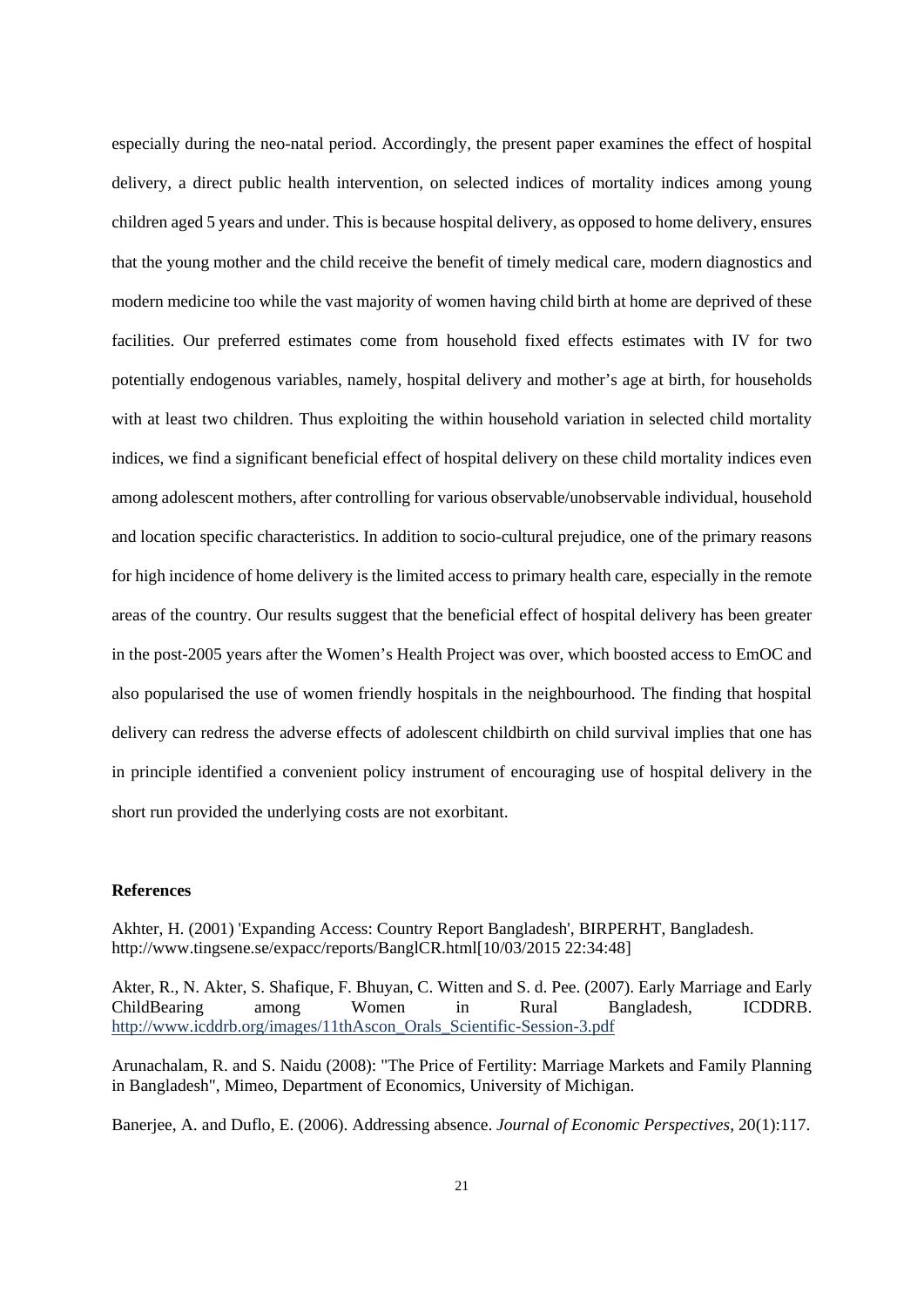Begum, S., T. Ensor, P. Dave-Sen. 2000. 'The Public-Private Mix in Health Care in Bangladesh', Health Economics Unit. Ministry of Health and Family Welfare in Bangladesh.

*Bryce, J., Shams el Arifeen, George Pariyo, Claudio F Lanata, Davidson Gwatkin, Jean-Pierre Habicht, and the Multi-Country Evaluation of IMCI Study Group*. 2003. 'Reducing Child Mortality: Can Public Health Deliver? Lancet.

Costello, and Nahar. 1998. The hidden cost of 'free' maternity care in Dhaka, Bangladesh. *Health Policy Plan* 13(4):417-22.

Cockcroft, A. L. Monasta. J. Onishi, E. Karim. 1999. Health and Population Sector Programme: Baseline Service Delivery Survey 1998-2003', Ministry of Health and Family Welfare,

Chaudhury, N & Jeffrey S. Hammer, 2004. "Ghost Doctors: Absenteeism in Rural Bangladeshi Health Facilities," *World Bank Economic Review*, 18(3), pages 423-441.

Darmstadt, G. L., Lee, A. C., Cousens, S., Sibley, L., Bhutta, Z. A., Donnay, F., Osrin, D., Bang, A., Kumar, V.,Wall, S. N., Baqui, A., and Lawn, J. E. (2009). 60 million non-facility births: Who can deliver in community settings to reduce intrapartum-related deaths? *International Journal of Gynecology & Obstetrics*, 107, Supplement (0):S89–S112.

Field, E. and A. Ambrus (2008): "Early Marriage, Age of Menarche and Female Schooling Attainment in Bangladesh", *Journal of Political Economy*, **116**(5), 881 -930.

Filippi, V., Ronsmans, C., Campbell, O. M., Graham,W. J., Mills, A., Borghi, J., Koblinsky, M., and Osrin, D. (2006). Maternal health in poor countries: the broader context and a call for action. *The Lancet*, 368(9546):1535–1541.

Geronimus, A. T. and S. Korenman (1992): "The Socioeconomic Consequences of Teen Childbearing Reconsidered", *Quarterly Journal of Economics*, **107**(4), 1187 - 1214.

Haque, Md A, V. R. Louis, R. Phalkey and R. Sauerborn 2014. Use of traditional medicines to cope with climate-sensitive diseases in a resource poor setting in Bangladesh', *BMC Public Health* 2014, **14**:202.

Islam, M.T., M.M. Hossain, M.A. Islam, Y.A. Haque. 2005. 'Improvement of coverage and utilization of EmOC services in southwestern Bangladesh' *International Journal of Gynecology and Obstetrics* (91): 298-305.

Maitra, P. (2004): "Parental Bargaining, Health Inputs and Child Mortality in India", *Journal of Health Economics*, **23**(259 - 291).

Maitra, P. and S. Pal (2008): "Birth Spacing, Fertility Selection and Child Survival: Analysis using a Correlated Hazard Model", *Journal of Health Economics*, **27**(3), 690 - 705.

Mazumdar, S., Mills, A., and Powell-Jackson, T. (2011). Financial Incentives in Health: New Evidence from India's Janani Suraksha Yojana. SSRN Working Paper. Available at SSRN: http://ssrn.com/abstract=1935442.

Pal, S. (1999): "An Analysis of Childhood Malnutrition in Rural India: Role of Gender, Income and Other Household Characteristics", *World Development*, **27**(7), 1151 - 1171.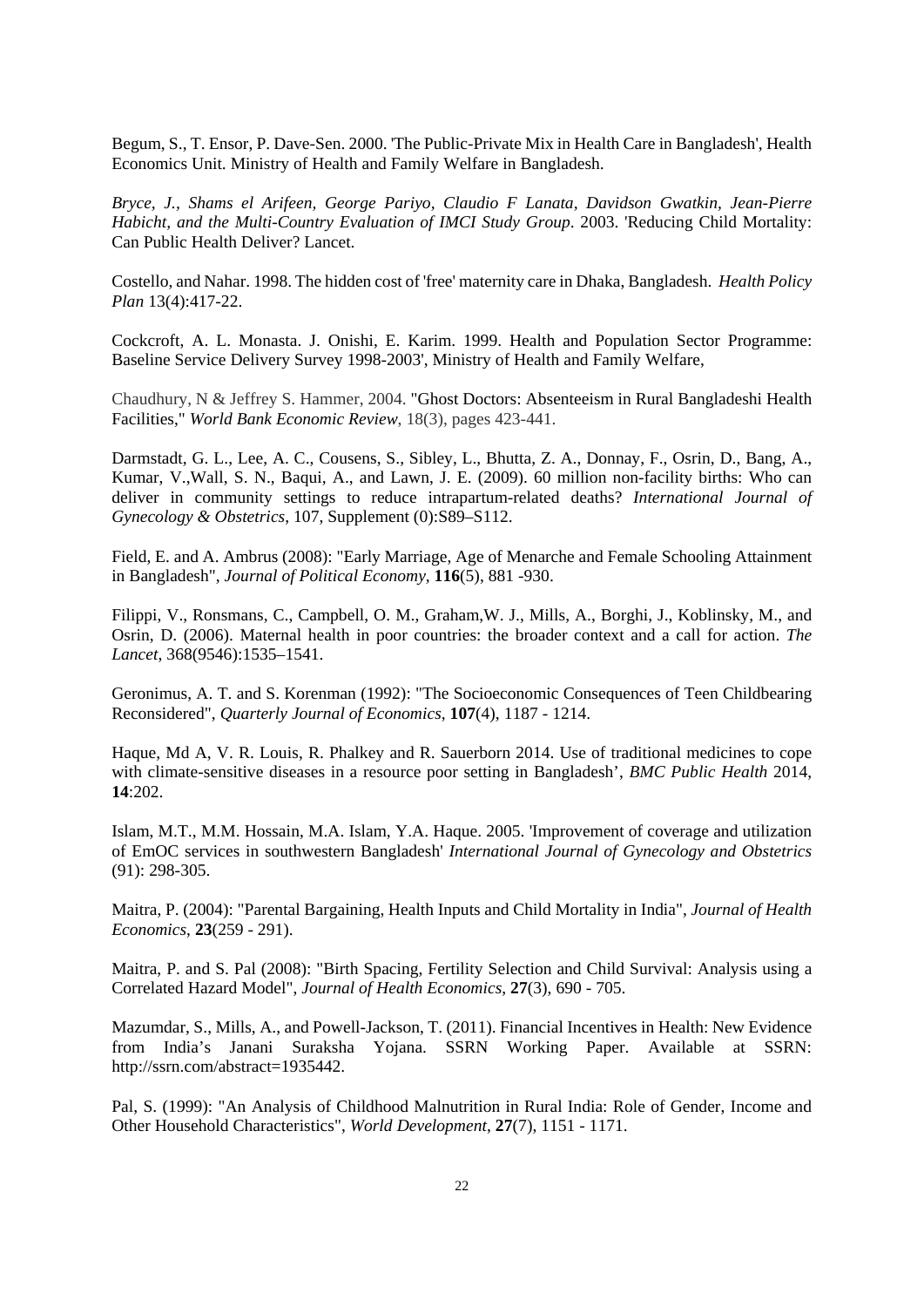Panis, C. W. A. and L. A. Lillard (1994): "Health inputs and child mortality: Malaysia", *Journal of Health Economics*, **13**(4), 455-489.

Planning Commission. 2013. 'Millennium Development Goals: Bangladesh Progress Report 2012', General Economic Division, Bangladesh Planning Commission.

Randive, B., M. San Sebastian, A. De Costa and L. Lindholm. (2014). 'Inequalities in institutional delivery uptake and maternal mortality reduction in the context of cash incentive program, Janani Suraksha Yojana: Results from nine states in India', Social Science and Medicine 123: 1-6.

Reynolds, H. W., E. L. Wong and H. Tucker (2006): "Adolescents' Use of Maternal and Child Health Services in Developing Countries", *International Family Planning Perspectives*, **32**(1).

Rosenzweig, M. R. and T. P. Schultz (1982): "Market Opportunities, Genetic Endowments and Intrafamily Resource Distribution: Child Survival in Rural India", *American Economic Review*, **72**(4), 803 - 815.

Schuler, S., F. Islam, K. Islam and G. Nanda (2005). Early marriage and childbearing in rural Bangladesh. American Public Health Association Meeting. Philadephia.

Senderowitz, J. and J. M. Paxman (1985): "Adolescent Fertility: Worldwide Concerns", *Population Bulletin*, **40**(2), 3 - 51.

WHO (2006). *Working Together for Health - The World Health Report 2006*. World Health Organization.

WHO. (2007) '*Bangladesh Trains Health Workers to Reduce Maternal Mortality*', Country case study, Global Health Workforce Alliance.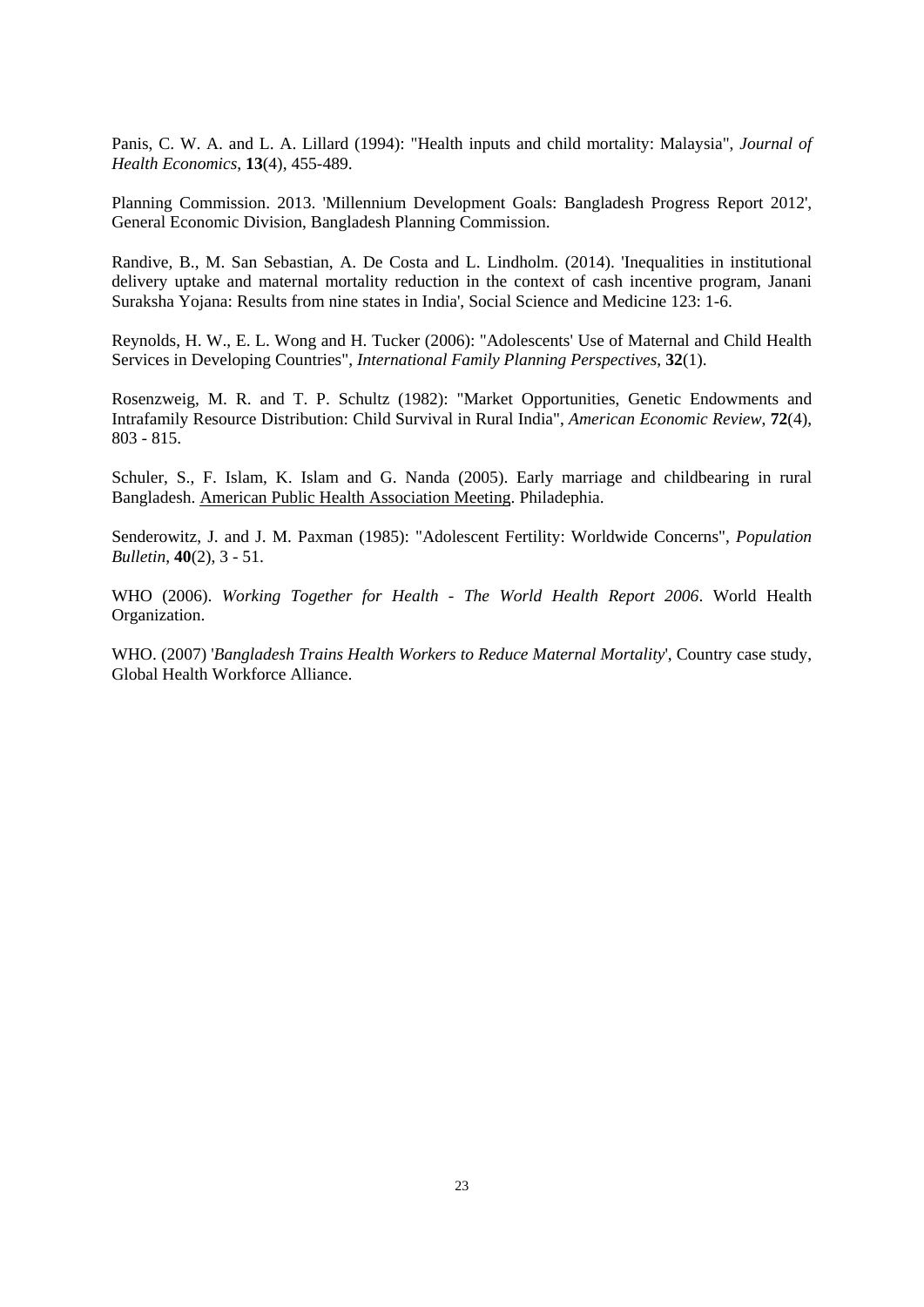|  |  |  | Table 1. Maternal and child health status: Key statistics for Bangladesh 2007 |  |  |  |  |  |  |  |  |  |  |
|--|--|--|-------------------------------------------------------------------------------|--|--|--|--|--|--|--|--|--|--|
|--|--|--|-------------------------------------------------------------------------------|--|--|--|--|--|--|--|--|--|--|

| Variables                                                 | Values         |
|-----------------------------------------------------------|----------------|
| Early mortality (first born child)                        | 0.0417(0.20)   |
| Neo-natal mortality (first born child)                    | 0.0530(0.2242) |
| Infant mortality (first born)                             | 0.0619(0.2410) |
| Child mortality (first born)                              | 0.0672(0.2506) |
| Maternal mortality ratio (deaths per 1000 births)         | $320^{[1]}$    |
| Births for women aged 15-19 (per 1000)                    | 120            |
| Antenatal care coverage (pregnant women attend once, %)   | 49             |
| Births delivered at home (%)                              | 90             |
| Births delivered at a public or private health centre (%) | 9              |
| Delivery assistance from:                                 |                |
| Traditional birth attendants (%)                          | 77             |
| Relatives and friends (%)                                 | 9              |
| Medically trained providers (%)                           | 13             |
| Treatment for complications from:                         |                |
| Medically trained provider (%)                            | 29             |
| Unqualified provider $(\%)$                               | 33             |
| Did not seek help (%)                                     | 38             |
| DDIIC OOOT                                                |                |

Source: BDHS 2007

Note: [1] From Bangladesh Maternal Health Services and Maternal Mortality Survey 2001. The State of the World's Children Report 2007 puts MMR at 380.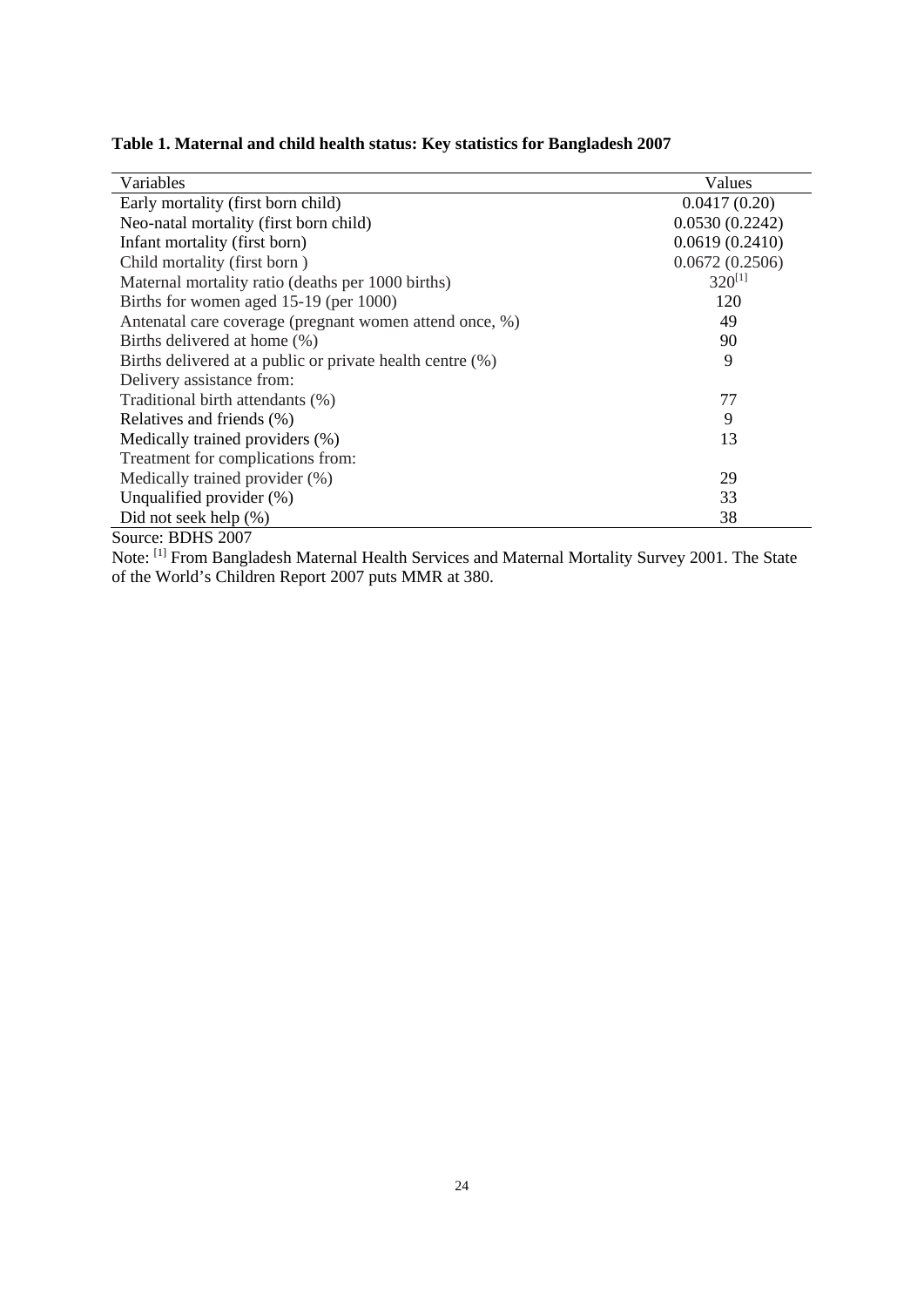|                | <b>Means (standard deviations)</b> |                              |                            |                           |              |                    |                      |
|----------------|------------------------------------|------------------------------|----------------------------|---------------------------|--------------|--------------------|----------------------|
|                | Early<br>mortality                 | <b>Neonatal</b><br>mortality | <b>Infant</b><br>mortality | <b>Child</b><br>mortality | Age at birth | <b>Early birth</b> | Hospital<br>delivery |
| <b>Barisal</b> | 0.029                              | 0.034                        | 0.048                      | 0.053                     | 23.497       | 0.300              | 0.131                |
|                | (0.168)                            | (0.182)                      | (0.214)                    | (0.224)                   | (5.958)      | 0.458              | (0.338)              |
| Chittagong     | 0.023                              | 0.034                        | 0.046                      | 0.058                     | 23.213       | 0.319              | 0.153                |
|                | (0.149)                            | (0.181)                      | (0.209)                    | (0.234)                   | (5.975)      | (0.466)            | (0.360)              |
| <b>Dhaka</b>   | 0.027                              | 0.036                        | 0.045                      | 0.047                     | 23.099       | 0.315              | 0.193                |
|                | (0.161)                            | (0.186)                      | (0.208)                    | (0.211)                   | (5.824)      | (0.465)            | (0.395)              |
| Khulna         | 0.031                              | 0.038                        | 0.043                      | 0.046                     | 22.325       | 0.378              | 0.275                |
|                | (0.173)                            | (0.191)                      | (0.204)                    | (0.210)                   | (5.679)      | (0.485)            | (0.447)              |
| Rajshahi       | 0.034                              | 0.046                        | 0.050                      | 0.052                     | 22.494       | 0.380              | 0.183                |
|                | (0.182)                            | (0.209)                      | (0.218)                    | (0.222)                   | (5.93)       | (0.486)            | (0.387)              |
| Sylhet         | 0.040                              | 0.062                        | 0.083                      | 0.091                     | 24.732       | 0.244              | 0.107                |
|                | (0.197)                            | (0.241)                      | (0.277)                    | (0.288)                   | (6.509)      | (0.430)            | (0.309)              |
| Bangladesh     | 0.030                              | 0.042                        | 0.053                      | 0.059                     | 23.286       | 0.319              | 0.169                |
|                | (0.171)                            | (0.200)                      | (0.224)                    | (0.235)                   | (6.051)      | (0.466)            | (0.375)              |

### **Table 2. Regional variation in child mortality rates, age at birth and hospital delivery**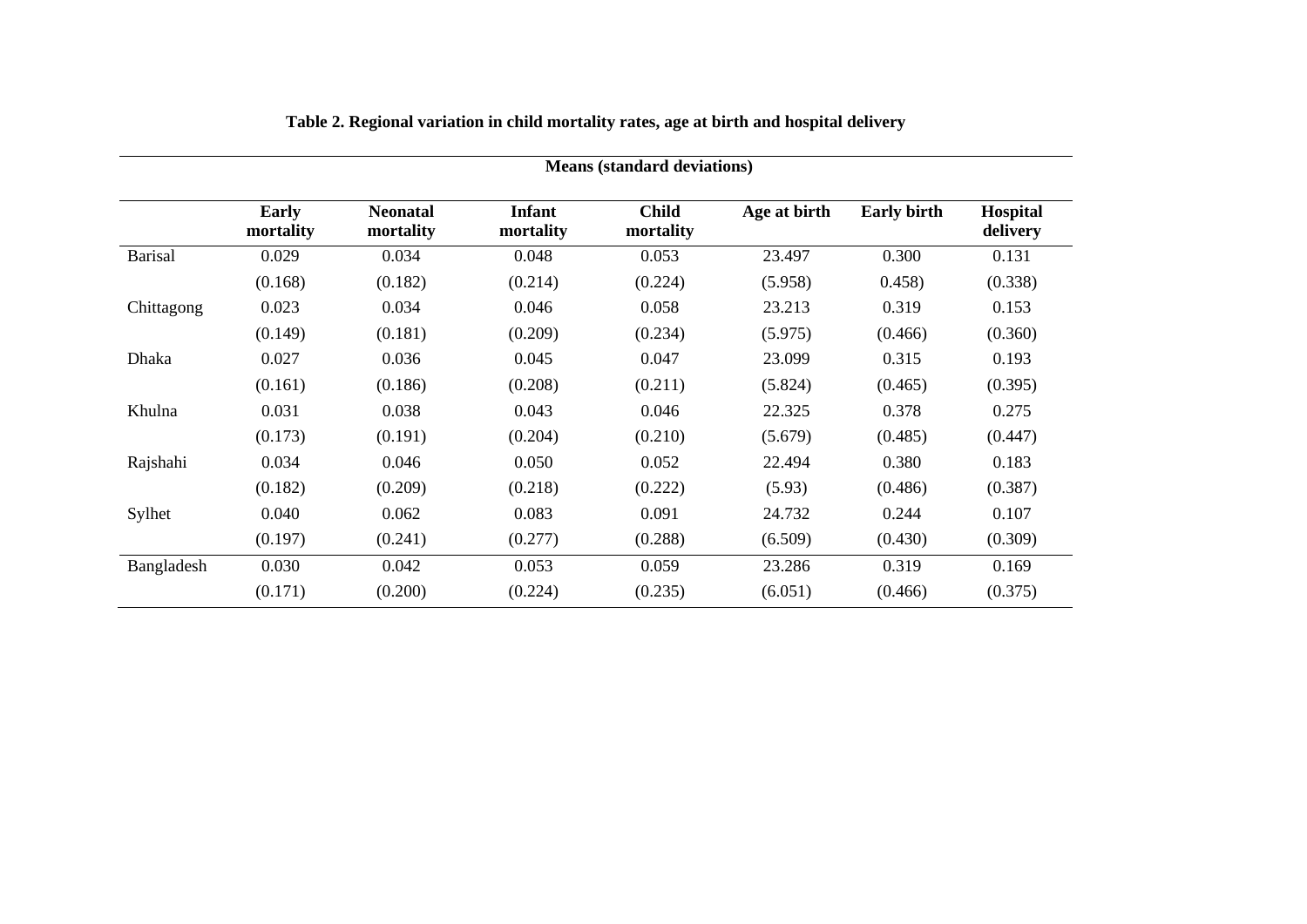|                           |      | Full sample |           |      | Households with $>=2$ children |           |
|---------------------------|------|-------------|-----------|------|--------------------------------|-----------|
| Variable                  | Obs  | Mean        | Std. Dev. | Obs  | Mean                           | Std. Dev. |
| Earlymortality            | 6141 | 0.030288    | 0.171393  | 2333 | 0.058294                       | 0.234349  |
| Neomortality              | 6141 | 0.041687    | 0.199889  | 2333 | 0.079297                       | 0.27026   |
| Infant mortality          | 6141 | 0.053086    | 0.224223  | 2333 | 0.1003                         | 0.300464  |
| Child mortality           | 6141 | 0.058785    | 0.235241  | 2333 | 0.110159                       | 0.313155  |
| Male                      | 6141 | 0.507246    | 0.499988  | 2333 | 0.495071                       | 0.500083  |
| Twin                      | 6141 | 0.024426    | 0.203526  | 2333 | 0.064295                       | 0.326342  |
| Hospital delivery         | 6141 | 0.169028    | 0.374807  | 2333 | 0.103301                       | 0.304416  |
| Age at birth              | 6141 | 23.28562    | 6.050722  | 2333 | 22.75611                       | 5.550958  |
| Post-2005                 | 6141 | 0.474353    | 0.499382  | 2333 | 0.456494                       | 0.49821   |
| Muslim                    | 6141 | 0.911904    | 0.283458  | 2333 | 0.926275                       | 0.261379  |
| Mother's edn: Primary     | 6141 | 0.31363     | 0.464006  | 2333 | 0.339906                       | 0.473779  |
| Mother's edn: middle      | 6141 | 0.340987    | 0.47408   | 2333 | 0.294042                       | 0.455709  |
| Mother's edn: higher      | 6141 | 0.073115    | 0.260347  | 2333 | 0.036005                       | 0.186343  |
| Father's age              | 6141 | 35.23021    | 8.570137  | 2333 | 35.17252                       | 8.159759  |
| Father's edn: primary     | 6141 | 0.284644    | 0.451282  | 2333 | 0.301329                       | 0.458934  |
| Father's edn: middle      | 6141 | 0.255333    | 0.436084  | 2333 | 0.207458                       | 0.405573  |
| Father's edn: higher      | 6141 | 0.118873    | 0.323666  | 2333 | 0.078011                       | 0.268247  |
| Social capital index      | 6141 | 0.362644    | 0.480802  | 2333 | 0.355336                       | 0.478717  |
| Listens to radio/tv daily | 6141 | 0.347663    | 0.476267  | 2333 | 0.285041                       | 0.451531  |
| Wealth quintile 1         | 6141 | 0.198665    | 0.399028  | 2333 | 0.232748                       | 0.422673  |
| Wealth quintile 2         | 6141 | 0.208598    | 0.406339  | 2333 | 0.237891                       | 0.425883  |
| Wealth quintile 3         | 6141 | 0.187592    | 0.390418  | 2333 | 0.198028                       | 0.398599  |
| Wealth quintile4          | 6141 | 0.186615    | 0.389634  | 2333 | 0.16631                        | 0.372438  |
| Rural                     | 6141 | 0.34229     | 0.474515  | 2333 | 0.294899                       | 0.456095  |

**Table 3: Selected Descriptive Statistics**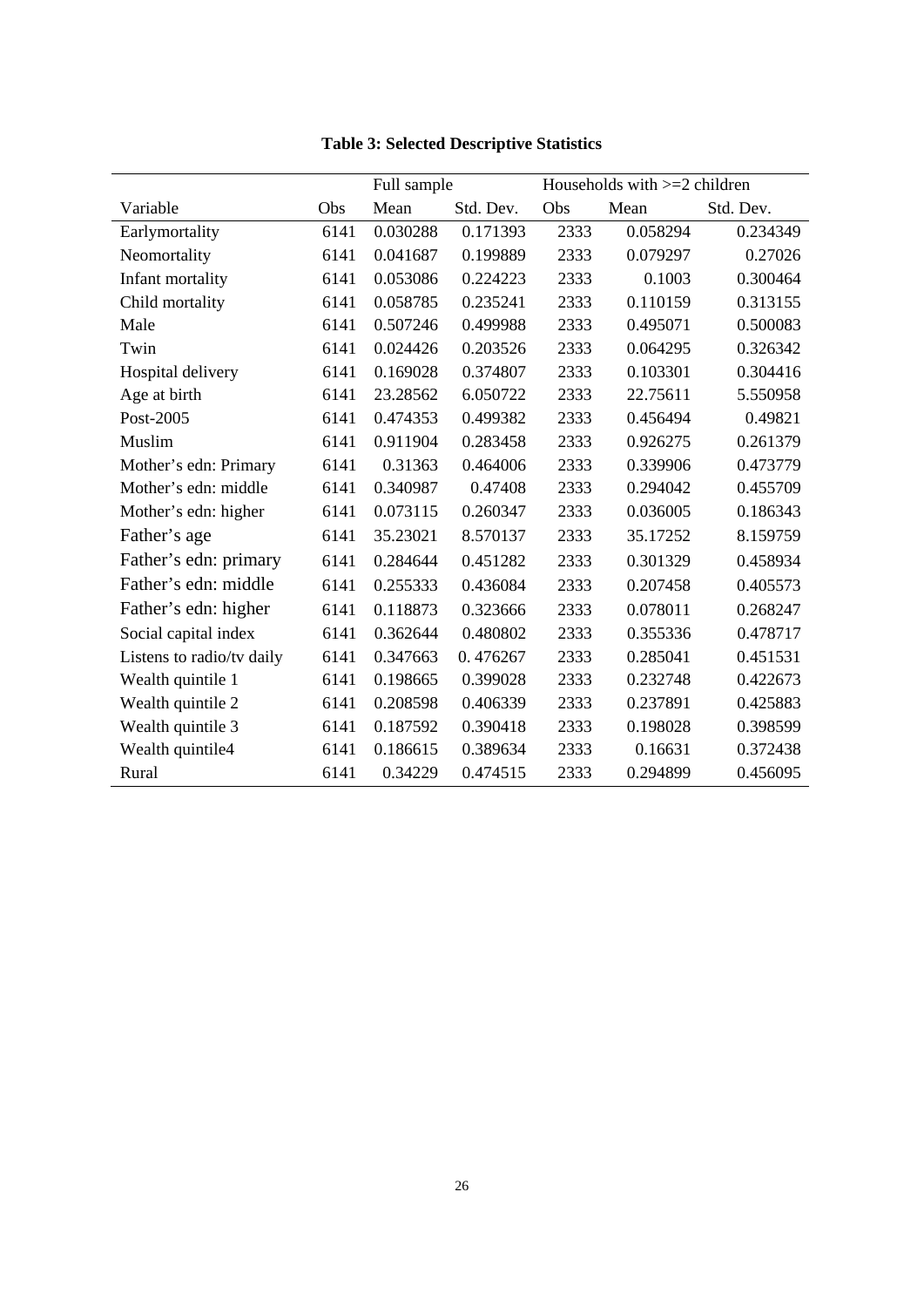|                                       | (1)             | (2)           | (3)              | (4)             |
|---------------------------------------|-----------------|---------------|------------------|-----------------|
| <b>VARIABLES</b>                      | Early mortality | Neo-mortality | Infant mortality | Child mortality |
|                                       |                 |               |                  |                 |
| Male                                  | 0.00443         | 0.00265       | 0.00550          | 0.00609         |
|                                       | (0.00374)       | (0.00436)     | (0.00522)        | (0.00561)       |
| Twin                                  | $0.0369***$     | $0.0545***$   | $0.0698***$      | $0.0726***$     |
|                                       | (0.00619)       | (0.00791)     | (0.00948)        | (0.0104)        |
| Predicted hospdel_iv                  | $0.158**$       | $0.161**$     | $0.229**$        | $0.203**$       |
|                                       | (0.0636)        | (0.0776)      | (0.0961)         | (0.102)         |
| Predicted ageatbirth_iv               | $-0.000757$     | $-0.00826**$  | $-0.00891*$      | $-0.00828$      |
|                                       | (0.00362)       | (0.00416)     | (0.00483)        | (0.00520)       |
| Sq(ageatbirth_iv)                     | $-3.37e-06$     | 0.000140      | 0.000154         | 0.000134        |
|                                       | $(7.52e-05)$    | $(8.68e-05)$  | $(9.93e-05)$     | (0.000107)      |
| Predicted hospdel1*ageatbirth_iv      | $-0.00730***$   | $-0.00689**$  | $-0.0104**$      | $-0.00934**$    |
|                                       | (0.00281)       | (0.00337)     | (0.00417)        | (0.00435)       |
| Muslim                                | 0.00335         | 0.00702       | 0.00664          | 0.00578         |
|                                       | (0.00612)       | (0.00692)     | (0.00843)        | (0.00907)       |
| Mother's edn: primary                 | 0.000200        | $-0.00477$    | $-0.00727$       | $-0.00616$      |
|                                       | (0.00552)       | (0.00608)     | (0.00722)        | (0.00786)       |
| Mother's edn: Middle                  | $-0.00258$      | $-0.00897$    | $-0.0165*$       | $-0.0163$       |
|                                       | (0.00744)       | (0.00820)     | (0.00971)        | (0.0106)        |
| Mother's edn: higher                  | $-0.0155*$      | $-0.0258***$  | $-0.0285**$      | $-0.0245$       |
|                                       | (0.00832)       | (0.00785)     | (0.0112)         | (0.0150)        |
| wealthquint_1                         | $-0.00597$      | $-0.00126$    | 0.00128          | 0.00135         |
|                                       | (0.00708)       | (0.00889)     | (0.0106)         | (0.0114)        |
| wealthquint_2                         | 0.00372         | 5.67e-05      | 0.00594          | 0.00549         |
|                                       | (0.00804)       | (0.00889)     | (0.0109)         | (0.0115)        |
| wealthquint_3                         | $-0.00246$      | $-0.00325$    | 0.00128          | 0.00410         |
|                                       | (0.00689)       | (0.00808)     | (0.00997)        | (0.0109)        |
| wealthquint_4                         | 1.82e-05        | 0.000192      | 0.000910         | 0.00513         |
|                                       | (0.00683)       | (0.00808)     | (0.00961)        | (0.0106)        |
| Rural                                 | $-0.00431$      | $-0.00652$    | $-0.00758$       | $-0.00860$      |
|                                       | (0.00504)       | (0.00587)     | (0.00674)        | (0.00721)       |
| Birth year dummies                    | Yes             | Yes           | Yes              | Yes             |
| Region dummies                        | Yes             | Yes           | Yes              | Yes             |
| Region*birth year dummies             | Yes             | Yes           | Yes              | Yes             |
| <b>Exogeneity test: Instrument</b>    |                 |               |                  |                 |
| relevance                             |                 |               |                  |                 |
| Chi-square (Hospdel) [1]              | 28.02***        |               |                  |                 |
| Chi-square(Age at birth) [2]          | 38.27***        |               |                  |                 |
| Exogeneity: instrument validity[3]    |                 |               |                  |                 |
| Wald test chi-square (p-value)        | 0.03(0.8570)    | 0.35(0.5522)  | 1.18(0.2765)     | 1.46(0.2266)    |
| Overidentification test:chi-square(p) | 1.394(0.925)    | 0.537(0.99)   | 1.303(0.93)      | 0.16(0.96)      |
| Observations                          | 5,924           | 5,924         | 5,924            | 5,924           |

**Table 4. Probit marginal effects IV estimates of child health: Full sample** 

Robust standard errors in parentheses; \*\*\*  $p<0.01$ , \*\*  $p<0.05$ , \*  $p<0.1$ ; [1] Note that hospital delivery is instrumented by the community's access to various modern (thana health centre, family welfare centre, mother and child welfare centre) and traditional (unani or ayurvedic) health facilities. [2] Age at birth is instrumented by husband's age, if the woman is wife of the head of the household and also if she is a member of a self-help group, all of which are likely to influence her bargaining power in the household positively/negatively. [3] The instrument validity is tested by checking if the instruments and their products are orthogonal to the error of various mortality regressions.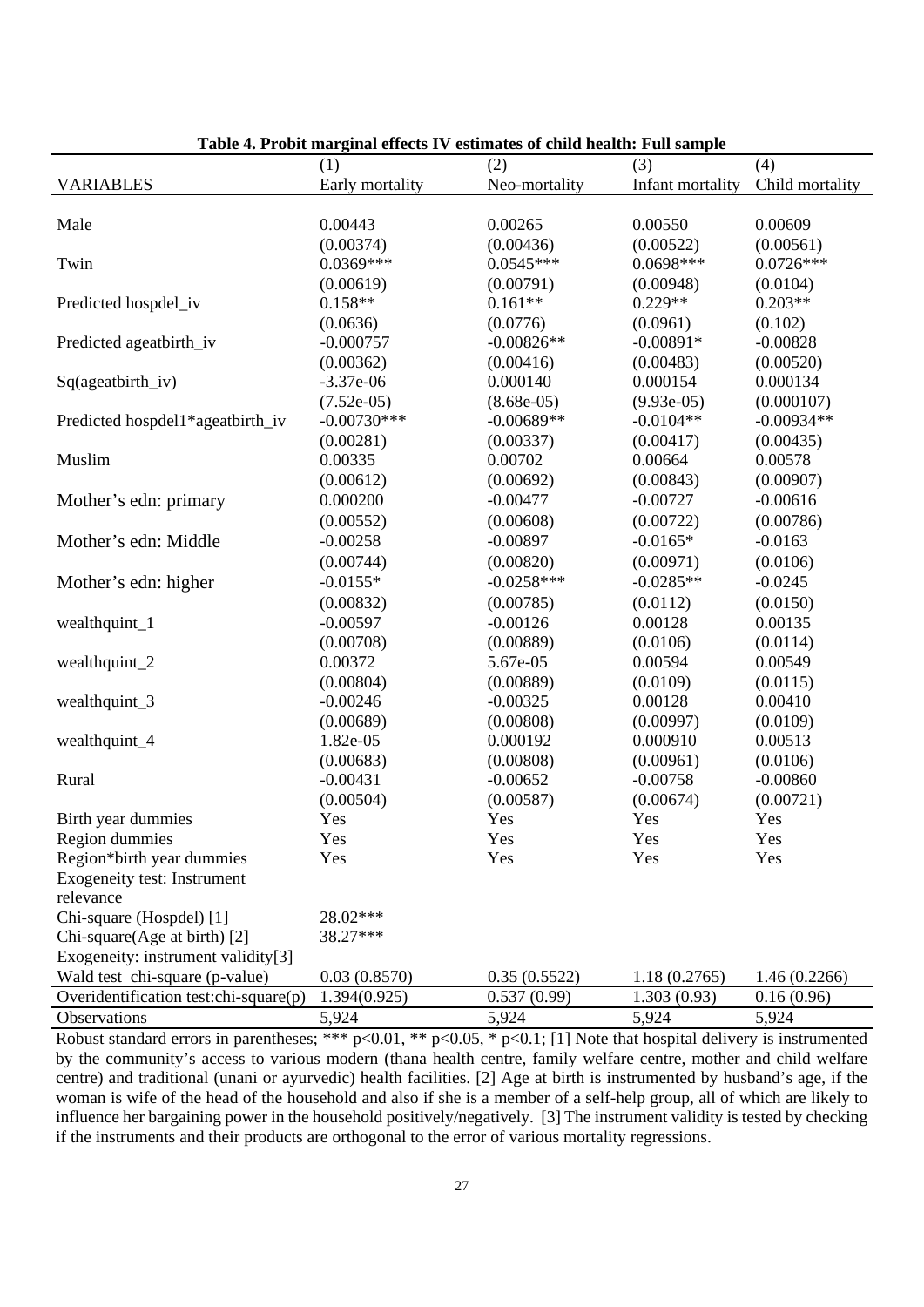| <b>Sample</b>                | <b>Early</b> | <b>Neo mortality</b> | <b>Infant mortality</b> | <b>Child</b> |
|------------------------------|--------------|----------------------|-------------------------|--------------|
|                              | mortality    |                      |                         | mortality    |
| All birth predicted          | 0.023        | 0.032                | 0.042                   | 0.048        |
| Mother's age>19              | 0.016        | 0.023                | 0.033                   | 0.038        |
| Mother's age $\leq$ =19      | 0.039        | 0.049                | 0.056                   | 0.064        |
| Mother's age $\leq$ =19 & no | 0.051        | 0.061                | 0.063                   | 0.066        |
| hospital delivery            |              |                      |                         |              |
| Mother's age $\leq$ =19 &    | 0.036        | 0.048                | 0.046                   | 0.046        |
| hospital delivery            |              |                      |                         |              |
| Reduction in morality due to | 0.015        | 0.013                | 0.017                   | 0.020        |
| hospital delivery for early  |              |                      |                         |              |
| birth                        |              |                      |                         |              |
| All birth (observed)         | 0.030        | 0.042                | 0.053                   | 0.059        |

|  | Table 5. Predicted probability estimates of child mortality |  |  |
|--|-------------------------------------------------------------|--|--|
|  |                                                             |  |  |

Notes: These predicted probabilities are calculated using Table 4 estimates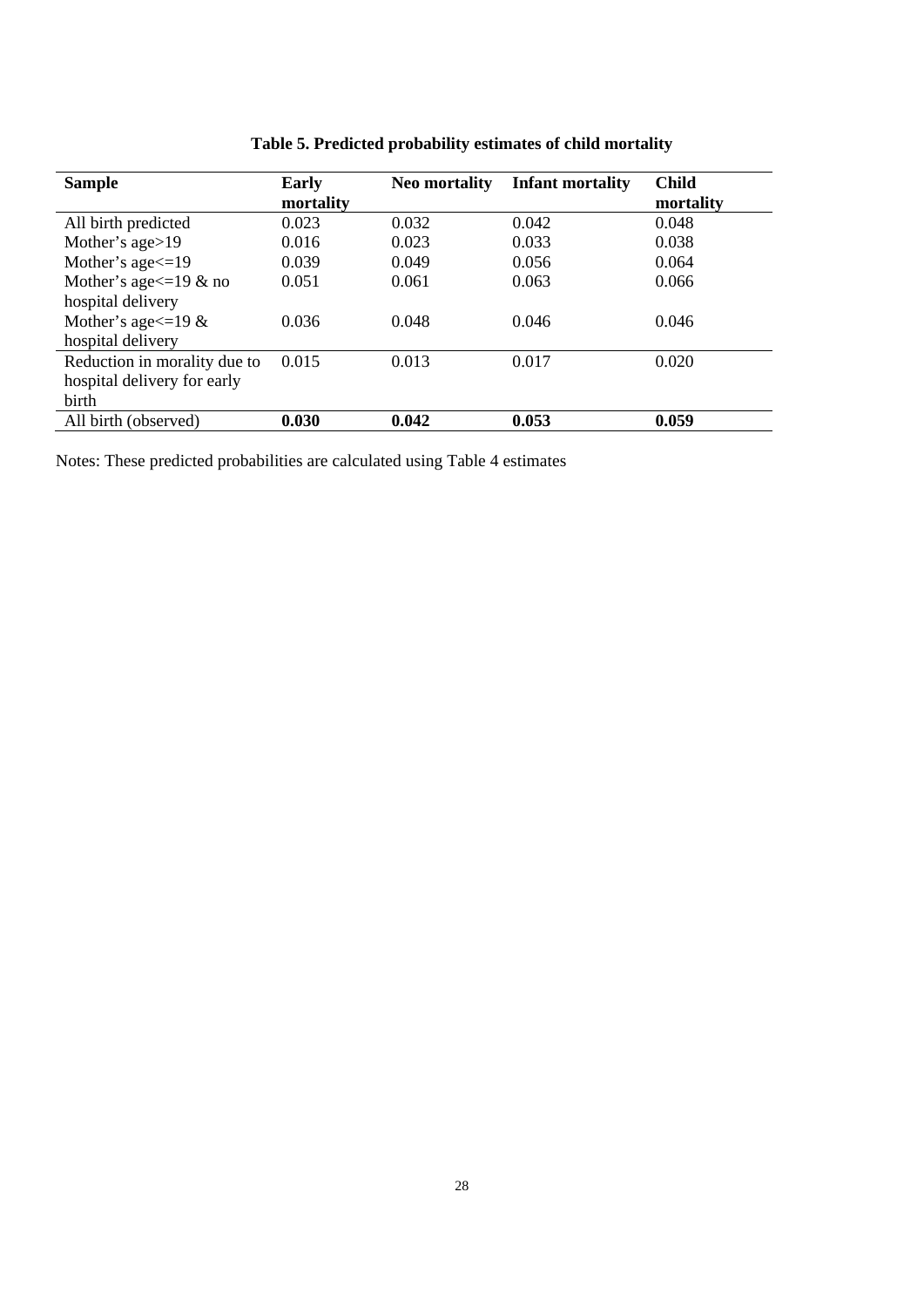#### **Table 6. Probit marginal effects household fixed effects IV estimates of child mortality indices for mothers with 2 or more children**

|                                            | (1)             | (2)           | (3)              | (4)             |
|--------------------------------------------|-----------------|---------------|------------------|-----------------|
| <b>VARIABLES</b>                           | Early mortality | Neo-mortality | Infant mortality | Child mortality |
|                                            |                 |               |                  |                 |
| Predicted hospital delivery                | 0.176           | 0.303         | $0.598**$        | $0.676**$       |
|                                            | (0.142)         | (0.188)       | (0.290)          | (0.305)         |
| Predicted age at birth                     | 0.00599         | $-0.00766$    | $-0.0205$        | $-0.0182$       |
|                                            | (0.0111)        | (0.0136)      | (0.0198)         | (0.0209)        |
| Predicted Sq(ageatbirth)                   | $-0.000261$     | $-1.65e-07$   | 0.000179         | 0.000128        |
|                                            | (0.000254)      | (0.000306)    | (0.000433)       | (0.000461)      |
| Predicted hospdelivery*ageatbirth          | $-0.0101*$      | $-0.0168*$    | $-0.0313**$      | $-0.0347**$     |
|                                            | (0.00574)       | (0.00908)     | (0.0137)         | (0.0142)        |
| Mother FE                                  | Yes             | <b>Yes</b>    | Yes              | Yes             |
| Mother*Region dummies                      | Yes             | Yes           | Yes              | Yes             |
| Exogeneity test: Instrument relevance      |                 |               |                  |                 |
| Chi-square (Hospdel) [1]                   | 14.76***        |               |                  |                 |
| Chi-square (Age at birth) [2]              | 30.76***        |               |                  |                 |
| Exogeneity test: instrument validity[3]    |                 |               |                  |                 |
| Wald test chi-square(p-value)              | 2.14 (0.1419)   | 2.06(0.1515)  | 1.53(0.2159)     | 2.02(0.1549)    |
| Overidentification test: chi-square(p-val) | 4.514(0.48)     | 2.767(0.74)   | 0.489(0.99)      | 0.851(0.97)     |
| Observations                               | 2,187           | 2,187         | 2,187            | 2,187           |

Robust standard errors in parentheses; \*\*\* p<0.01, \*\* p<0.05, \* p<0.1. Other variables are as in Table 4.

#### **Table 7. Predicted estimates for sample with at least two children**

| Sample                    | <b>Early</b><br>mortality | <b>Neo mortality</b> |
|---------------------------|---------------------------|----------------------|
| All birth predicted       | 0.06                      | 0.0797               |
| Mother's age>19           | 0.044                     | 0.0616               |
| Mother's age <= 19        | 0.085                     | 0.1083               |
| Mother's age $\leq$ =19 & | 0.751                     | 0.0950               |
| hospital delivery         |                           |                      |
| All birth (observed)      | 0.058                     | 0.079                |

Notes: These predicted probabilities are calculated using Table 6 estimates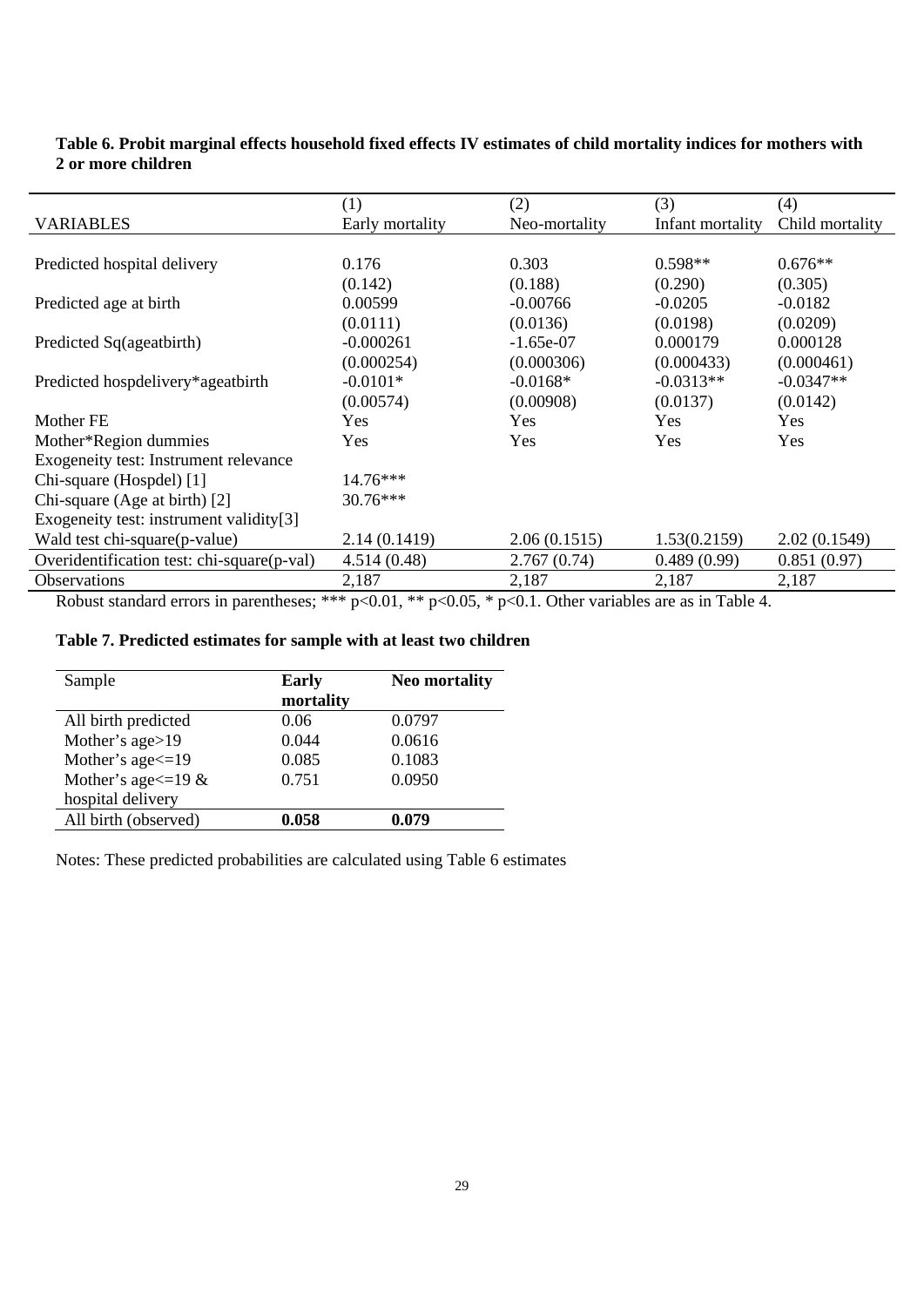|                                  | (1)             | (2)           | (3)              | (4)             |
|----------------------------------|-----------------|---------------|------------------|-----------------|
| <b>VARIABLES</b>                 | Early mortality | Neo-mortality | Infant mortality | Child mortality |
| Predicted hospital del (hospdel) | 1.444           | 0.00746       | $-0.669$         | $-2.759$        |
|                                  | (1.357)         | (1.576)       | (1.636)          | (1.749)         |
| Predicted agep0: 13-19           | $0.204*$        | 0.0687        | 0.107            | 0.136           |
|                                  | (0.108)         | (0.126)       | (0.130)          | (0.137)         |
| Predicted agep1: 20-24           | 0.0786          | $-0.100$      | $-0.0709$        | $-0.0451$       |
|                                  | (0.132)         | (0.155)       | (0.165)          | (0.173)         |
| Predicted agep2: 25-29           | $0.176*$        | 0.103         | 0.0769           | 0.0467          |
|                                  | (0.0934)        | (0.105)       | (0.121)          | (0.130)         |
| Predicted agep3: 30-34           | 0.245           | $-0.0723$     | 0.0429           | 0.170           |
|                                  | (0.261)         | (0.302)       | (0.305)          | (0.312)         |
| Predicted agep0*hospdel_iv       | $-1.302$        | 0.276         | 1.026            | $3.170*$        |
|                                  | (1.338)         | (1.556)       | (1.621)          | (1.753)         |
| Predicted agep1*hospdel_iv       | $-1.614$        | $-0.215$      | 0.489            | 2.360           |
|                                  | (1.449)         | (1.703)       | (1.767)          | (1.830)         |
| Predicted agep2*hospdel_iv       | $-0.853$        | 0.274         | 0.691            | 3.402**         |
|                                  | (1.070)         | (1.295)       | (1.434)          | (1.726)         |
| Predicted agep3*hospdel_iv       | $-3.681$        | $-1.278$      | $-0.263$         | 2.039           |
|                                  | (2.637)         | (2.977)       | (2.925)          | (2.645)         |
| Post (Birth year $\ge$ =2005)    | $-0.0482***$    | $-0.0602***$  | $-0.0598***$     | $-0.0714***$    |
|                                  | (0.0108)        | (0.0128)      | (0.0148)         | (0.0157)        |
| Post*predicted hospdel_iv        | $0.187**$       | $0.226*$      | 0.180            | 0.000410        |
|                                  | (0.0878)        | (0.119)       | (0.146)          | (0.137)         |
| Post*agep0*hospdel_iv            | $-0.346*$       | $-0.490**$    | $-0.533*$        | $-0.232$        |
|                                  | (0.190)         | (0.239)       | (0.291)          | (0.270)         |
| Other control variables          | Yes             | Yes           | Yes              | Yes             |
| Mother FE                        | Yes             | Yes           | Yes              | Yes             |
| <b>Region FE</b>                 | Yes             | Yes           | Yes              | Yes             |
| Mother*region FE                 | Yes             | Yes           | Yes              | Yes             |
| Exogeneity test: IV relevance    |                 |               |                  |                 |
| Chi-square (Hospdel) [1]         | 14.76***        |               |                  |                 |
| Chi-square (Age at birth gr) [2] | 25.35***        |               |                  |                 |
| Exogeneity test: IV validity[3]  |                 |               |                  |                 |
| Wald test chi-square(p-value)    | 0.17(0.9782)    | 0.21(0.9604)  | 0.16(0.9773)     | 0.12(0.9883)    |
| Overidentificaton: chi-sq(P-val) | 0.114(0.9448)   | 0.178(0.9149) | 0.027(0.9827)    | 0.130(0.9370)   |
| Observations                     | 2,262           | 2,262         | 2,262            | 2,262           |

**Table 8. Marginal effects estimates of selected mortality indices with mother's age group** 

Robust standard errors in parentheses;\*\*\* p<0.01, \*\* p<0.05, \* p<0.1; other control variables are as in Table 4. We use the multinomial logit estimates of mother's age at birth groups (see Table 5) to generate predicted values of various age at birth groups, namely, agep0 (13-19), agep1 (20-24), agep2 (25-29), agep3 (30-34), the reference category being agep4, i.e., those 35 and above. We observe children born during 2002-2007 and generate a dummy called Post that takes a value 1 if the child is born 2005 or after with a view to assess the impact of the Women's project that was completed around this time. We also interact this dummy with hospdel\_iv and agep0\*hospdel\_iv to account for the effect of hospital delivery among teen mums in the post 2005 years.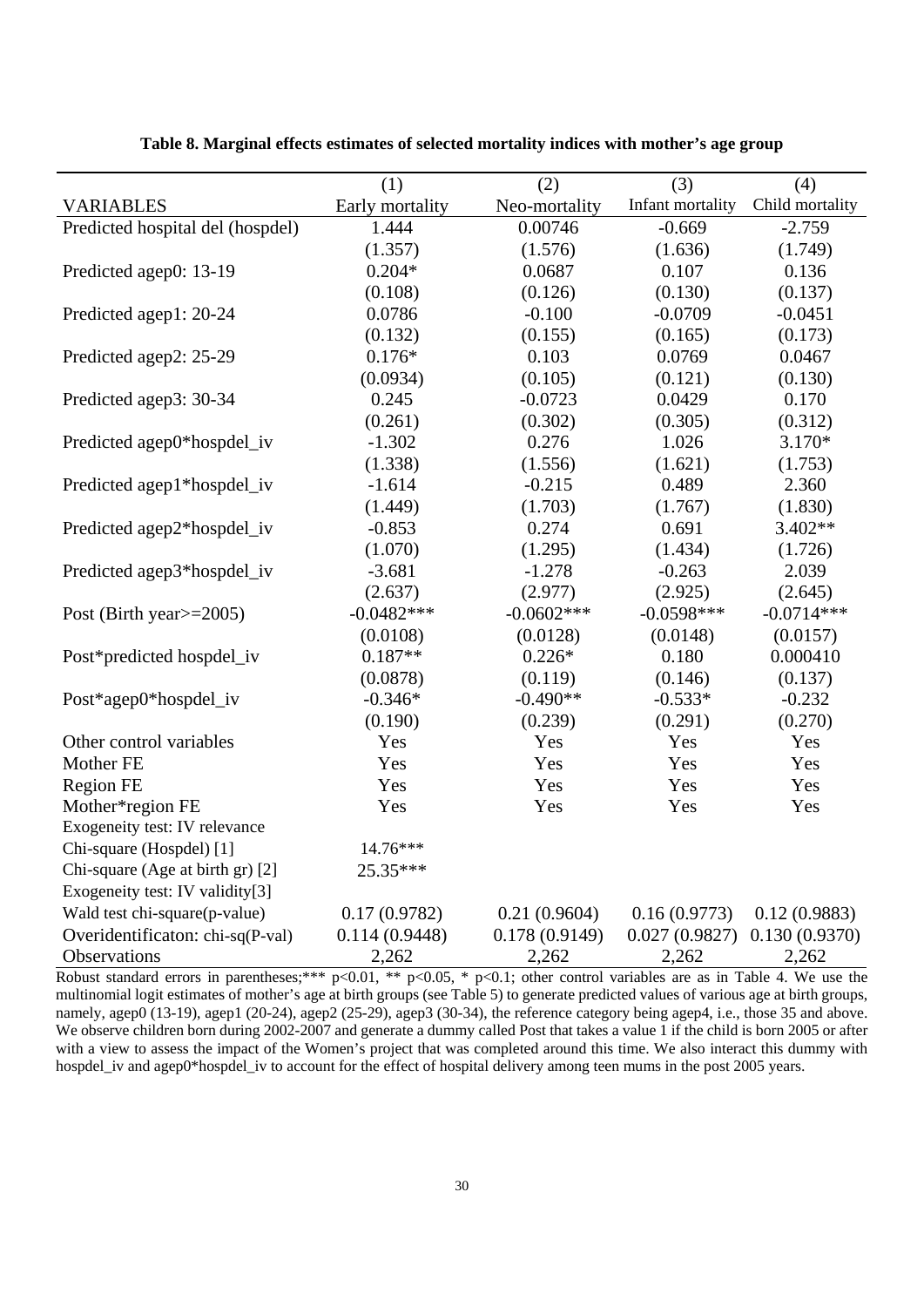#### **Table 9. Predicted estimates for sample with at least two children**

| <b>Sample</b>               | <b>Early</b> | <b>Neo mortality</b> |
|-----------------------------|--------------|----------------------|
|                             | mortality    |                      |
| All birth predicted         | 0.059        | 0.079                |
| Mother's age $\leq$ =19 &   | 0.106        | 0.136                |
| hospital delivery Pre-2005  |              |                      |
| Mother's age $\leq$ =19 &   | 0.05         | 0.066                |
| hospital delivery post-2005 |              |                      |
| All birth (observed)        | 0 058        | 0 079                |

Notes: These predicted probabilities are calculated using Table 8 estimates

#### **Figure 1: Mother's age at birth and child mortality (Primary Sample)**

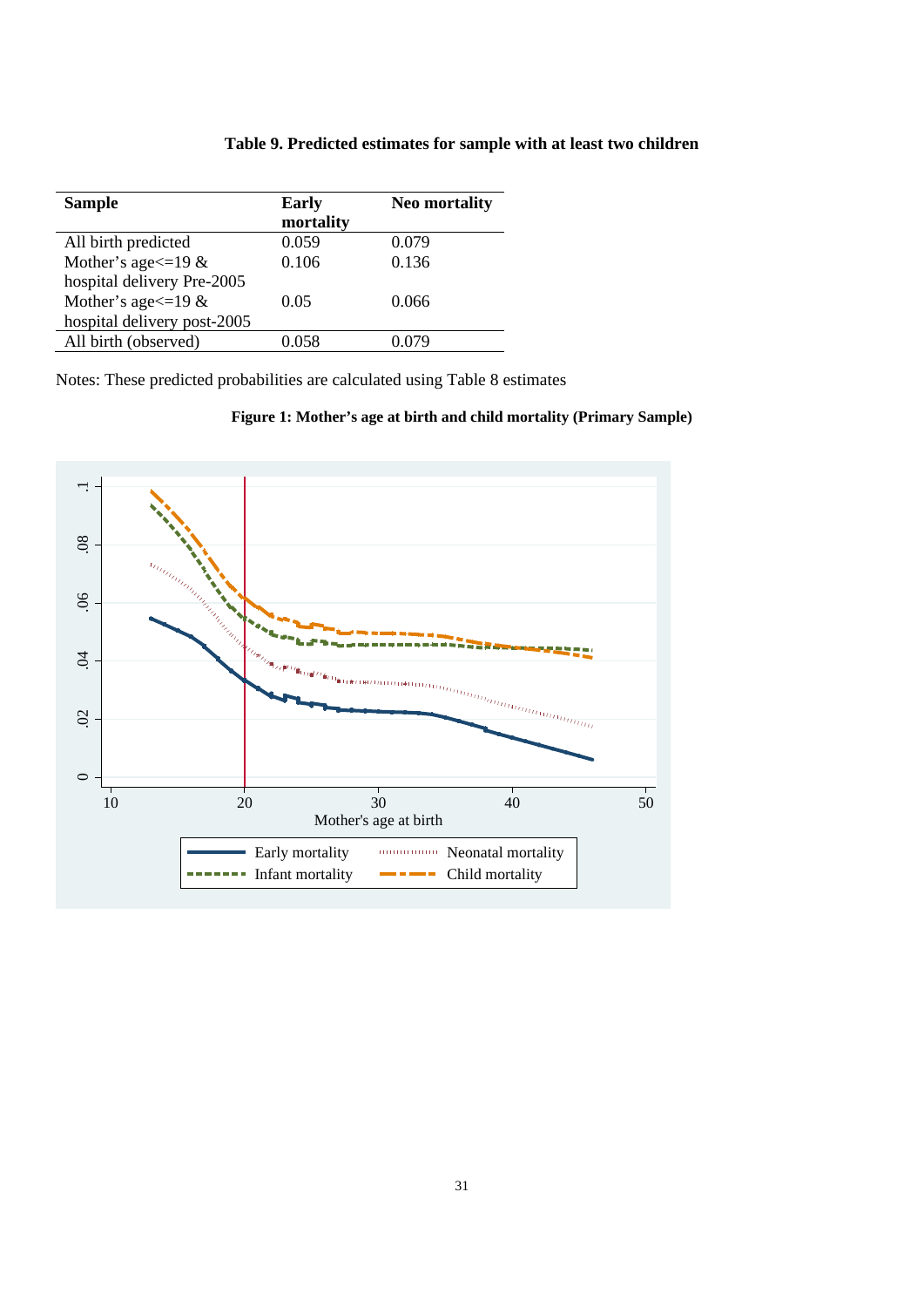| <b>Types of health</b> | Level (no)      | Obstetric care provider | <b>Expected services</b> |  |
|------------------------|-----------------|-------------------------|--------------------------|--|
| facilities             |                 |                         |                          |  |
| Medical college        | District $(13)$ | Specialist, MO, Nursing | EsOC & CEmOC             |  |
| hospital               |                 | staff                   |                          |  |
| District hospital      | District (59)   | Specialist, MO, Nursing | EsOC & CEmOC             |  |
|                        |                 | staff                   |                          |  |
| Maternal and child     | District $(52)$ | MO, FWV, day nurse      | EsOC & CEmOC             |  |
| welfare centre (mcwc)  | Thana $(24)$    | <b>FWV</b>              | ANC, delivery            |  |
|                        | Union $(11)$    | <b>FWV</b>              | ANC, delivery            |  |
|                        |                 |                         |                          |  |
| Thana health centre    | Thana (400)     | Medical Officer,        | EsOC & CEmOC             |  |
| ( <b>the</b> )         |                 | Nursing staff, FWV      |                          |  |
| Family welfare centre  | Union           | FWV, MA                 | ANC, delivery            |  |
| (fwc)                  | (4700)          |                         |                          |  |

**Table A1. Types of health facilities in Bangladesh** 

Note: EsOC: Essential obstetric care; EmOC: Emergency obstetric care; ANC: antenatal care; MO: Medical officer; FWV: Family welfare volunteer;

Source: Akhter (2001): http://www.tingsene.se/expacc/reports/BanglCR.html[10/03/2015 22:34:48]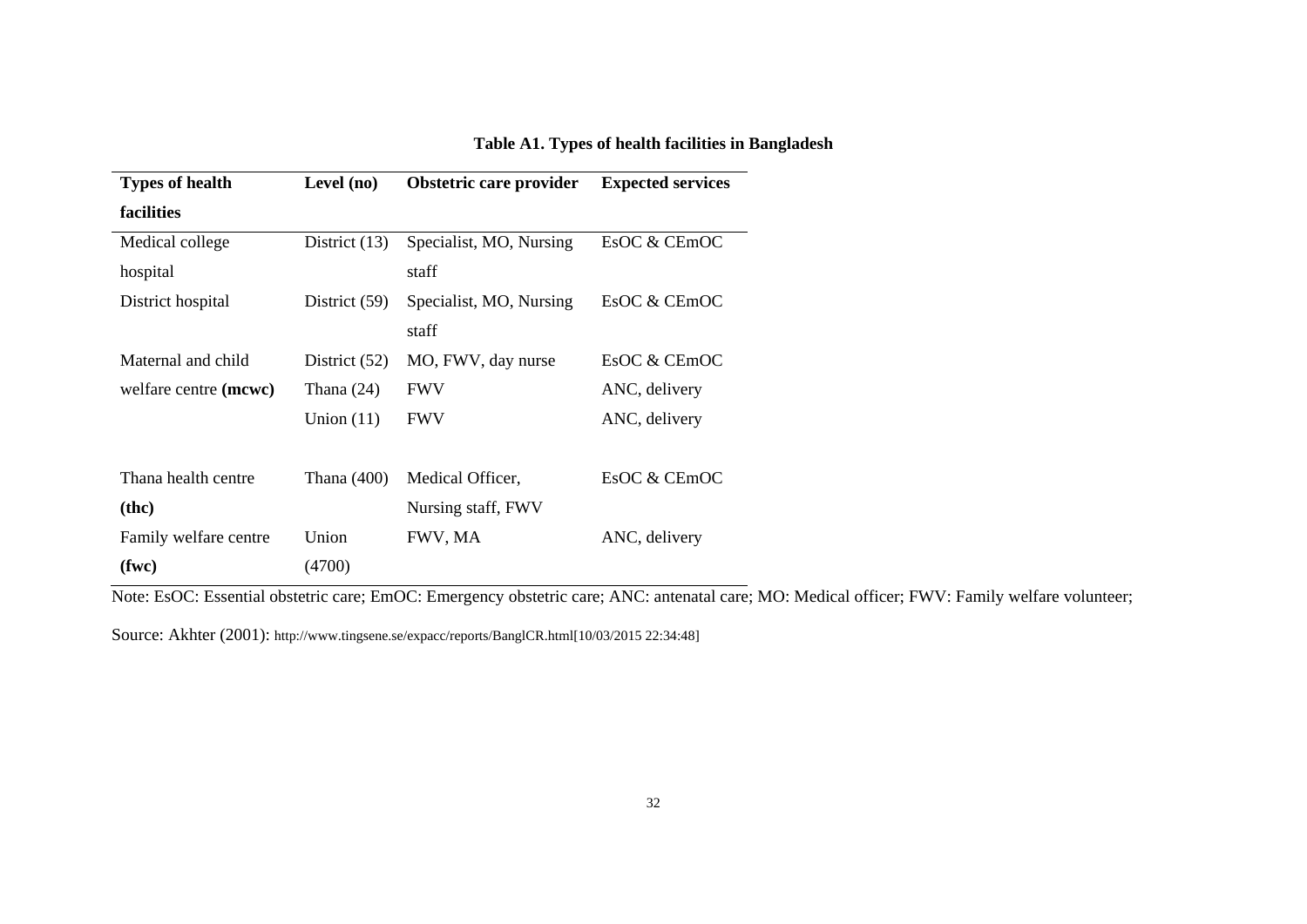| $\frac{1}{2}$ . The state function $\frac{1}{2}$ (101 $\frac{1}{2}$ ) community of this headed that $\frac{1}{2}$ |                 |               |                  |                 |  |
|-------------------------------------------------------------------------------------------------------------------|-----------------|---------------|------------------|-----------------|--|
|                                                                                                                   | (1)             | (2)           | (3)              | (4)             |  |
| <b>VARIABLES</b>                                                                                                  | Early mortality | Neo-mortality | Infant mortality | Child mortality |  |
| Male                                                                                                              | 0.00352         | 0.00188       | 0.00529          | 0.00591         |  |
|                                                                                                                   | (0.00376)       | (0.00436)     | (0.00526)        | (0.00560)       |  |
| Twin                                                                                                              | $0.0375***$     | $0.0558***$   | $0.0716***$      | $0.0735***$     |  |
|                                                                                                                   | (0.00585)       | (0.00773)     | (0.00941)        | (0.0103)        |  |
| Hospital delivery                                                                                                 | $-0.0108$       | 0.00575       | 0.0195           | 0.0231          |  |
|                                                                                                                   | (0.0150)        | (0.0264)      | (0.0361)         | (0.0385)        |  |
| Age at birth year                                                                                                 | $-0.00425**$    | $-0.00578**$  | $-0.00749**$     | $-0.00727**$    |  |
|                                                                                                                   | (0.00208)       | (0.00246)     | (0.00294)        | (0.00318)       |  |
| Square (Age at birth year)                                                                                        | 5.47e-05        | 7.79e-05*     | $0.000110**$     | $9.97e-05*$     |  |
|                                                                                                                   | $(4.04e-05)$    | $(4.73e-05)$  | $(5.59e-05)$     | $(6.05e-05)$    |  |
| Hospdel*ageatbirth                                                                                                | 0.000866        | 0.000224      | $-0.000425$      | $-0.000419$     |  |
|                                                                                                                   | (0.000874)      | (0.00107)     | (0.00130)        | (0.00137)       |  |
| <b>Birthyear FE</b>                                                                                               | Yes             | Yes           | Yes              | Yes             |  |
| Region FE                                                                                                         | Yes             | Yes           | Yes              | Yes             |  |
| Region*birthyear FE                                                                                               | Yes             | Yes           | Yes              | Yes             |  |
| Other variables[1]                                                                                                | Yes             | Yes           | Yes              | Yes             |  |
| Observations                                                                                                      | 6,052           | 6,052         | 6,052            | 6,052           |  |

**Table A2. Probit Marginal effects (non-IV) estimates of child health: full sample** 

Robust standard errors in parentheses; \*\*\*  $p<0.01$ , \*\*  $p<0.05$ , \*  $p<0.1$ [1] Other variables are as in Table 4.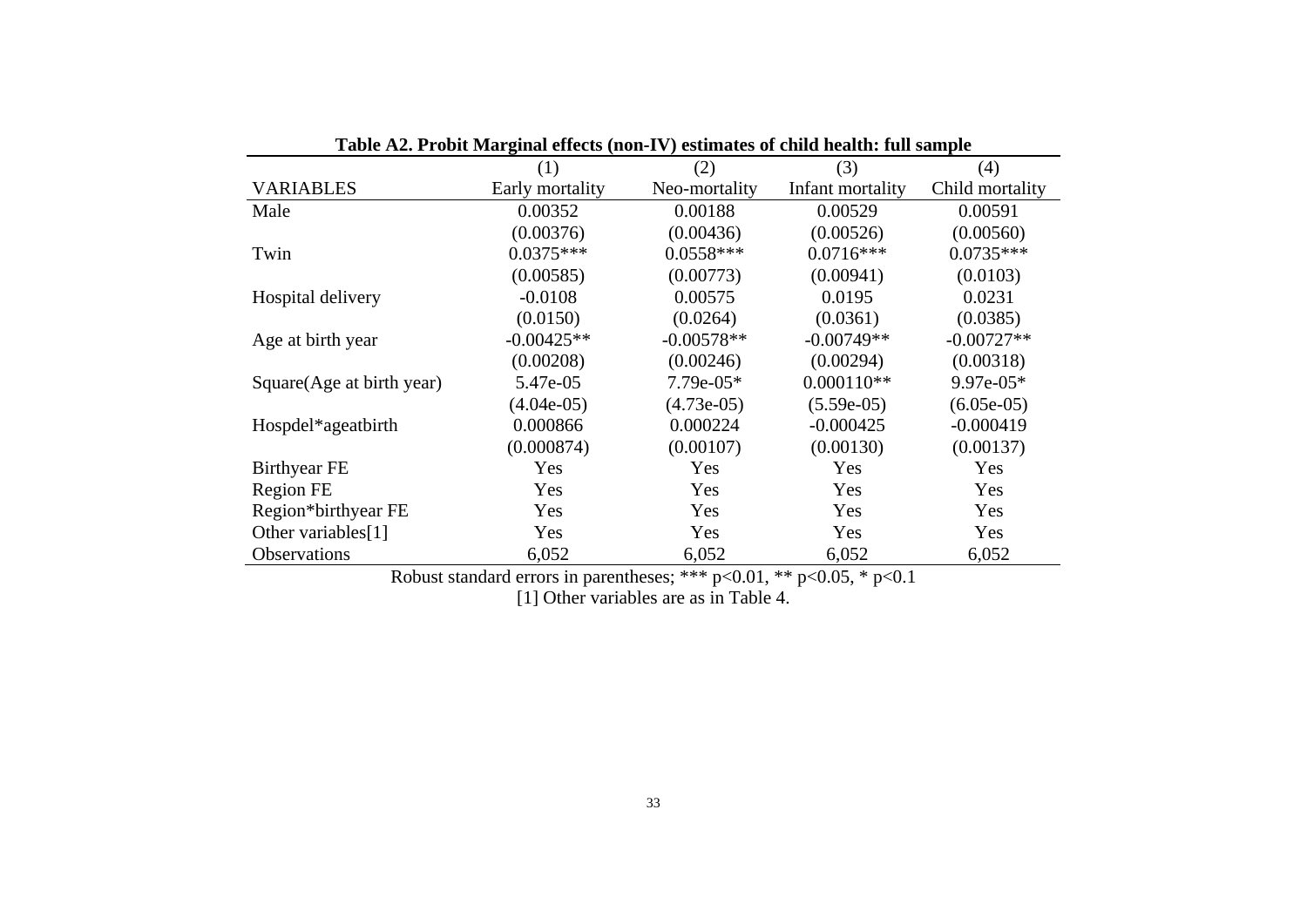| <b>VARIABLES</b>                     | $(1)$ All                  | $(2)$ Nchild $>=2$      |
|--------------------------------------|----------------------------|-------------------------|
|                                      |                            |                         |
| Male                                 | $0.0208**$                 | 0.00908                 |
|                                      | (0.00809)                  | (0.00909)               |
| Twin                                 | $0.0692***$                | $0.0625***$             |
|                                      | (0.0183)                   | (0.0157)                |
| Muslim                               | $-0.0647***$               | $-0.0387$               |
|                                      | (0.0183)                   | (0.0287)                |
| Mother's edn: primary                | $0.0946***$                | $0.0558**$              |
|                                      | (0.0181)                   | (0.0217)                |
| Mother's edn: Middle                 | $0.206***$                 | $0.105***$              |
|                                      | (0.0195)                   | (0.0278)                |
| Mother's edn: higher                 | $0.474***$                 | $0.297***$              |
|                                      | (0.0399)                   | (0.0917)                |
| Father's edn: primary                | $0.0277**$                 | $0.0320*$               |
|                                      | (0.0136)                   | (0.0166)                |
| Father's edn: middle                 | $0.0930***$                | $0.0473**$              |
|                                      | (0.0159)                   | (0.0213)                |
| Father's edn: higher                 | $0.238***$                 | $0.184***$              |
|                                      | (0.0284)                   | (0.0540)                |
| Nearest hosp in the psu              | $-0.00297$                 | $-0.0139$               |
|                                      | (0.0135)                   | (0.0231)                |
| Nearest the in the psu               | $-0.00201$                 | $-0.0128$               |
|                                      | (0.0112)                   | (0.0164)                |
| Nearest fwc in the psu               | $0.0324***$                | 0.0203                  |
|                                      | (0.00979)                  | (0.0130)                |
| Nearest mowe in the psu              | 0.00660                    | $0.0350**$              |
|                                      | (0.0103)                   | (0.0174)                |
| Has access to alternative            | $-0.0398***$               | $-0.0266**$             |
| medicine in the psu                  |                            |                         |
|                                      | (0.00845)<br>$0.119***$    | (0.0108)<br>$0.0612***$ |
| Rural                                |                            |                         |
| Mother FE                            | (0.0113)<br>N <sub>o</sub> | (0.0174)<br>Yes         |
|                                      | Yes                        | Yes                     |
| <b>Region FE</b><br>Mother*Region FE | N <sub>o</sub>             | Yes                     |
| Region*Birth year FE                 | Yes                        | N <sub>0</sub>          |
| Observations                         | 6,141                      | 2,287                   |
|                                      |                            |                         |

**Table A3. Probit marginal effects estimates of hospital delivery** 

Robust standard errors in parentheses \*\*\* p<0.01, \*\* p<0.05, \* p<0.1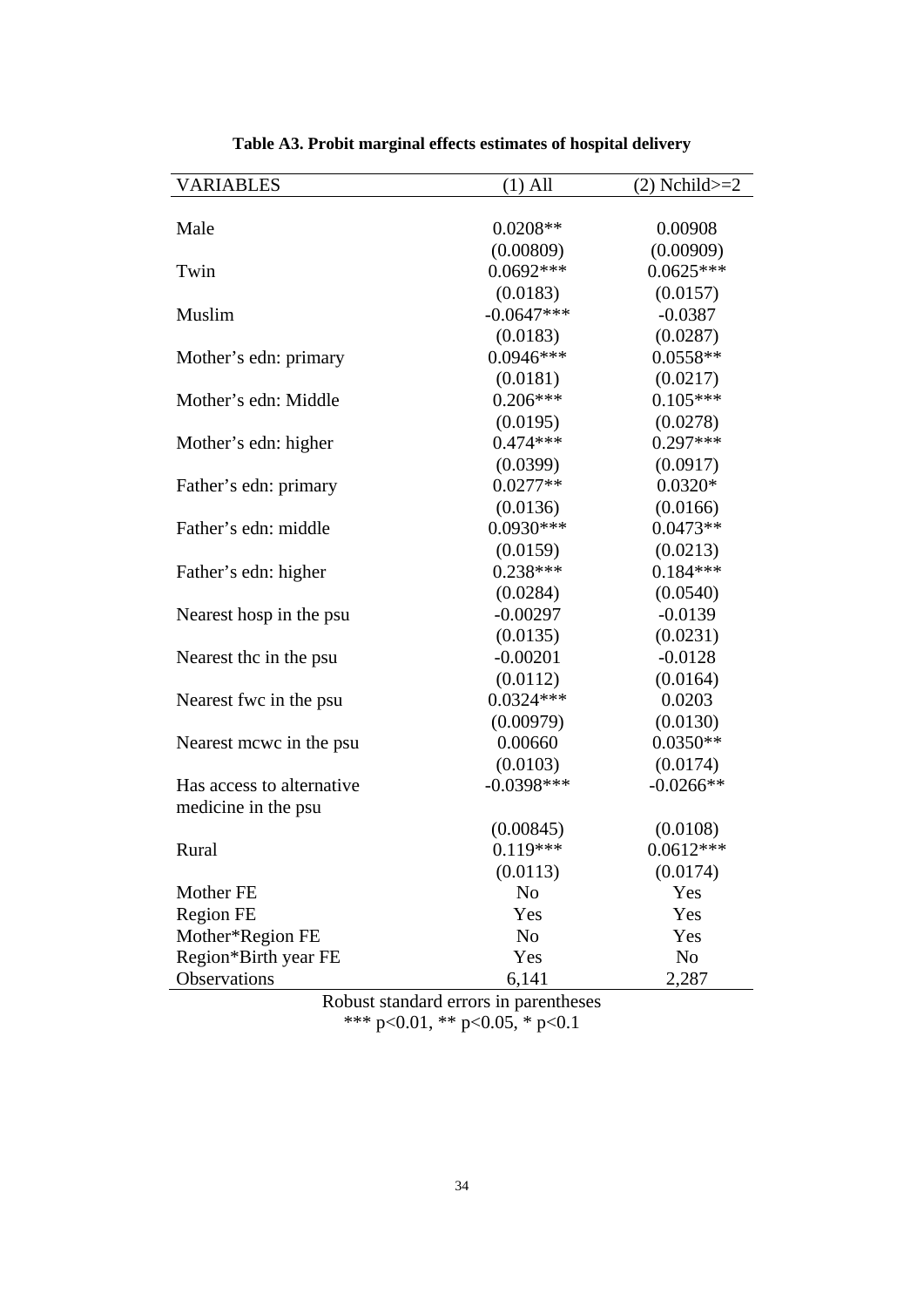| <b>Table A4. OLS Estimates of age at birth</b><br><b>VARIABLES</b><br>$(2)$ Nchild $>=2$ |                           |                       |  |  |  |  |  |
|------------------------------------------------------------------------------------------|---------------------------|-----------------------|--|--|--|--|--|
| Muslim                                                                                   | $(1)$ All<br>0.173        | $-1.135***$           |  |  |  |  |  |
|                                                                                          | (0.183)                   | (0.358)               |  |  |  |  |  |
|                                                                                          | $-1.239***$               |                       |  |  |  |  |  |
| Mother's edn: primary                                                                    |                           | $-0.0657$             |  |  |  |  |  |
|                                                                                          | (0.151)<br>$-2.094***$    | (0.247)               |  |  |  |  |  |
| Mother's edn: Middle                                                                     |                           | $-0.108$              |  |  |  |  |  |
|                                                                                          | (0.163)                   | (0.280)<br>$3.324***$ |  |  |  |  |  |
| Mother's edn: higher                                                                     | 0.0715                    |                       |  |  |  |  |  |
|                                                                                          | (0.274)                   | (0.698)<br>$0.503***$ |  |  |  |  |  |
| Husband's age                                                                            | $1.164***$                |                       |  |  |  |  |  |
|                                                                                          | (0.0310)<br>$-0.00827***$ | (0.0537)              |  |  |  |  |  |
| Sq(Husband's age)                                                                        |                           | $-0.00347***$         |  |  |  |  |  |
|                                                                                          | (0.000381)                | (0.000568)            |  |  |  |  |  |
| Father's edn: primary                                                                    | $-0.134$                  | $-0.249$              |  |  |  |  |  |
|                                                                                          | (0.138)                   | (0.222)               |  |  |  |  |  |
| Father's edn: middle                                                                     | 0.165                     | 0.201                 |  |  |  |  |  |
|                                                                                          | (0.159)                   | (0.278)               |  |  |  |  |  |
| Father's edn: higher                                                                     | 0.189                     | 0.265                 |  |  |  |  |  |
|                                                                                          | (0.233)                   | (0.431)               |  |  |  |  |  |
| Social capital index                                                                     | $0.568***$                | $0.549***$            |  |  |  |  |  |
|                                                                                          | (0.111)                   | (0.197)               |  |  |  |  |  |
| Listens to tv/radio daily                                                                | 0.0634                    | $-0.00874$            |  |  |  |  |  |
|                                                                                          | (0.125)                   | (0.216)               |  |  |  |  |  |
| Nearest fwc in the psu                                                                   | 0.150                     | 0.0680                |  |  |  |  |  |
|                                                                                          | (0.108)                   | (0.188)               |  |  |  |  |  |
| Head's wife                                                                              | 1.041***                  | 0.0160                |  |  |  |  |  |
|                                                                                          | (0.117)                   | (0.223)               |  |  |  |  |  |
| wealthquint_1                                                                            | Dropped                   | $-1.198***$           |  |  |  |  |  |
|                                                                                          |                           | (0.377)               |  |  |  |  |  |
| wealthquint_2                                                                            | $-0.395**$                | $-1.313***$           |  |  |  |  |  |
|                                                                                          | (0.164)                   | (0.347)               |  |  |  |  |  |
| wealthquint_3                                                                            | $-0.00650$                | $-0.948***$           |  |  |  |  |  |
|                                                                                          | (0.171)                   | (0.349)               |  |  |  |  |  |
| wealthquint_4                                                                            | 0.0270                    | $-1.031***$           |  |  |  |  |  |
|                                                                                          | (0.193)                   | (0.321)               |  |  |  |  |  |
| wealthquint_5                                                                            | $0.500**$                 | Dropped               |  |  |  |  |  |
|                                                                                          | (0.226)                   |                       |  |  |  |  |  |
| Rural                                                                                    | $-0.151$                  | 0.0246                |  |  |  |  |  |
|                                                                                          | (0.125)                   | (0.219)               |  |  |  |  |  |
| Constant                                                                                 | $-7.890***$               | 7.635***              |  |  |  |  |  |
|                                                                                          | (0.747)                   | (1.312)               |  |  |  |  |  |
| Mother FE                                                                                | N <sub>o</sub>            | Yes                   |  |  |  |  |  |
| <b>Birth Year FE</b>                                                                     | Yes                       | Yes                   |  |  |  |  |  |
| <b>Region FE</b>                                                                         | Yes                       | Yes                   |  |  |  |  |  |
| Region*Birth year FE                                                                     | Yes                       | Yes                   |  |  |  |  |  |
| Observations                                                                             | 6,012                     | 2,307                 |  |  |  |  |  |
| R-squared                                                                                | 0.587                     | 0.724                 |  |  |  |  |  |

**Table A4. OLS Estimates of age at birth**